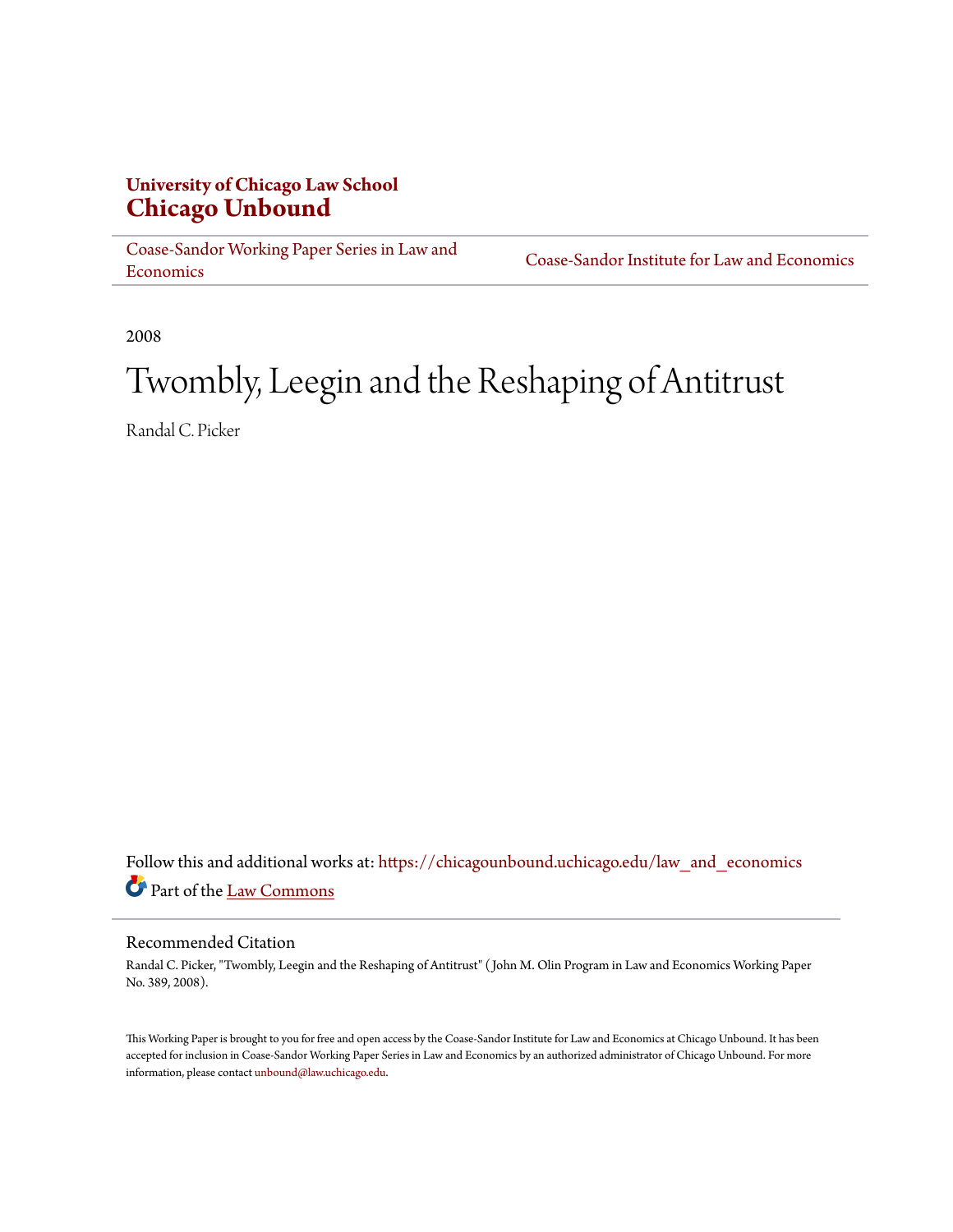# CHICAGO

#### **JOHN M. OLIN LAW & ECONOMICS WORKING PAPER NO. 389 (2D SERIES)**



### *Twombly, Leegin* and the Reshaping of Antitrust

*Randal C. Picker*

#### **THE LAW SCHOOL THE UNIVERSITY OF CHICAGO**

February 2008

This paper can be downloaded without charge at: The Chicago Working Paper Series Index: http://www.law.uchicago.edu/Lawecon/index.html and at the Social Science Research Network Electronic Paper Collection: http://ssrn.com/abstract\_id=1091498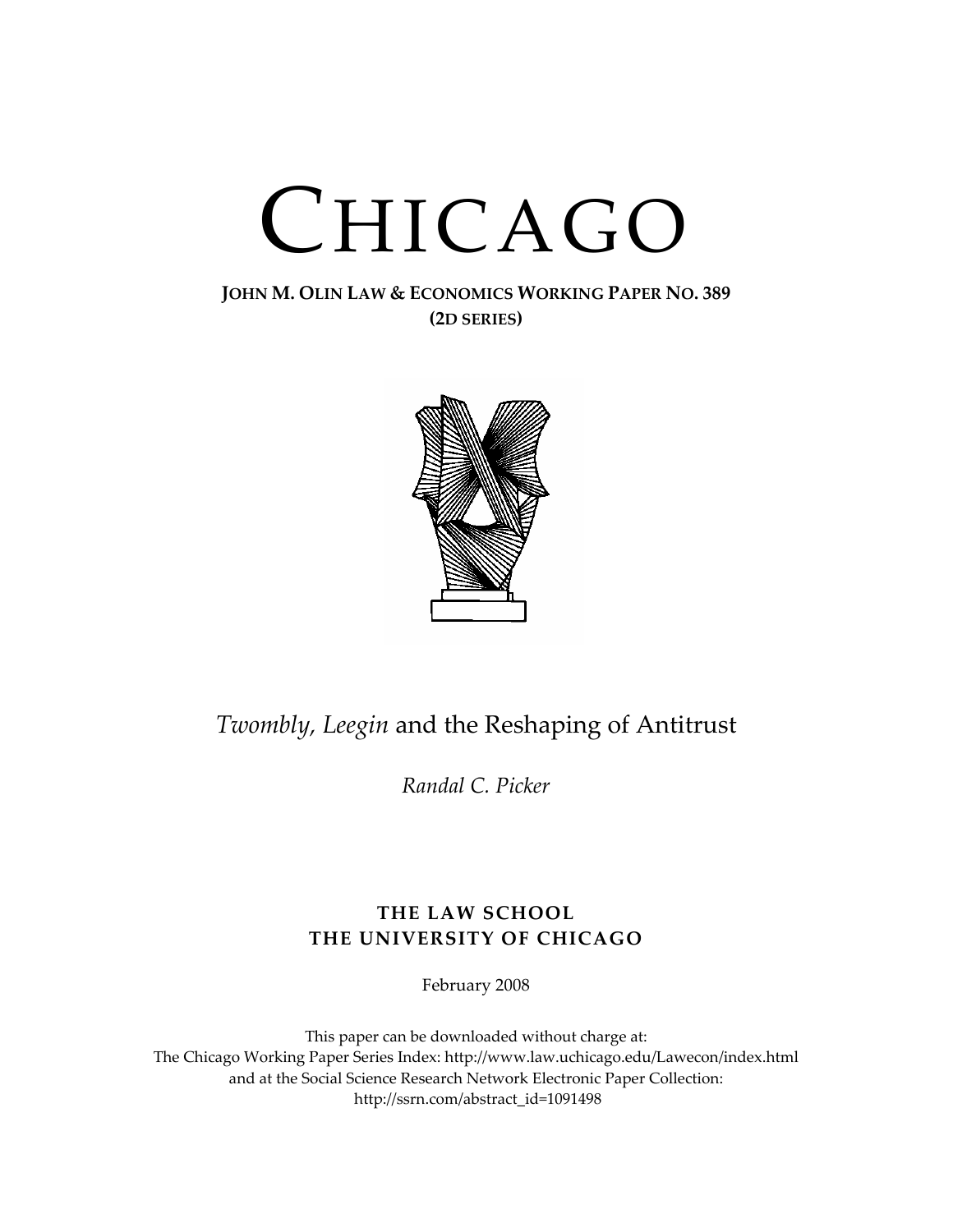#### *Twombly***,** *Leegin* **and the Reshaping of Antitrust**  *Randal C. Picker\**

The Court's 2006 Term was an unusually active one for antitrust as the Court decided four substantial antitrust cases. Each of the cases will undoubtedly attract substantial academic attention.<sup>1</sup> The overall direction of the four cases is reasonably clear: plaintiffs face greater regulatory obstacles to reaching the court system (*Credit Suisse*), are more likely to get tossed from court without reaching a jury once they get there (*Twombly*), and will have to work harder to make out substantive antitrust liability (*Weyerhaeuser* and *Leegin*). Taken as a group, the cases represent a substantial raising of the hurdles that antitrust plaintiffs face, even, if each case represents a simple one-step extension of current Supreme Court doctrine.

The Court's antitrust term started with *Weyerhaeuser*2 in which a unanimous Court extended its analysis of predatory pricing in *Brooke Group3* to predatory bidding. The standard predatory pricing case concerns investing in losses through below-cost sales to achieve monopoly power. One competitor is alleged to sell at a price below an appropriate measure of cost in an effort to drive other competitors from the market, so that once monopoly has been achieved, the first seller can jack up its prices and more than cover its early losses. Predatory pricing is the Loch Ness monster of antitrust: occasional

<sup>\*</sup> Copyright © 2008, Randal C. Picker. All Rights Reserved. Paul and Theo Leffmann Professor of Commercial Law, The University of Chicago Law School and Senior Fellow, The Computation Institute of the University of Chicago and Argonne National Laboratory. I thank the Paul H. Leffmann Fund and the Sarah Scaife Foundation for their generous research support.

<sup>&</sup>lt;sup>1</sup> And like this article, some will address all four of the cases together. See Joshua D. Wright, *The Roberts Court and the Chicago School of Antitrust: The 2006 Term and Beyond*, 3 Competition Policy Intl 24 (Aut 2007).

<sup>2</sup> *Weyerhaeuser Co v Ross-Simmons Hardwood Lumber Co, Inc*, 127 S Ct 1069 (2007).

<sup>3</sup> *Brooke Group Ltd v Brown & Williamson Tobacco Corp*, 509 US 209 (1993).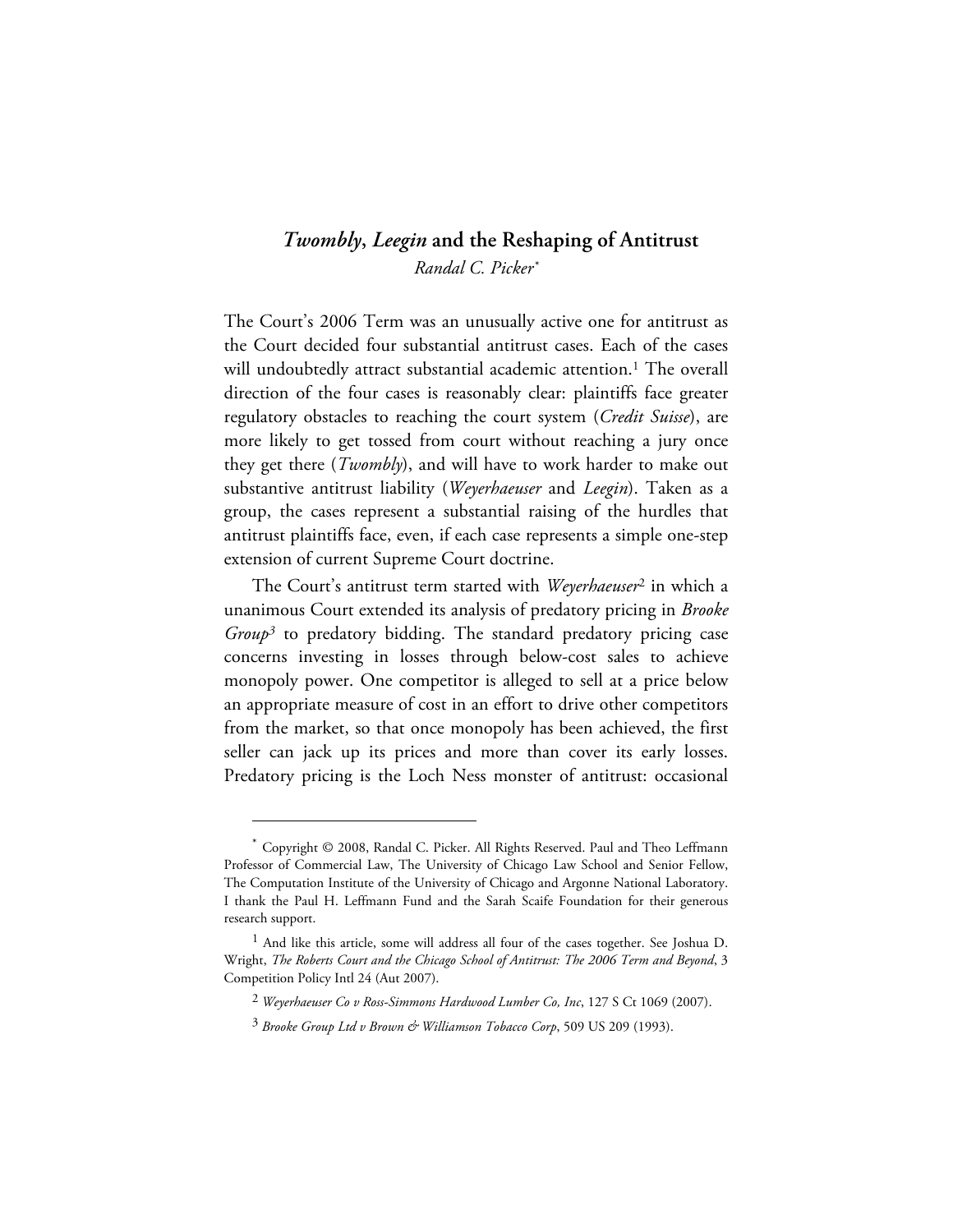sightings that on further investigation turn out to be something else. Predatory pricing has received substantial attention from economists who can, as with much of game theory, spin out intricate stories in which predatory pricing is sensible but find it hard to articulate which real-world conditions will actually sustain it.<sup>4</sup> Given that difficulty, it is hardly surprising how mixed the caselaw is on predatory pricing.5

But compared to predatory buying, predatory pricing is the easy case, the fastball down the middle. The much more unusual situation alleged in *Weyerhaeuser* is predatory buying: a producer buys more of an input than it needs in order to push input prices up, sufficiently to cause competing producers also buying the input to exit from the market. Going forward, that eliminates competition to buy the input, and the successful predator is left as the only input buyer (predating to achieve *monopsony*, as opposed to predatory pricing's push to *monopoly*). In *Weyerhaeuser*, the Court rejected the much more expansive approach formulated by the Ninth Circuit and instead applied its 1993 *Brooke Group* approach for predatory pricing to predatory buying.

In *Twombly*,<sup>6</sup> in a 7-2 decision authored by Justice Souter, the Court transplanted its prior decision in *Matsushita7* regarding summary judgment standards to a motion to dismiss for failure to state a claim (Rule 12(b)(6)). The Court concluded that an antitrust complaint could not merely allege conspiracy but instead must set forth a factual context that would allow illegal conspiracy to be distinguished from legal parallel independent action. *Matsushita* had implemented this rule for summary judgment motions, and *Twombly* extends that rule much earlier in the case to Rule 12(b)(6) motions.

<sup>4</sup> Patrick Bolton, Joseph F. Brodley & Michael H. Riordan, *Predatory Pricing: Strategic Theory and Legal Policy*, 88 Georgetown L J 2239 (1999-2000).

<sup>5</sup> *United States v AMR Corp*, 335 F3d 1109 (10th Cir 2003).

<sup>6</sup> *Bell Atlantic Corp v Twombly*, 127 S Ct 1955 (2007).

<sup>7</sup> *Matsushita Elec. Industrial Co v Zenith Radio Corp*, 475 US 574 (1986).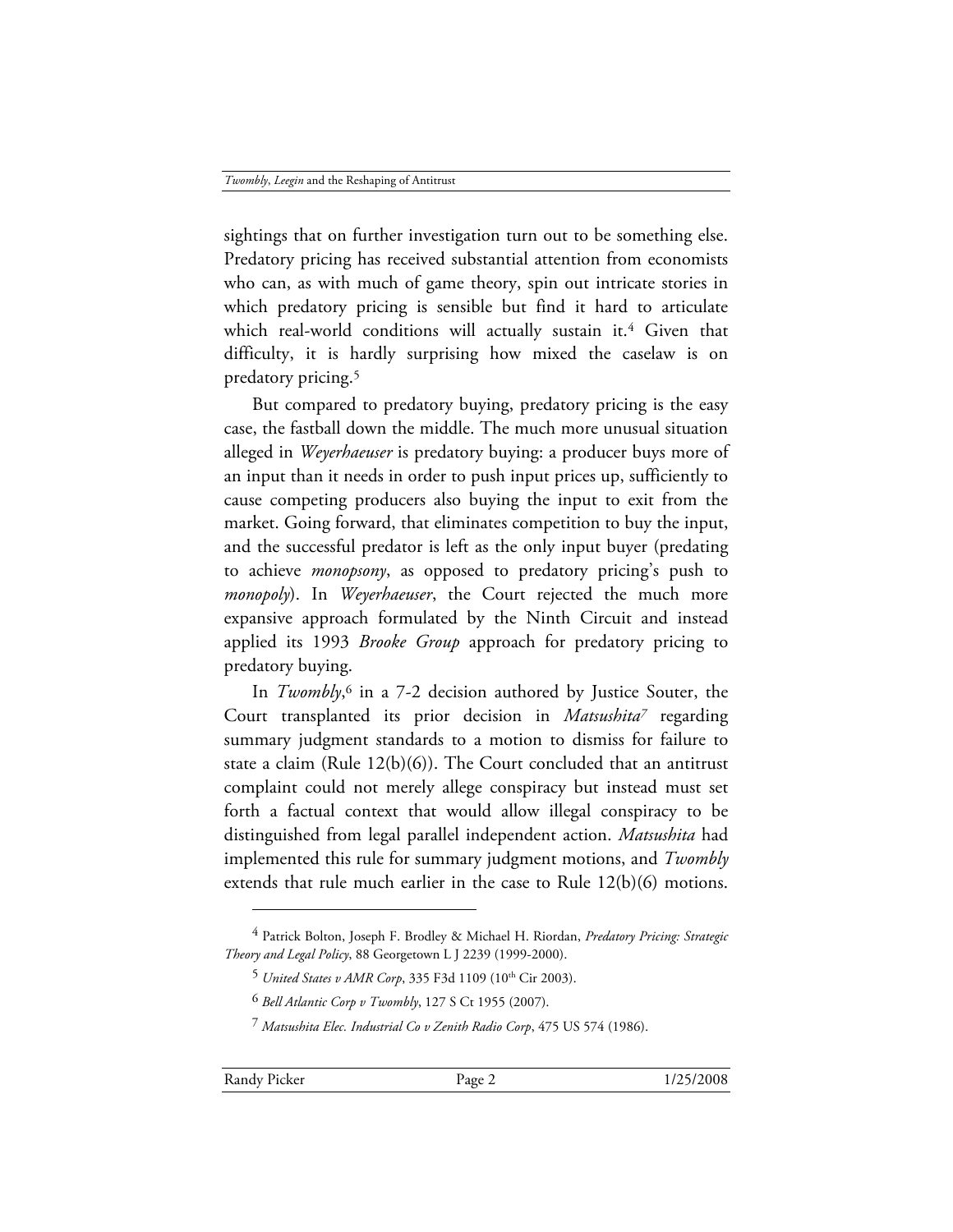Justice Stevens dissented, joined, except in one part of his opinion, by Justice Ginsberg.

In *Credit Suisse,*8 five justices joined an opinion for the Court by Justice Breyer in concluding that federal securities law "implicitly" precluded claims asserting antitrust violations in the sale of new securities. That result tracked the Court's prior decision in *Gordon*,9 which addressed another securities/antitrust intersection, as well as the Court's more recent preference for regulatory schemes over antitrust as seen in *Trinko*. 10 Justice Stevens wrote a separate opinion concurring in the judgment, while Justice Thomas dissented and Justice Kennedy recused himself.

Finally, on the last day of the Term, after announcing its hotlycontested decision in *Seattle School District No. 1* on promoting racial integration in lower schools, the Court announced its 5-4 result in *Leegin*.11 In an opinion by Justice Kennedy, the Court overruled its nearly-century-old decision in *Dr. Miles*12 and held that contractual minimum resale price maintenance must be judged under the rule of reason and is no longer per se illegal. In contractual minimum RPM, a manufacturer—Sony—requires a retailer—Best Buy—to agree to sell a Sony HD TV set for a price at least as great as a floor-price set by Sony. In overturning *Dr. Miles*, the Court continued its trend of killing off old Supreme Court precedents treating a variety of practices as per se illegal. In addition, *Dr. Miles* was hard to square both with the Court's rule for nonprice vertical restraints adopted in

-

<sup>8</sup> *Credit Suisse Securities (USA) LLC v Billing*, 127 S Ct 2383 (2007).

<sup>9</sup> *Gordon v New York Stock Exchange, Inc*, 422 US 659 (1975).

<sup>10</sup> *Verizon Communications, Inc v Law Offices of Curtis V. Trinko, LLP*, 540 US 398 (2004).

<sup>11</sup> *Leegin Creative Leather Products, Inc v PSKS, Inc*, 127 S Ct 2705 (2007).

<sup>12</sup> *Dr. Miles Medical Co v John D. Park & Sons Co*, 220 US 373 (1911).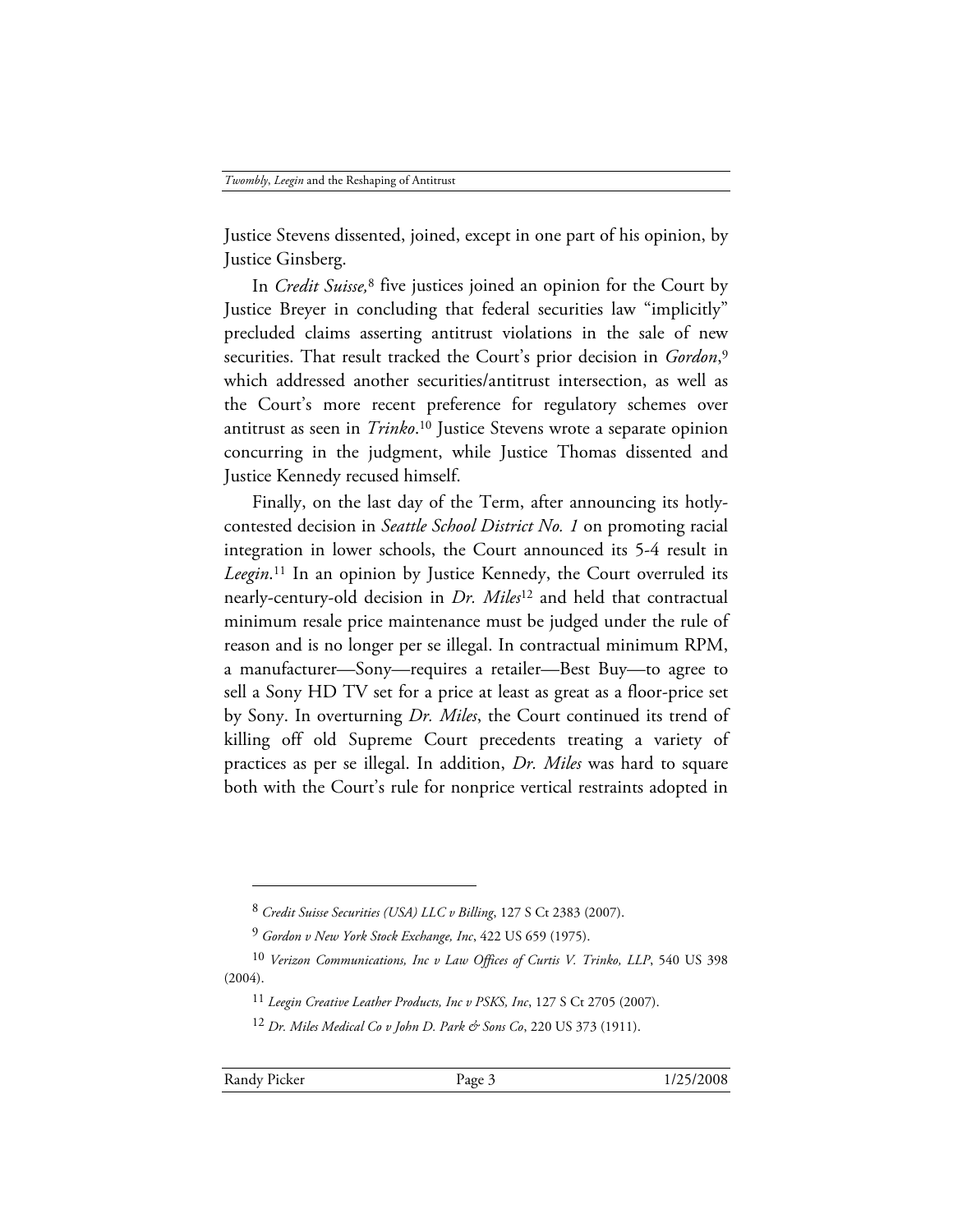*Sylvania* and with its rule for unilateral price restrictions established in *Colgate*.13

So all four cases are comfortably situated as natural steps in the case-by-case evolution that is the common law of the Sherman Act as created by the Supreme Court. Filling in the gaps in the caselaw, or doctrinal tuckpointing as it were. But this minimalist description of these cases captures poorly the overall sense of these cases and misses substantial disagreement within the Court. As a group, these cases impose meaningful limits on where antitrust will operate. For better or worse—more on that below—each of these cases reduces the role of private antitrust lawsuits, including the role of private antitrust plaintiffs in initiating cases and the role of the courts in deciding those cases.

*Twombly* will shrink substantially the ability of antitrust plaintiffs to file a complaint and find conspiracies through discovery. Indeed, the Court's precise point was to eliminate what it saw as fishing expeditions in discovery. In our joint system of public and private enforcement of antitrust laws, this tilts the balance considerably towards public enforcers (the Antitrust Division of the Department of Justice, the Federal Trade Commission and state attorneys general). *Credit Suisse* explicitly looks to other governmental actors most directly, the Securities and Exchange Commission—as it substitutes agency definition and enforcement of competition policy in securities markets for private antitrust lawsuits in lower courts. Both *Credit Suisse* and *Twombly* thus centralize antitrust enforcement, while *Leegin* and *Weyerhaeuser* reduce the scope of the substance of antitrust law itself. And while *Weyerhaeuser* was decided unanimously, *Leegin* was 5-4, with Justice Kennedy writing for this Term's usual majority and Justice Breyer writing for the expected dissenters. In a Term filled with disputes over the role that precedent

| Randy Picker | Page 4 | 1/25/2008 |
|--------------|--------|-----------|
|--------------|--------|-----------|

<sup>13</sup> *Continental T.V., Inc v GTE Sylvania Inc*, 433 US 36 (1977); *United States v Colgate*, 250 US 300 (1919).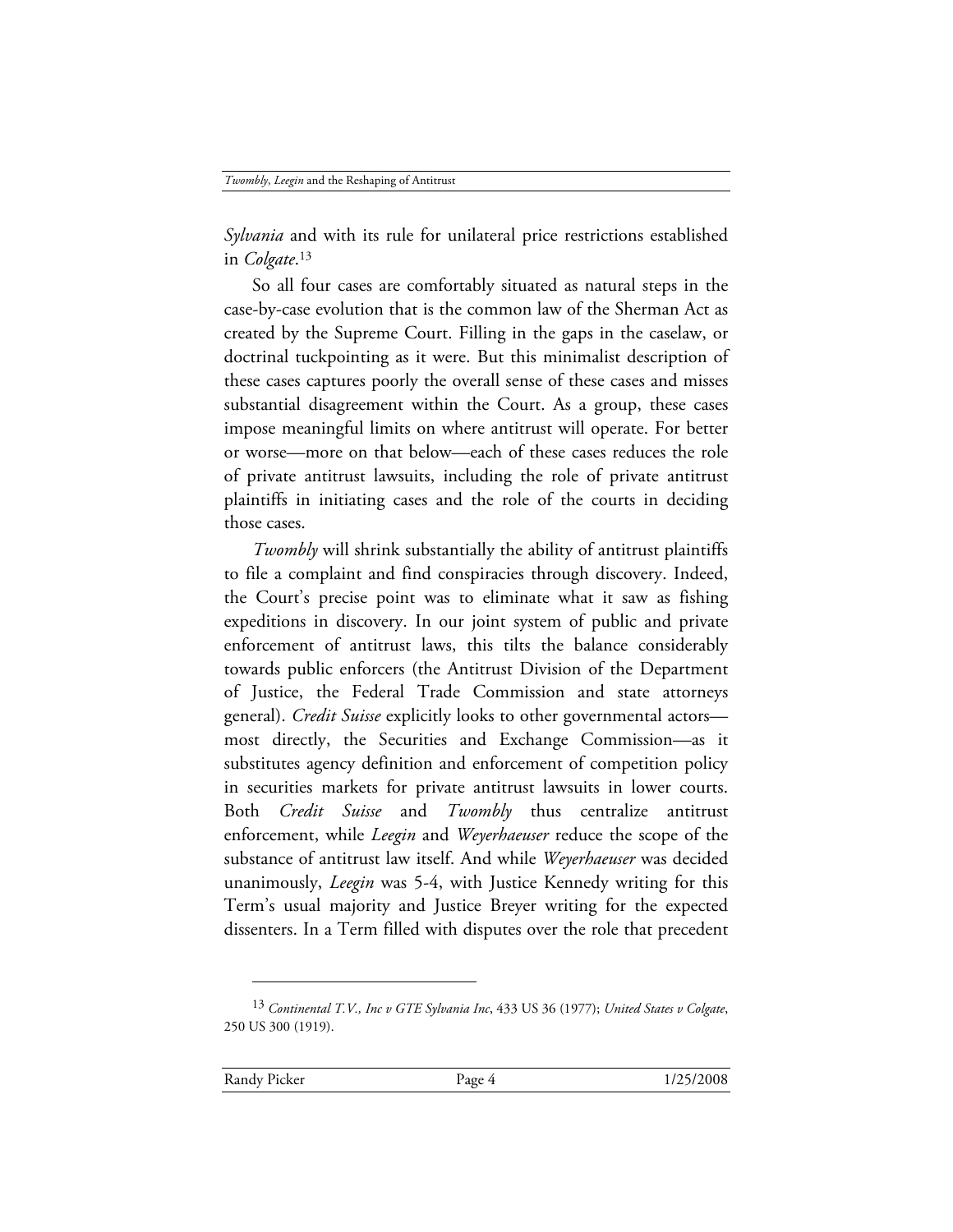should play, *Leegin* ended the Term with a full-out fight over the rule of stare decisis in antitrust cases.

We should dispense with *Weyerhaeuser* and *Credit Suisse* quickly. *Weyerhaeuser* is a one-off: a unanimous decision on an issue predatory bidding—that the Supreme Court hadn't confronted before and isn't likely to see again soon. *Credit Suisse* is oddly situated procedurally—that accounts for the dissent—and the result flows naturally from the Court's prior cases in the area. This isn't to say that there aren't deep issues about the interaction of general competition policy and more specific industry regulation—an important topic worthy of a separate paper (hint)14—but *Credit Suisse* doesn't raise that topic directly. So I will offer brief discussions of *Weyerhaeuser* and *Credit Suisse* before turning to more extended discussions of *Twombly* and *Leegin*.

*Twombly* raises some basic questions about the mechanics of an adversarial court system. Plaintiffs will often have much less information about possible liability than defendants. To situate that in antitrust, plaintiffs are rarely invited to the proverbial smoke-filled rooms in which price-fixing conspiracies are hatched. The best pricefixing conspiracies will be those in which the least is known publicly. This information asymmetry poses a dilemma if we intend to rely on private enforcement of antitrust statutes. Will we let private plaintiffs make bald assertions of conspiracy with few if any facts to substantiate their claims? If so, we can be sure that antitrust plaintiffs will delight in rifling the files of defendants hoping to discover something—*anything*—that will make out a claim. But the alternative to these fishing expeditions seems to be to allow some defendants to get away with antitrust violations or to hope that the government will target these conspiracies.

<sup>&</sup>lt;sup>14</sup> Dennis Carlton and I address many of these issues—though not the specifics of *Credit Suisse*—in our forthcoming paper *Antitrust and Regulation*, in Nancy Rose, ed, *Economic Regulation and Its Reform: What Have We Learned* (University of Chicago Press 2008).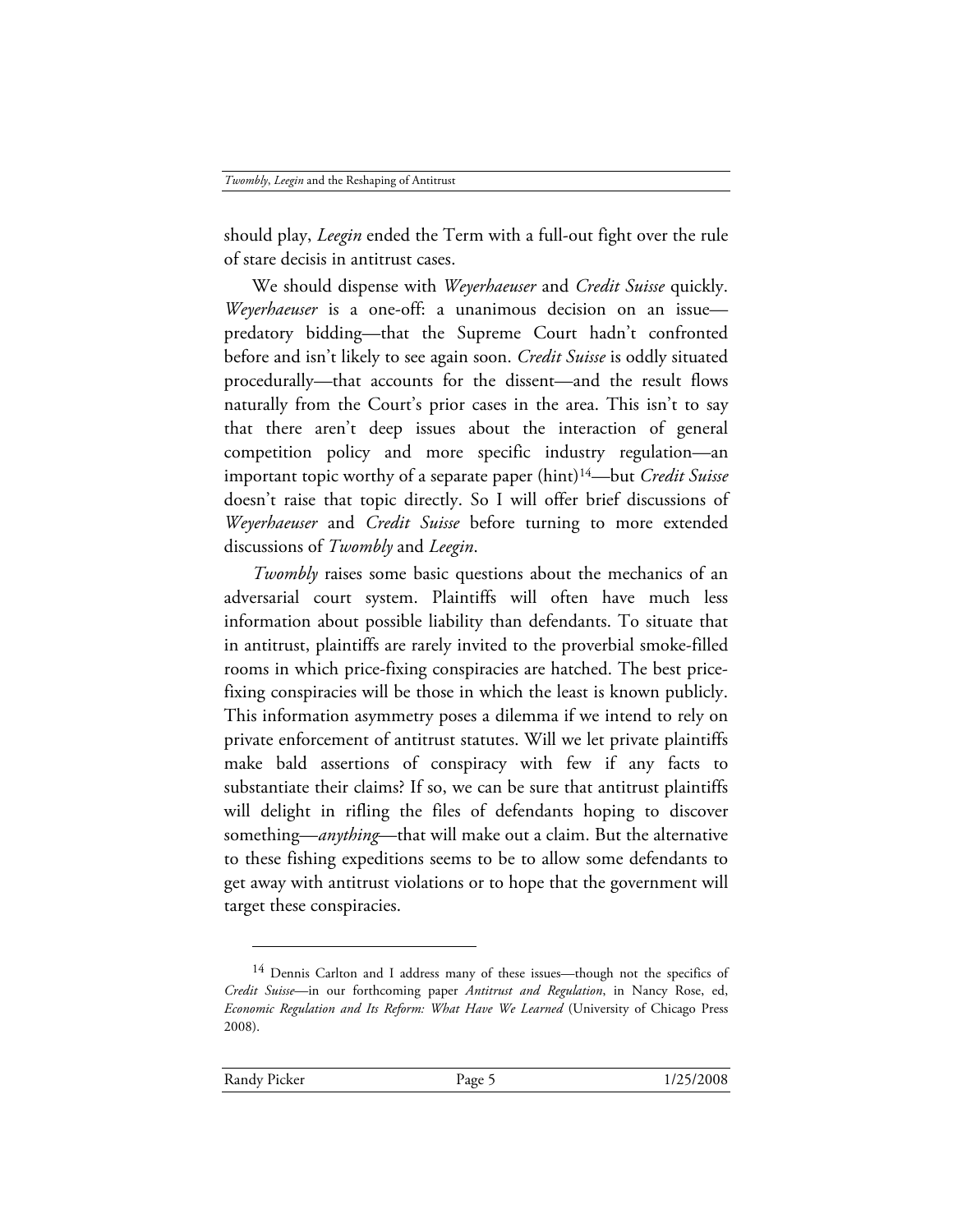*Leegin* raises two important issues. One is a mixed question of economics and institutional design: what is accomplished when a manufacturer and a retailer agree on a minimum retail price? This is a long-standing question, and *Leegin* recognizes that our best understanding of contractual minimum RPM makes it difficult to conclude that it is almost always pernicious. Given that, as a matter of first impression, we wouldn't treat contractual minimum RPM as per se illegal. But *Leegin* isn't a case of first impression—far from it and that takes us to the second issue in *Leegin*.

The Court has bobbed and weaved with contractual minimum RPM since its 1911 decision in *Dr. Miles* condemning the practice as per se illegal, but it had always chosen to duck rather than revisit *Dr. Miles*. *Leegin* forced the Court to confront its approach to stare decisis, at least in antitrust, if not more broadly. For the Court, stare decisis turns, in part, on the textual context. When the Court interprets the Constitution, Congress can't overturn the Court's interpretation. If a prior constitutional ruling of the Court is to be overturned, the Court must do it itself. But for statutes, if the Court chooses one interpretation rather than another, Congress can always jump in and revise the statute to impose its preferred interpretation. Hence, says the Court, it should tread more lightly in overturning its own interpretations of statutes. I think that that is wrong in important ways and that the Court should move towards applying its approach to stare decisis in constitutional cases to statutory situations as well.

All of this takes us to the Court's tools in antitrust. One of those tools is specifying who the decision-maker will be in the first instance, and *Credit Suisse* reflects a preference for specialized industry consideration and the possibility of trading off competition concerns against other values. In *Twombly*, the Court has its hand on every possible lever of policy: direct control over the discovery rules and hierarchical control over the district courts implementing them, and yet the Court eschews sharp refined approaches for the much more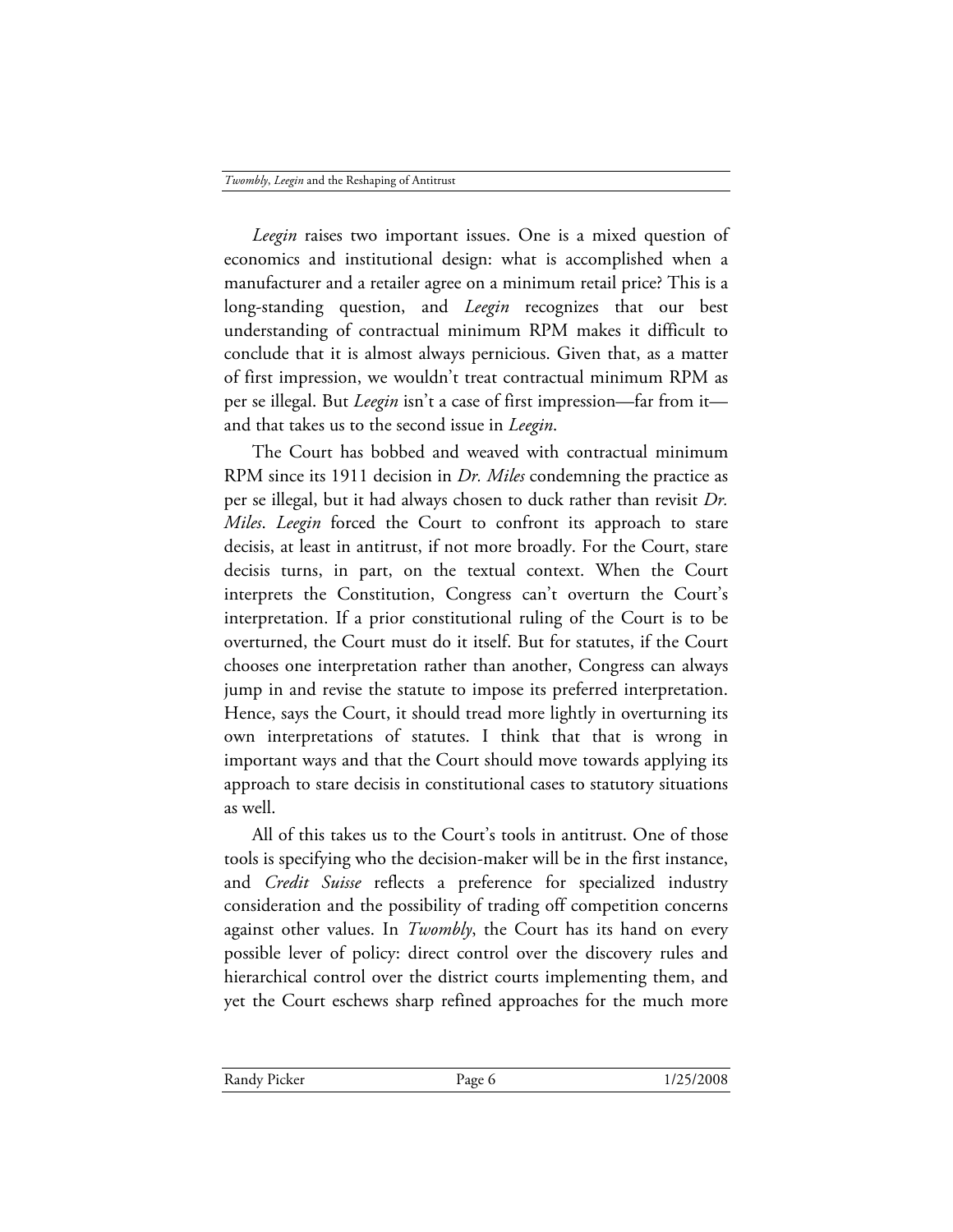blunt instrument of early-case dismissal. Finally, in *Leegin*, it isn't clear that the Court fully appreciates the tools in its hand, or if it does so, it certainly doesn't seem to want to acknowledge that. The decisions of the Court interpreting the Sherman Act define the default point for any subsequent congressional action. Setting that point is a critical tool for establishing antitrust policy, and the sharpness of that tool in turn is set by how the Court itself approaches stare decisis in antitrust.

#### I. WEYERHAEUSER: DOCTRINAL SIMPLICITY AND THE ENGINES OF COMPETITION

The claim in *Weyerhaeuser* is predation to monopsony. In English, Weyerhaeuser was said to be paying too much for the red alder sawlogs that it needed to produce lumber and was doing so to drive its competitors for those sawlogs from the market so that it could become the only purchaser of those logs. With those firms gone, Weyerhaeuser would have a monopsony over the red alder sawlogs it would be the only *buyer* of those logs—and it could then reduce the price that it would pay for those logs. This is predatory bidding predation to monopsony—the flipside of the much more familiar, if still elusive in reality, predatory pricing, which is dropping sale prices initially to drive competing sellers from the market so as to emerge as the sole *seller* of a product.

Consider the facts of *Weyerhaeuser* itself. Ross-Simmons operated a hardwood-lumber sawmill in Washington. Sawmills turn logs into lumber, and indeed raw logs account for 75% of a sawmill's total cost. Ross-Simmons processed red alder sawlogs at its mill. Roughly two decades after Ross-Simmons commenced operations, Weyerhaeuser entered the northwestern hardwood-lumber market. Over time, Weyerhaeuser expanded its operations, and by 2001, it was purchasing roughly 65% of the alder logs available for sale in the Pacific Northwest.15

<sup>15</sup> *Weyerhaeuser*, 127 S Ct at 1072.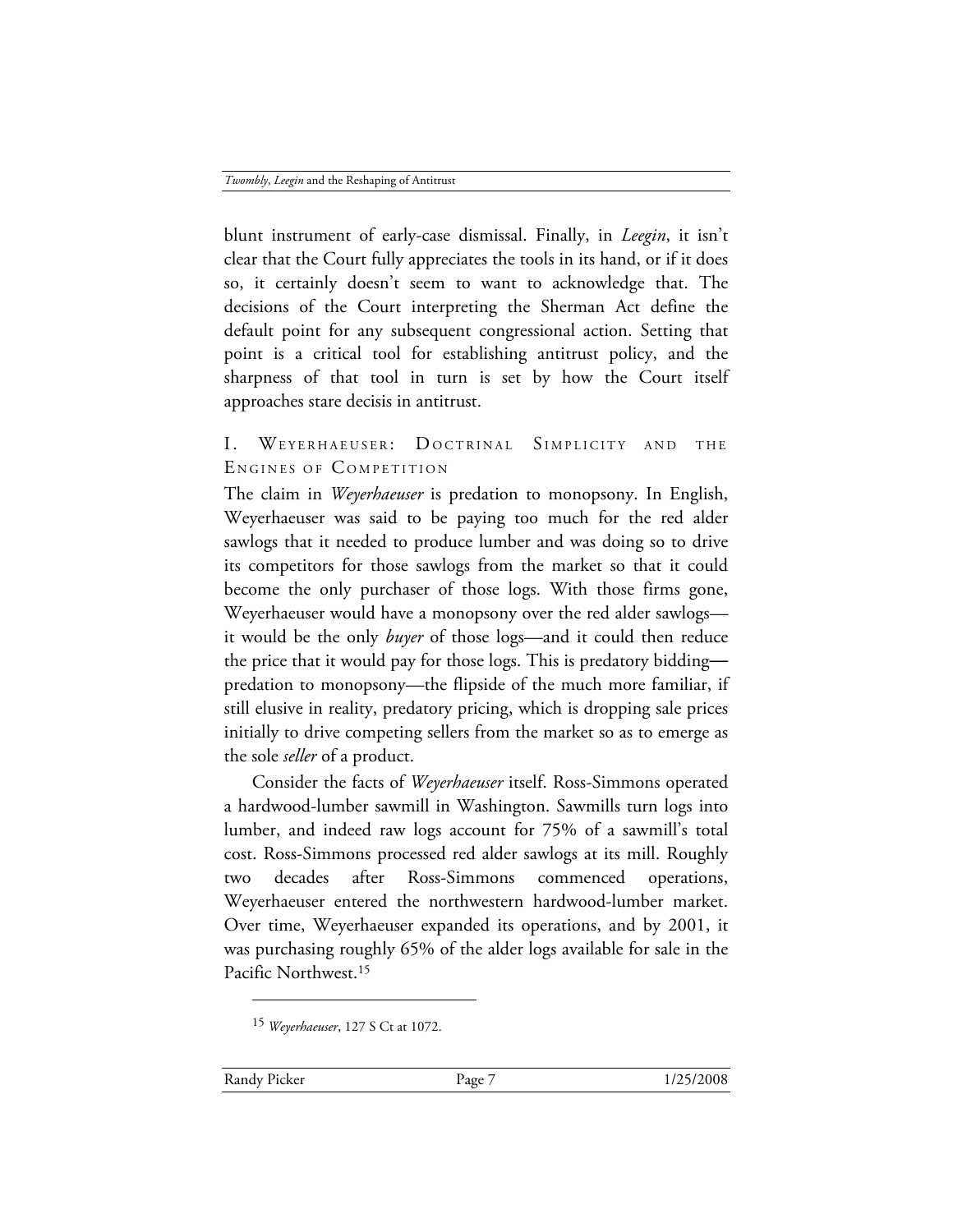Ross-Simmons saw a nefarious intent in this pattern and filed an antitrust action alleging that Weyerhaeuser had used "its dominant position in the alder solid market to drive up the prices for alder sawlogs to levels that severely reduced or eliminated the profit margins of Weyerhaeuser's alder sawmill competition."16 We now see where we are. Ross-Simmons is not alleging that Weyerhaeuser was seeking market power in the lumber market, that is, the market for finished goods produced by sawmills.17 Instead, the claim is that Weyerhaeuser was trying to limit competition in the purchasing of alder sawlogs. With Ross-Simmons and other firms like it gone, Weyerhaeuser would be able to dictate prices that it would pay to purchase alder sawlogs. With its newly-acquired monopsony power, it would push those prices down, and depending on how price sensitive the alder sawlogs producers were, alder sawlogs sales would drop, as would Weyerhaeuser's production of finished lumber. But Weyerhaeuser would make sufficient profits from reducing its input prices that dropping sales of lumber would be profitable for it.

Competition over inputs is a critical way in which we organize production in the most efficient possible fashion. At the market price, a firm that wishes to purchase more of the input needs to offer a higher price. Doing so will lead to greater supply of that input, but also may cause a less efficient user of the input to reduce its use if it can't make money facing higher input prices. Input prices therefore serve as the medium we use to allocate production away from less efficient firms towards more efficient ones. This also means that we will see a standard pattern in these cases, where less efficient firms will have strong incentives to complain about the tactics being used by more efficient competitors.

<sup>16</sup> Id at 1073.

 $17$  Although the Court recognized that predatory bidding could lead to market power in both the input market and the output market, id at 1076 n 2, the case appears to have been litigated on the premise that Weyerhaeuser was not seeking market power in the finished lumber market.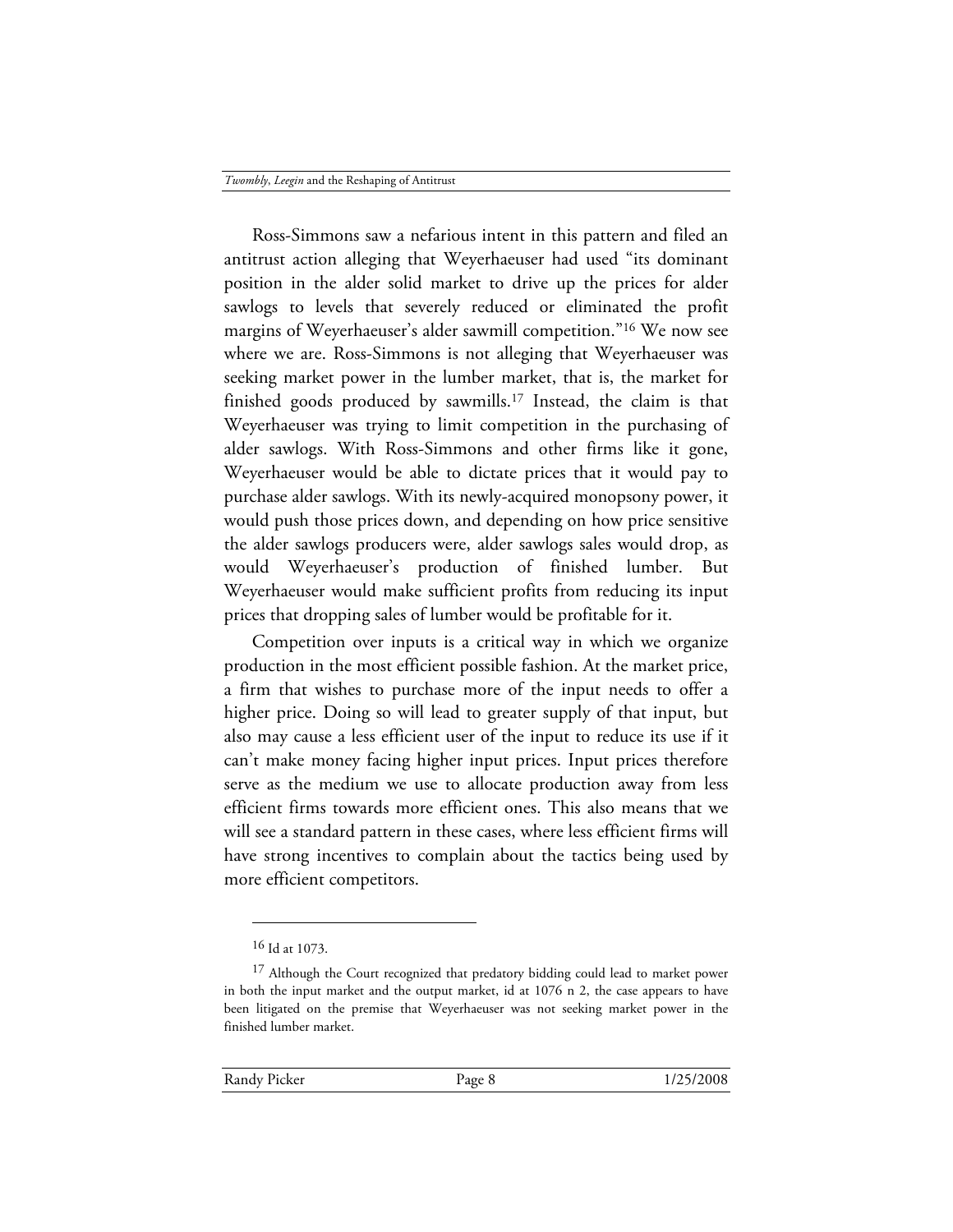The District Court presented the jury with the following instruction. Weyerhaeuser behaved anti-competitively if it "purchased more logs than it needed, or paid a higher price for logs than necessary, in order to prevent [Ross-Simmons] from obtaining the logs they needed at a fair price."<sup>18</sup> The appearance of the f-word should almost always make us nervous, but here we can probably offer an interpretation more congenial to economics. Presumably the notion of a "fair" price was intended to capture a price unaffected by the alleged predatory behavior.

Focus on how the jury instruction operates in practice. Weyerhaeuser buys more sawlogs. What does it do with them? Weyerhaeuser either sticks them in its inventory or processes them and converts them into finished lumber. If it inventories a sawlog, it incurs a cost but no revenue. If it processes it, it then sells the finished lumber and we can calculate profits or losses. "Purchase more logs than it needed" sounds like Weyerhaeuser was stockpiling sawlogs. Weyerhaeuser presumably has some inventory of sawlogs, but under Ross-Simmons's theory Weyerhaeuser's inventory should have been growing as it was trying to cut off Ross-Simmons's supply of logs by cornering the market. Attempts to corner the market are highly dependent on the elasticity of supply, as the Hunt brothers were dismayed to learn in their 1980s attempt to corner the silver market, though everyone agrees that the supply of red alder sawlogs—which take many years to grow—is relatively inelastic in the short run.

Confronted with this situation, the Court did exactly what we should have anticipated. In its predatory pricing cases, the Court has made clear that we should be particularly concerned about antitrust doctrine that interferes with the key levers of competition that routinely produce benefits for consumers.<sup>19</sup> Lowering prices is almost always good for consumers, and we should be nervous about the

<sup>18</sup> Id at 1073.

<sup>19</sup> *Brooke Group*, 509 US at 223.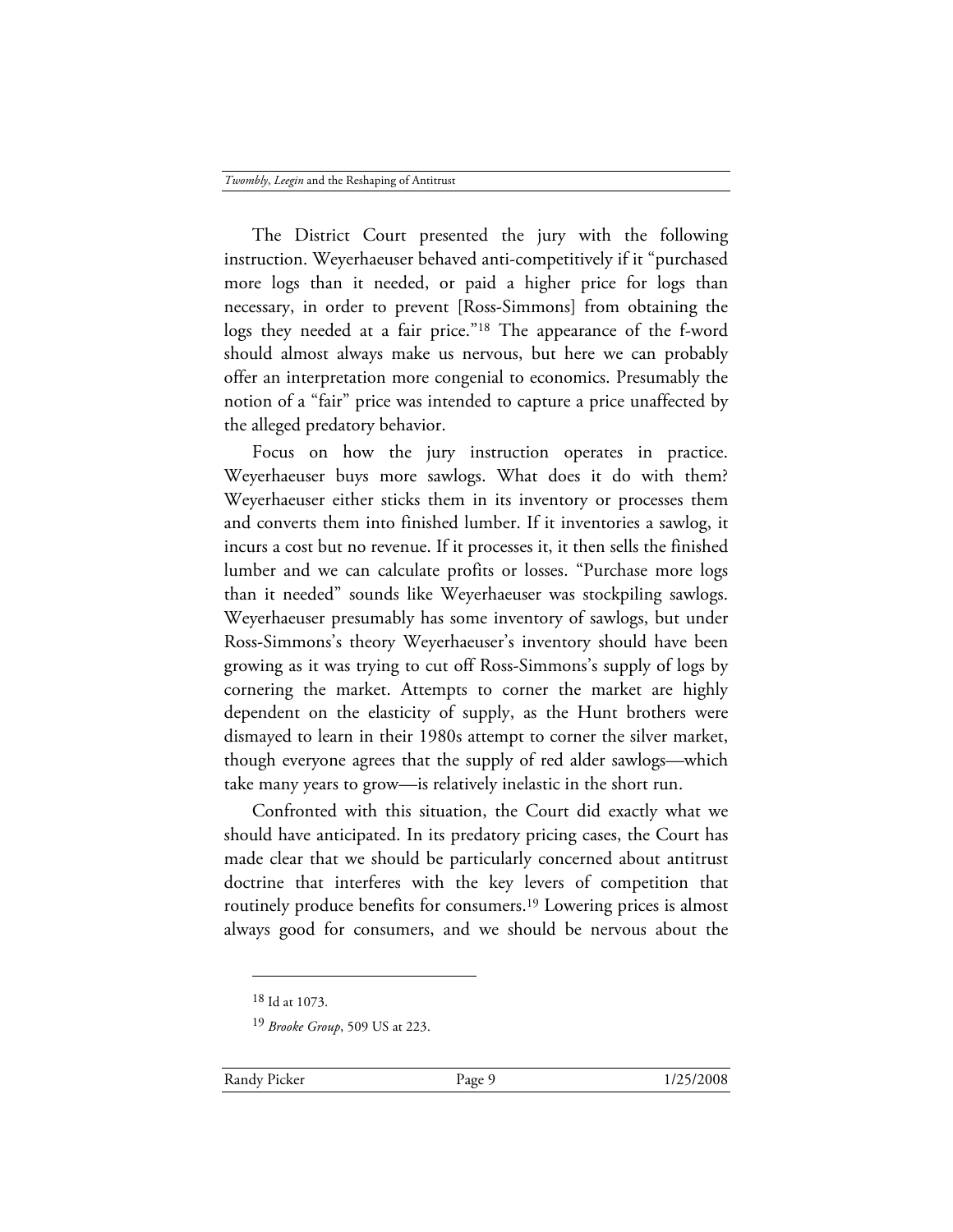possibility that the fear of antitrust liability will cause even a moment's hesitation about lowering a price. *Brooke Group* established a two-part test for predatory pricing. First, prices must be shown to be below cost. What cost? The Supreme Court won't tell us—"we again decline to resolve the conflict among the lower courts over the appropriate measure of cost"20—but presumably we are talking about marginal cost, or, perhaps more accessibly as in *Brooke Group* itself, average variable cost. With below-cost pricing made out, we turn to the second prong, which requires "a demonstration that the competitor has a reasonable prospect, or, under § 2 of the Sherman Act, a dangerous probability, of recouping its investment in belowcost prices."21

In the predatory bidding context at stake in *Weyerhaeuser*, consumers benefit from the competition among efficient and lessefficient producers. Inefficient producers lead to higher prices and consumers should want those producers driven from the market by more efficient producers. Consumers want competition and want that output produced by the most efficient producers. The jury instruction in *Weyerhaeuser* threatened to interfere with that process by punting a question about fairness to the jury, and it is hard to imagine an instruction that would strike more fear into the heart of a producer competing for inputs. The Court recognized that and moved to simplify antitrust doctrine by synchronizing the tests for predatory pricing and predatory bidding by applying the *Brooke Group* test to both cases.<sup>22</sup>

-

<sup>20</sup> Id 222 n 1.

<sup>21</sup> Id at 224.

<sup>22</sup> For additional commentary on *Weyerhaeuser*, see John B. Kirkwood, *Controlling above-cost predation: an alternative to* Weyerhaeuser *and* Brooke Group, (unpublished manuscript, 2007), online at http://papers.ssrn.com/sol3/papers.cfm?abstract\_id=1027261 (visited Jan 16, 2008); Keith N. Hylton, Weyerhaeuser, *Predatory Bidding and Error Costs* (Boston University School of Law Working Paper No 08-03, 2008), online at http://papers.ssrn.com/sol3/papers.cfm?abstract\_id=1084106 (visited Jan 24, 2008) (arguing that there are distinctions between predatory bidding and predatory pricing but that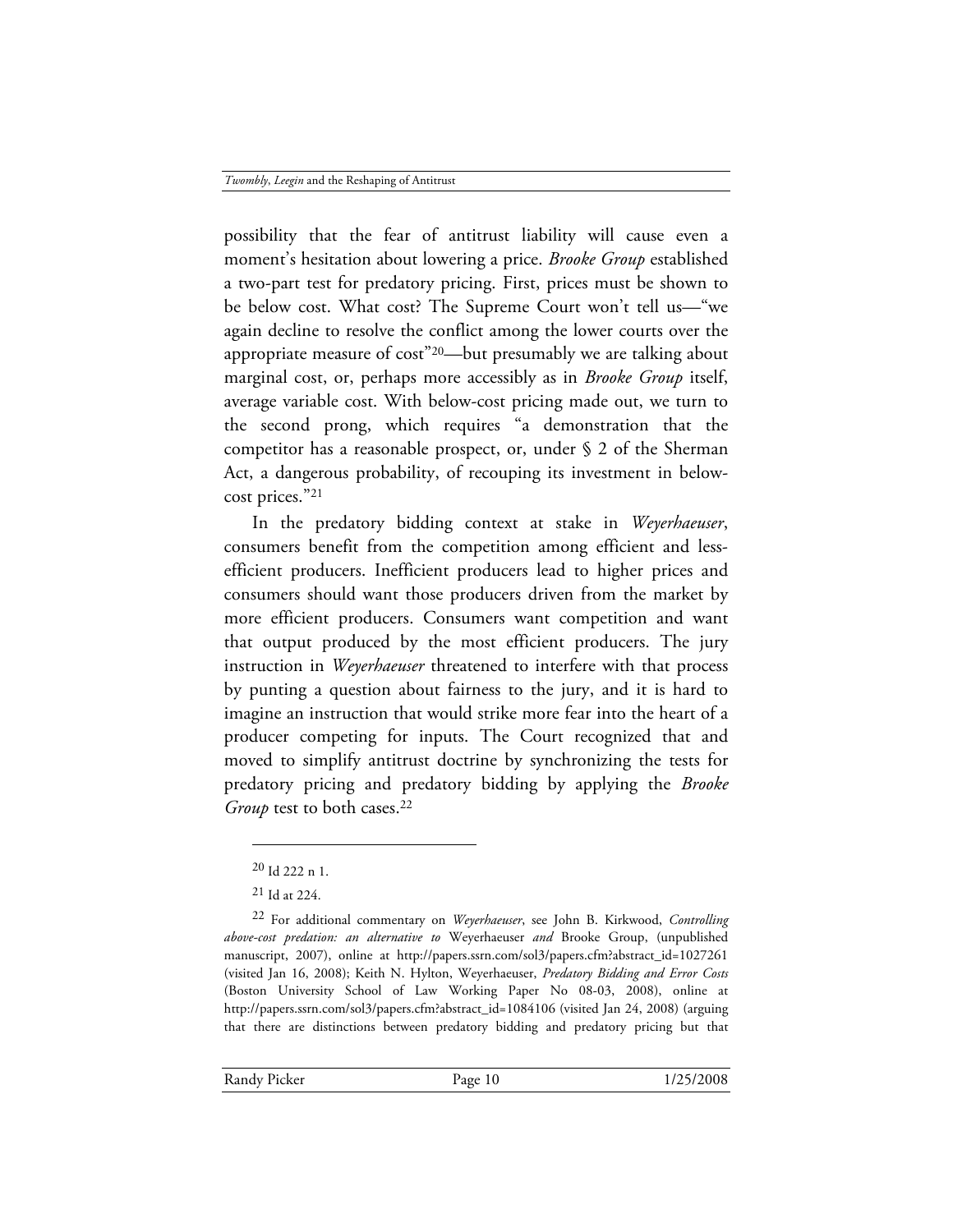-

#### II. CREDIT SUISSE: MOVING COMPETITION POLICY TO **AGENCIES**

Two federal statutes might apply to the conduct in question: how are we to determine which applies? In some cases, Congress may address this directly by including an antitrust "savings" clause, as it did in the Telecommunications Act of 1996.23 That doesn't mean, of course, that there won't be messy cases,  $24$  but at least Congress, as author of both federal statutes, will have made clear its plan for how the statutes should work together. But if Congress hasn't addressed this directly, what should we do? This isn't a question specific to antitrust nor is it a new question for antitrust—we faced this question in trying to mesh together the interstate Commerce Act, passed in 1887, and the Sherman Act (passed in 1890)25—but it is the issue in *Credit Suisse*.

In January, 2002 a group of investors sued ten investment banks alleging that their sales practices for initial public offerings (IPOs) violated the antitrust laws. The complaint stated that the commissions earned by the investment banks were being established noncompetitively, that investors were being forced to buy less attractive IPOs to get access to the really good ones—a tying claim and that investors were being forced to promise to place bids in the

| Randy Picker | Page 11 | 1/25/2008 |
|--------------|---------|-----------|
|--------------|---------|-----------|

concerns about court mistakes justify applying the *Brooke Group* doctrine to cover both); Thomas A. Lambert, Weyerhaeuser *and the Search for Antitrust's Holy Grail*, 2006-2007 Cato S Ct Rev 277 (arguing that *Weyerhaeuser* implicitly addresses the circumstances under which a more efficient rival can be excluded consistent with Section 2 of the Sherman Act); Gregory J. Werden, *Monopsony and the Sherman Act: Consumer Welfare in a New Light* (unpublished manuscript, 2007), online at http://papers.ssrn.com/sol3/papers.cfm?abstract\_id=975992 (visited Jan 16, 2008).

<sup>23</sup> The note following 47 USC § 152 provides that "[n]othing in this Act or the amendments made by this Act shall be construed to modify, impair, or supersede the applicability of any of the antitrust laws."

<sup>24</sup> See *Verizon Communications, Inc v Law Offices of Curtis V. Trinko, LLP*, 540 US 398 (2004).

<sup>25</sup> *United States v Trans-Missouri Freight Association*, 166 US 290 (1897); Carlton and Picker, *Antitrust and Regulation* (cited in note 14).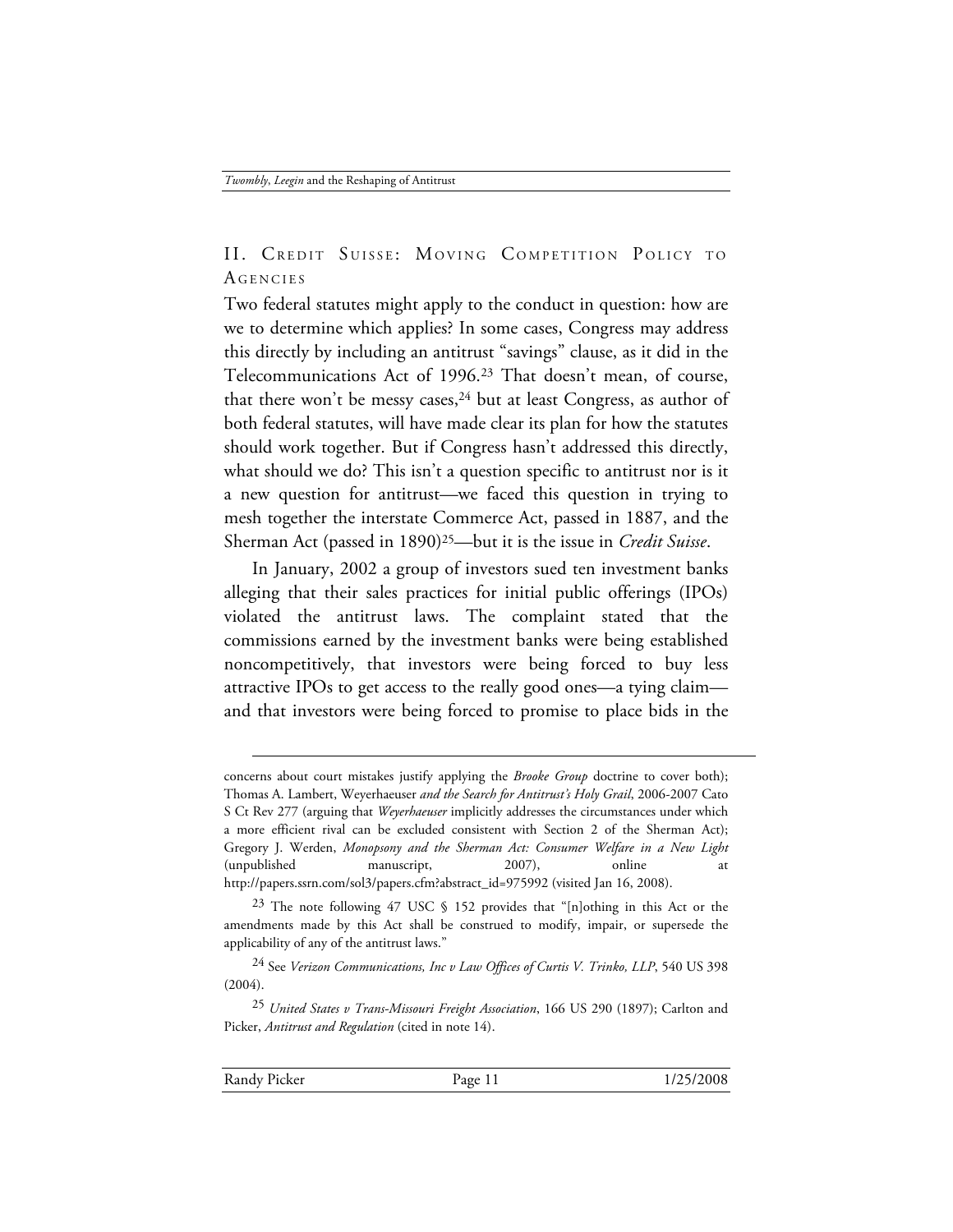aftermarket after the IPO at prices higher than the IPO price (socalled laddering). The investment banks moved to dismiss the complaint on the ground that the federal securities laws barred the antitrust claims. The district court did so, but the Second Circuit reversed, and that took the case to the Supreme Court.

Justice Breyer, along with five other justices, concluded that the securities laws were "clearly incompatible" with the antitrust laws in these circumstances. Justice Kennedy didn't participate; Justice Stevens wrote a separate opinion concurring in the judgment; and Justice Thomas dissented. We might start with Justice Thomas's dissent. He noted that the Court had framed *Credit Suisse* as a case of whether the securities laws "implicitly" precluded application of the antitrust laws. Of course, implicit preclusion arises only if the federal statute doesn't address the matter explicitly. What do the securities laws say?

The 1933 and 1934 securities laws provided rights that were to be "in addition to any and all other rights and remedies that [might] exist in law or in equity<sup>"26</sup> and therefore presumably in addition to the Sherman Act (1890), the Clayton Act (1914) and the Federal Trade Commission Act (1914). So the core antitrust principles continue to apply and the Second Circuit was right to allow the IPO antitrust lawsuit to move forward. Next case. But Justice Thomas's position faced two hurdles. The Court majority believed that Justice Thomas's argument hadn't been presented below. Moreover, the argument was inconsistent with how the Court had approached the question of implicit preclusion in its prior cases in the area, in particular in *Gordon* and *NASD*. 27 All of that allowed the Court to move forward with its analysis of implicit preclusion, but also suggests that these issues will be argued differently the next time the

| Randy Picker | Page 12 | 1/25/2008 |
|--------------|---------|-----------|
|--------------|---------|-----------|

<sup>26 15</sup> USC §§ 77p(a), 78bb(a).

<sup>27</sup> *Gordon v New York Stock Exchange, Inc*, 422 US 659 (1975) and *United States v National Association of Securities Dealers, Inc*, 422 US 694 (1975).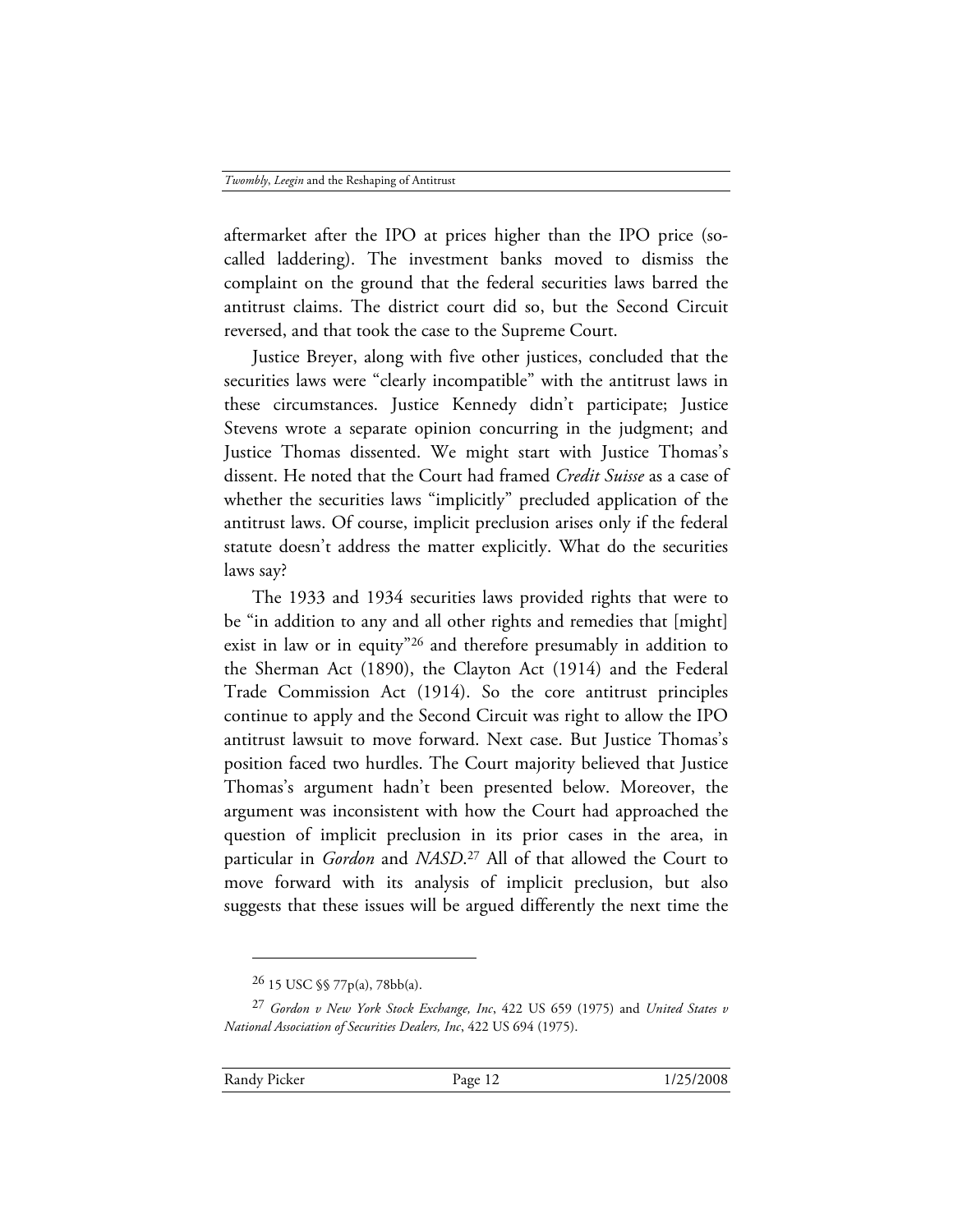Court confronts a possible conflict between the securities laws and antitrust.

Justice Breyer synthesized *Gordon* and *NASD* as turning on four considerations. He focused on "(1) the existence of regulatory authority under the securities law to supervise the activities in question; (2) evidence that responsible regulatory entities exercise that authority; and (3) a resulting risk that the securities and antitrust laws, if both applicable, would produce conflicting guidance, requirements, duties, privileges, or standards of conduct." He added that the analysis should also consider whether the practices in question "lie squarely within an area of financial market activity that the securities laws seek to regulate."28

With this test in hand, the Court set off on relatively brief and unremarkable examination of the regulations that control initial public offerings. This is an area of extensive oversight by the Securities and Exchange Commission. Indeed, a central purpose in passing the 1933 and 1934 securities acts and creating the SEC was to create a substantial regulatory apparatus to control IPOs. The SEC has broad regulatory authority over IPOs and exercises it extensively. That is true generally but also true with regard to the IPO underwriting syndicates challenged in the original complaint in this case. As the Court emphasized, the SEC draws exceedingly fine lines between the allowed and the forbidden, which in turn created a severe risk that courts acting on antitrust lawsuits will interfere with the authority of the SEC.

In its two most recent cases at the intersection of antitrust and regulation—*Trinko* and *Credit Suisse*—the Court has shown a high level of deference in favor of the regulatory scheme and in limiting the application of the antitrust laws. With regulations generally receiving a high level of deference under the *Chevron* doctrine, *Trinko* and *Credit Suisse* represent push towards entrusting competition

<sup>28</sup> *Credit Suisse*, 127 S Ct at 2392.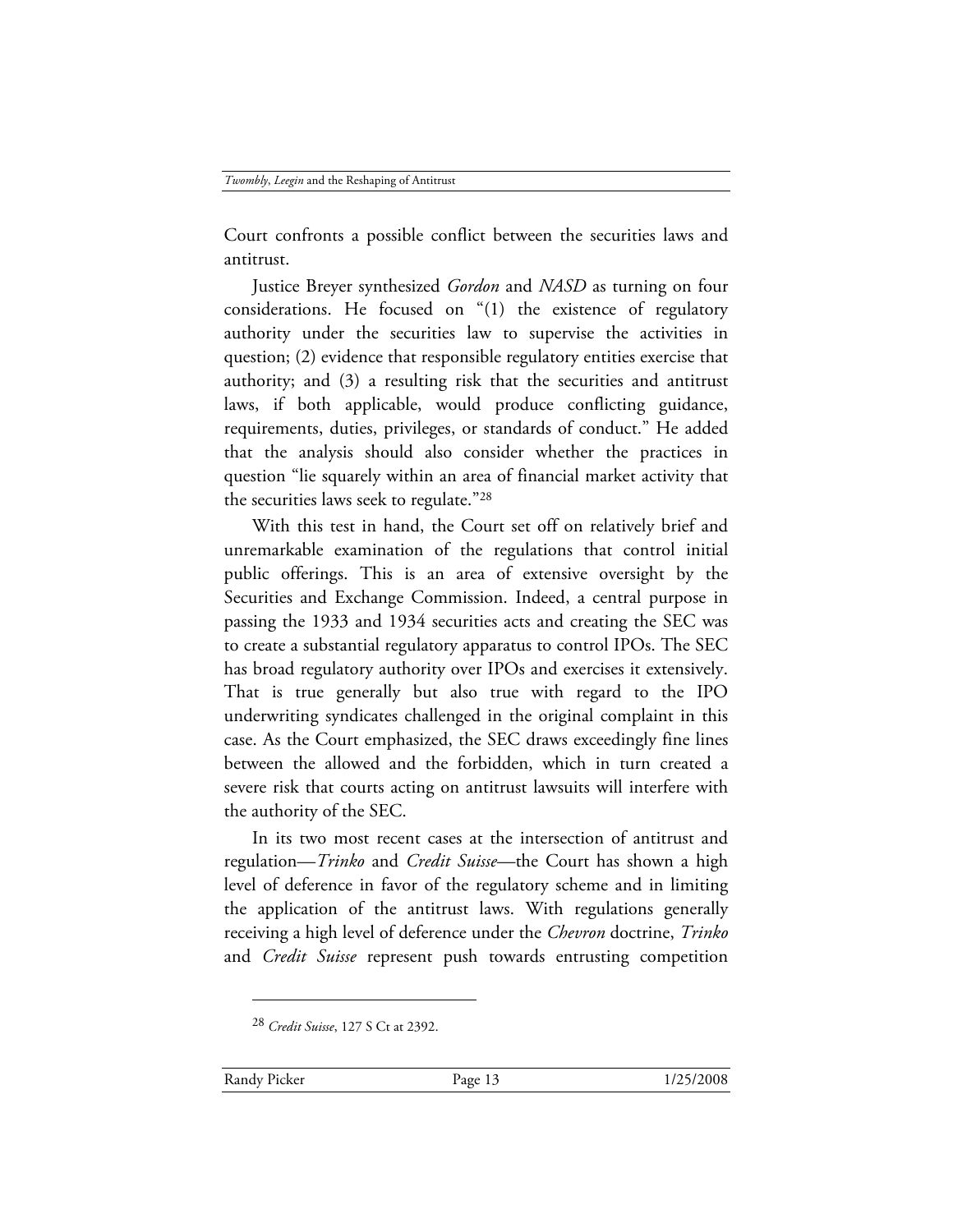policy to specialized regulators. At a minimum, that shifts control over chunks of competition policy from courts to agencies, but it is probably a shift in emphasis as well. Specialized regulators will typically weigh competition policy as just one factor among many and, compared against a baseline of court-enforced antitrust law, this almost certainly represents a step back for the role of competition policy in these regulated industries.29

III. TWOMBLY: HOW DO YOU PLEAD WHAT YOU DON'T  $K$ <sub>NO</sub>w?

In *Bell Atlantic Corp. v. Twombly*, a 7-2 decision, the Court ruled that the mere assertion in a complaint of an underlying agreement violating Section 1 of the Sherman Act was insufficient to withstand a motion to dismiss when the parallel behavior in question could just as easily be explained as independent behavior. The majority opinion, authored by Justice Souter, emphasized the high costs associated with antitrust discovery. In reaching its conclusion, the Court "retired" as it put it—its 1957 decision in *Conley v. Gibson,* had embraced "the accepted rule that a complaint should not be dismissed for failure to state a claim unless it appears beyond doubt that the plaintiff can prove no set of facts in support of his claim which would entitle him to relief."30 *Twombly* will be asserted routinely in efforts to dismiss antitrust complaints, and it may have broad effects outside of antitrust as well.<sup>31</sup>

*Twombly* focuses on the pleading requirements established by the Federal Rules of Civil Procedure, and in particular, that staple of

<sup>29</sup> For additional commentary on *Credit Suisse*, see Keith Sharfman, Credit Suisse, *Regulatory Immunity, and the Shrinking Scope of Antitrust* (unpublished manuscript, 2007), online at http://papers.ssrn.com/sol3/papers.cfm?abstract\_id=997405 (visited Jan 16, 2008).

<sup>30</sup> *Bell Atlantic Corp*, 127 S Ct at 1968.

<sup>31</sup> For additional commentary on *Twombly*, see Scott Dodson, *Pleading Standards after* Bell Atlantic v. Twombly, 93 Va L Rev in Brief 121 (2007) (online at http://www.virginialawreview.org/inbrief/2007/07/09/dodson.pdf) (visited Jan 16, 2008).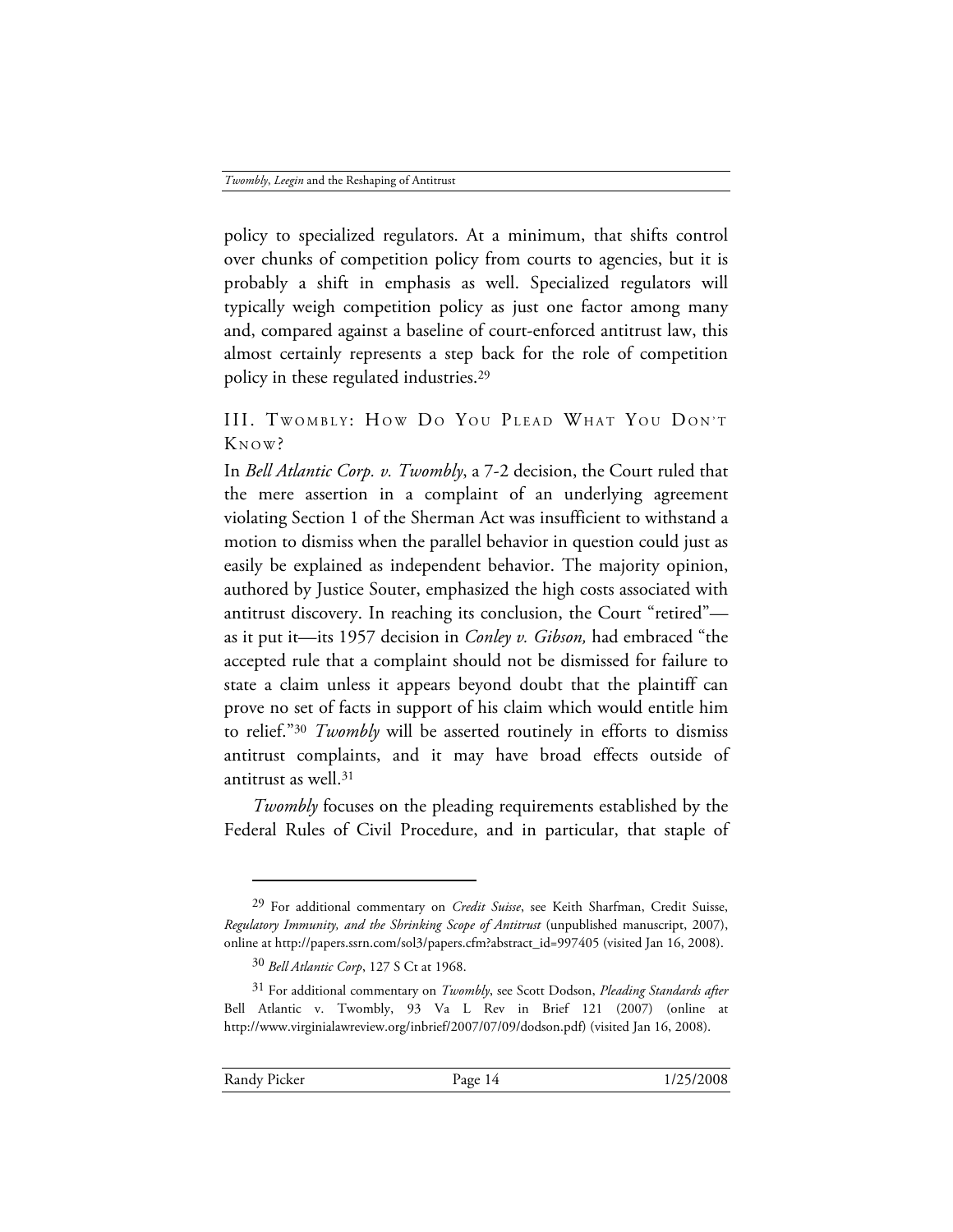first-year civil procedure, Rule 8 of the FCRP. That rule requires that a pleading set forth "a short and plain statement of the claim showing that the pleader is entitled to relief."32 What might that look like? Generations of students have considered Form 9 and especially its second sentence: "On June 1, 1936, in a public highway called Boylston Street in Boston, Massachusetts, defendant negligently drove a motor vehicle against plaintiff who was then crossing said highway"33 That is all it says. Nothing about how the car was being driven—too fast? swerving?—just where and when and only one more word—"negligently."

What does all of that tell us about the complaint in *Twombly*? The oral argument focused on Paragraph 51 of the complaint.<sup>34</sup> That paragraph alleged:

> In the absence of any meaningful competition between the RBOCs in one another's markets, and in light of the parallel course of conduct that each engaged in to prevent competition from CLECs within their respective local telephone and/or high speed internet services markets and the other facts and market circumstances alleged above, Plaintiffs allege upon information and belief that Defendants have entered into a contract, combination or conspiracy to prevent entry in their respective local telephone and/or high speed internet service markets and have agreed not to compete with one another and otherwise allocated customers and markets to one another.35

If you don't speak telephonese, "RBOCs" are the Regional Bell Operating Companies, meaning, to again search for English, the local

<sup>32</sup> FRCP 8.

<sup>33</sup> FRCP Form 9.

<sup>34</sup> Oral Argument Transcript, *Bell Atlantic Corp v Twombly*, No 05-1126, \*3, 22, 41 (Nov 27, 2006).

<sup>35</sup> *Bell Atlantic Corp*, 127 S Ct at 1970 n 10.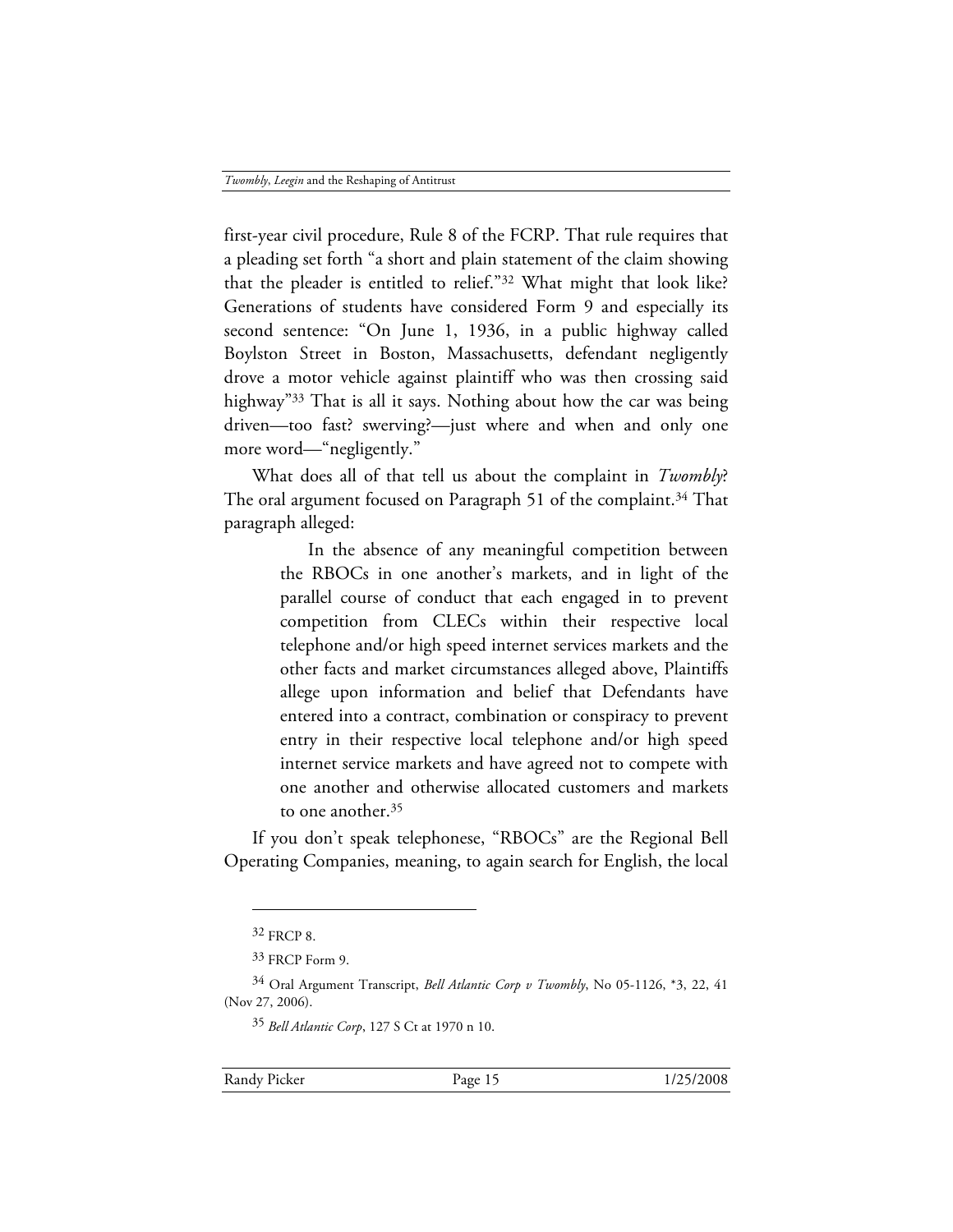phone companies that emerged from the break-up of the original AT&T, while a "CLEC" is a competitive local exchange carrier, meaning a new entrant into the landline phone market. The core allegation is one of market division: you take the East, I'll take the West, and we won't compete with each other. Market division is one of the dwindling number of *per se* violations of Section 1 of the Sherman Act.36

Of course, a plaintiff actually has to *prove* that Section 1 of the Sherman Act was violated, that is, that there actually was a contract, combination or conspiracy in restraint of trade. Independent parallel behavior isn't enough—even if the defendants are watching each other quite carefully. Paragraph 51 of the complaint alleges parallel behavior—the RBOCs have not entered each other's markets—and then—giant puff of smoke and POOF—agreement. We are given no facts of the agreement—where and when and what brands of cigars were being smoked in the proverbial smoke-filled room?—but just a bald assertion that an agreement exists. Other parts of the complaint try to make out why the RBOCs should have entered and why not entering was against their own interests, but there is ultimately little more than an allegation of parallel behavior and then a claim of agreement.

Even prior to *Twombly*, it was clear that more than that would be required at trial to win an antitrust case. The Supreme Court's 1976 decision in *Matsushita* requires that "[t]o survive a motion for summary judgment or for a directed verdict, a plaintiff seeking damages for a violation of § 1 must present evidence 'that tends to exclude the possibility' that the alleged conspirators acted independently."37 We will not just let juries flip coins: if the plaintiff can't do more than just assert agreement, if the plaintiff can't *with evidence* exclude the possibility that the defendants were acting

| Randy Picker | Page 16 | 1/25/2008 |
|--------------|---------|-----------|
|--------------|---------|-----------|

<sup>36</sup> *United States v Topco Associates, Inc*, 405 US 596 (1972).

<sup>37</sup> *Matsushita Elec. Industrial Co*, 475 US at 588 (quoting *Monsanto Co v Spray-Rite Service Corp*, 465 US 752 (1984)).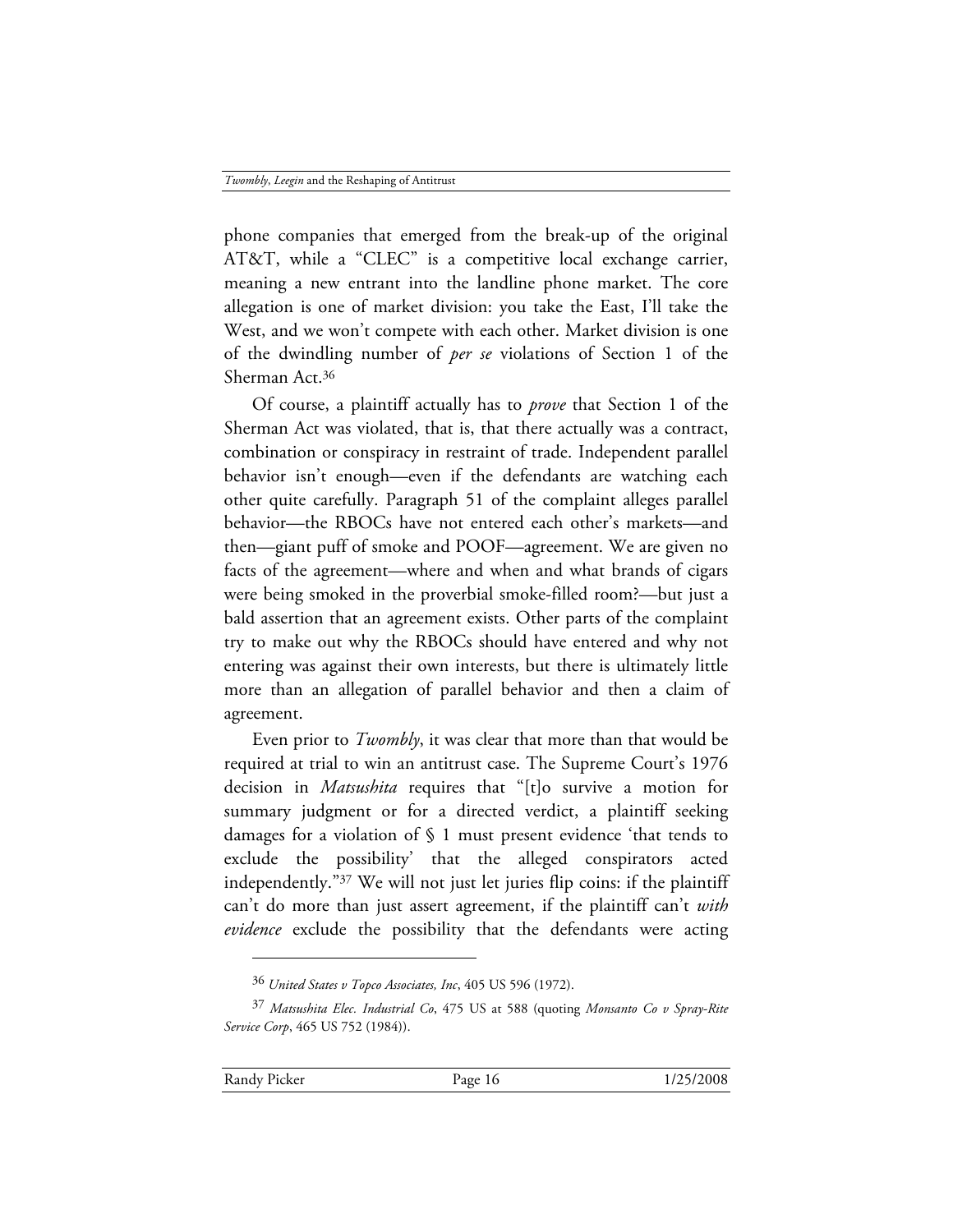independently, the plaintiff loses, and indeed, the judge must not let the case go to the jury.

But *Matsushita's* standard was announced in the context of summary judgment, after the plaintiff had had the opportunity to conduct discovery. What should we insist upon at the time that the complaint is filed? Return to Form 9 and focus on who knows what and what Form 9 tells us about the role of information asymmetry what I know that you don't know—in pleading. Many of the core facts of the accident are known equally to both parties: the date, the location, the fact that a car struck a pedestrian. Presumably, both the plaintiff and the defendant have equal access to that information, and Form 9 seems to require that the plaintiff plead the facts known to her so as to give notice of the claim alleged.

But one set of facts isn't well-known to the plaintiff, that is, exactly how the car was driven. Was the driver yakking away on his cell phone and not paying sufficient attention? Did the driver have a child in the back seat and turn at just the wrong moment to hand back a sippy cup? We don't know and neither does the plaintiff. That is the key point. Form 9 tells the plaintiff to plead the facts that she can know before she undertakes discovery. She does exactly that in Form 9. But she can't know the underlying facts that would give rise to a finding of negligence, and, as to that, Form 9 lets the plaintiff assert—in just one word—that the car was driven "negligently." Justifying that at trial will require more facts, facts that the plaintiff does not have access to when the complaint is filed, facts that will have to emerge through the process of discovery and trial.

Discovery lets the plaintiff get at the underlying facts that are not available to her when the complaint is drafted and lets her move beyond an uninformative assertion of legal liability—"negligently," as Form 9 puts it—to proof of the underlying facts that demonstrate liability—that the driver was reaching for a sippy cup when the accident occurred. That evidence is initially available only to the defendant, and the lesson of Form 9 is that while we make plaintiffs

| Randy Picker | Page 17 | 1/25/2008 |
|--------------|---------|-----------|
|--------------|---------|-----------|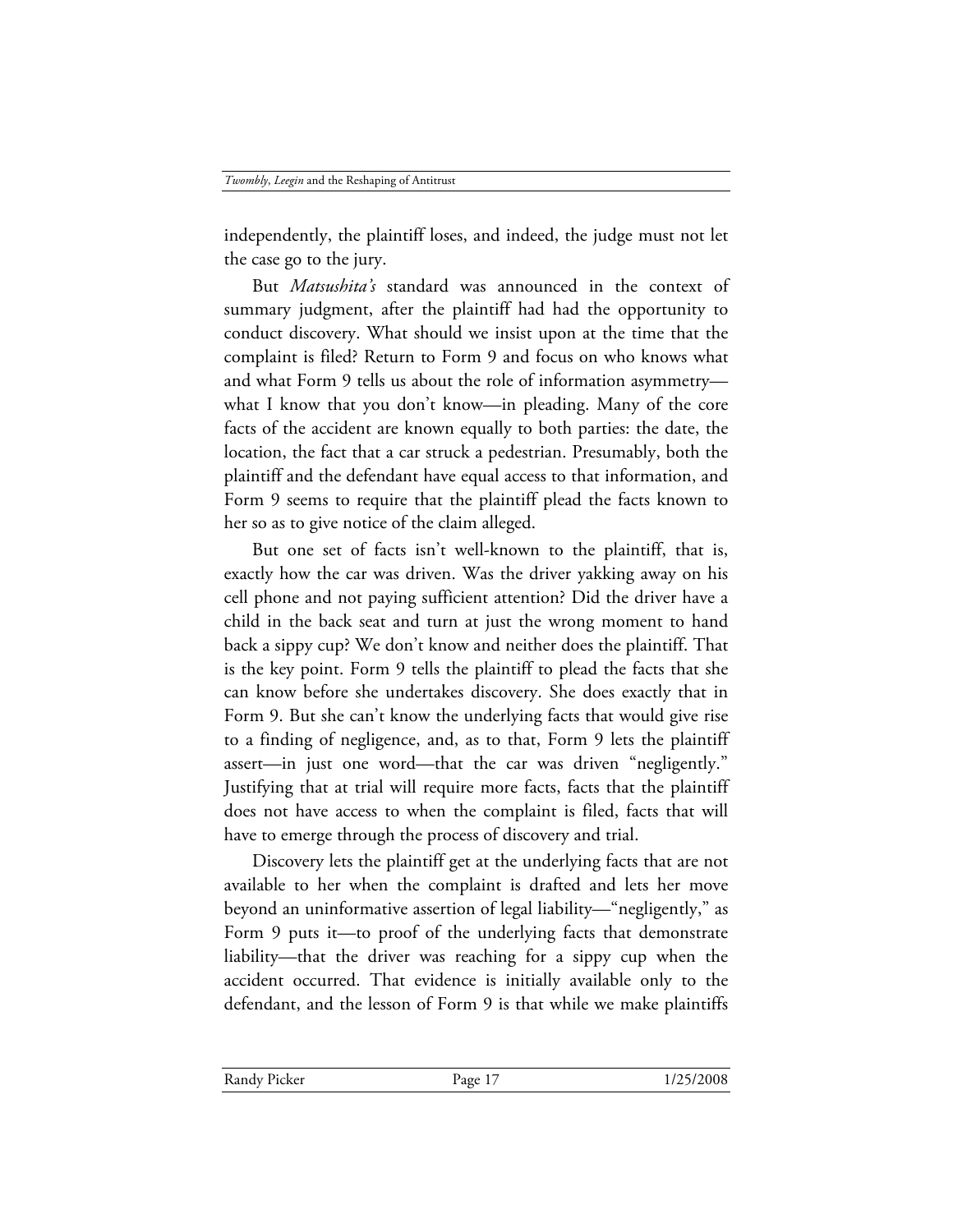plead the facts that are available to them without discovery, we don't make plaintiffs plead facts that are available only to the defendant.

The majority opinion in *Twombly* makes very little of this. Form 9 is discussed in footnote 10 of the majority opinion:

Apart from identifying a seven-year span in which the §1 violations were supposed to have occurred ..., the pleadings mentioned no specific time, place, or person involved in the alleged conspiracies. This lack of notice contrasts sharply with the model form for pleading negligence, Form 9, which the dissent says exemplifies the kind of "bare allegation" that survives a motion to dismiss. … Whereas the model form alleges that the defendant struck the plaintiff with his car while plaintiff was crossing a particular highway at a specified date and time, the complaint here furnishes no clue as to which of the four ILECs (much less which of their employees) supposedly agreed, or when and where the illicit agreement took place. A defendant wishing to prepare an answer in the simple fact pattern laid out in Form 9 would know what to answer; a defendant seeking to respond to plaintiffs' conclusory allegations in the §1 context would have little idea where to begin.

This discussion misses a number of crucial points. We should first put the "answer" problem to one side. As a look at any recently-filed answer makes clear, we know how the defendant is going to answer: the defendant is simply going to deny the allegation. Focus instead on what Form 9 says. As Justice Stevens notes in his dissenting opinion, the bare allegation of negligence in Form 9 would have been a conclusion of law under old-school pleading.<sup>38</sup> But it is exactly what Form 9 contemplates and nothing in the word "negligence" gives the defendant any specific sense of the negligence alleged. It is asserted, with nothing more. Footnote 10 of the majority opinion skips over this entirely in emphasizing that the plaintiff in the Form 9 exemplar

<sup>38</sup> *Bell Atlantic Corp*, 127 S Ct at 1977.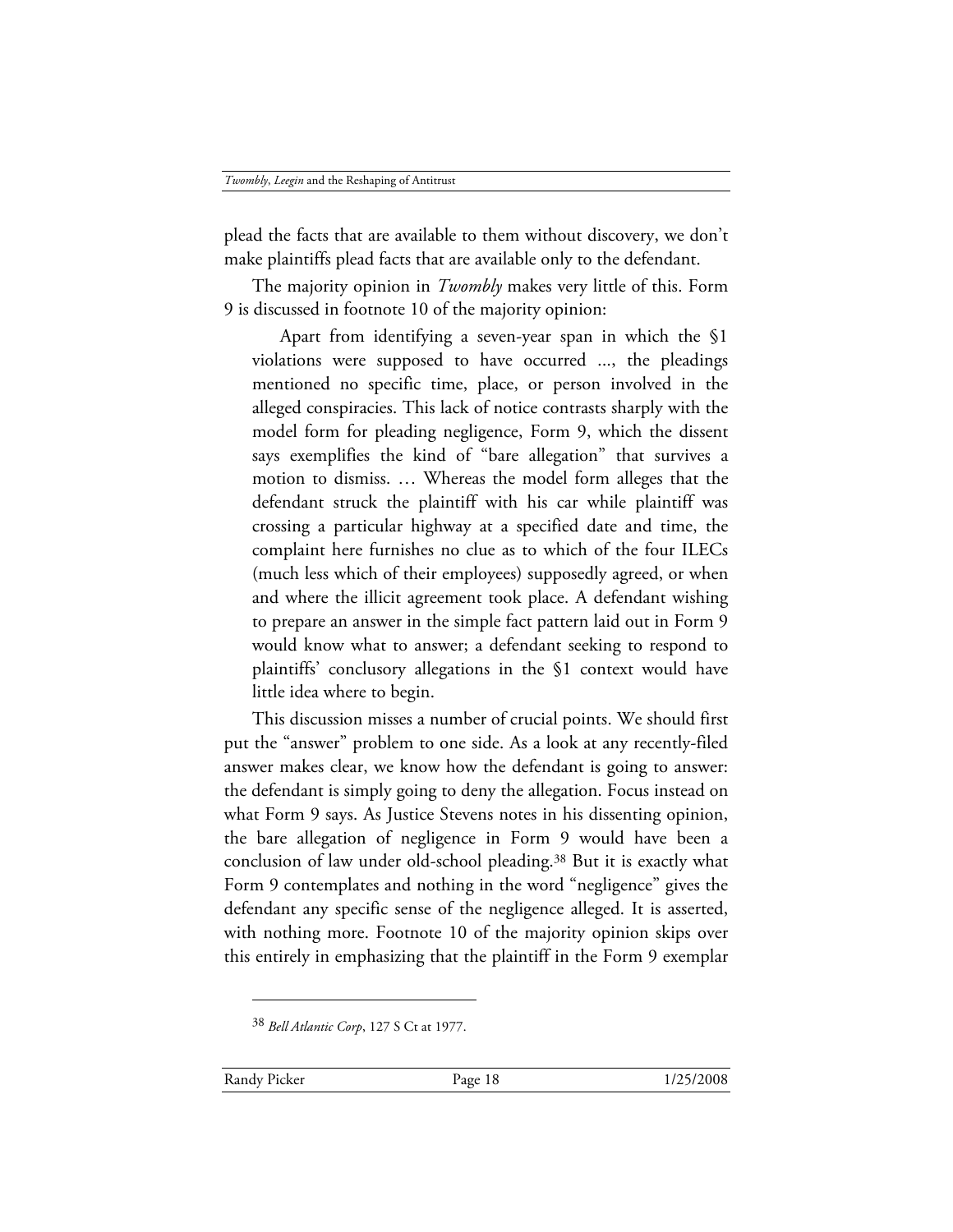lists many facts. Yes, indeed; probably all of the facts known to the plaintiff, but nothing about how the car was driven—something unknown to the plaintiff—other than that it was driven "negligently."

If we turn back to antitrust, the assertion of negligence in Form 9 is no less bare than the standard assertion of the existence of a conspiracy in an antitrust complaint. The problem, of course, is the one-sidedness of the information available on the existence (or nonexistence) of a conspiracy, a point that Justice Stevens emphasizes in his dissent.<sup>39</sup> Often the plaintiffs won't be able to get at the facts of conspiracy—the who, what when and where contemplated by footnote 10 of the majority opinion—without discovery.

Of course in both cases—in Form 9 and the complaint in *Twombly*—the plaintiffs make a critical assertion—negligence in Form 9 and a contract, combination or conspiracy in paragraph 51 of the *Twombly* complaint—and it isn't obvious on what basis the assertion is made. Paragraph 51 does little more than parrot the language of Section 1 of the Sherman Act. Does Rule 8 require no more than a simple assertion that Section 1 has been violated ("On information and belief, Plaintiff asserts that Defendant has violated Section 1 of the Sherman Act")? In the world of Form 9, the accident itself allegedly has taken place and perhaps that alone is enough, if we assume that most accidents arise from some sort of wrong. In contrast, paragraph 51 focuses on the *absence* of entry into markets, and that absence might arise from illegal agreement or from countless other causes. The *Twombly* complaint offers little more than the plaintiff's belief that such an agreement exists and will be confirmed only if discovery is permitted.

And remember that FRCP 11 provides that the attorney's signature on the complaint acts as a representation to the court that to the best of the attorney's information and belief the assertion of an

Randy Picker Page 19 1/25/2008

<sup>39</sup> Id at 1983.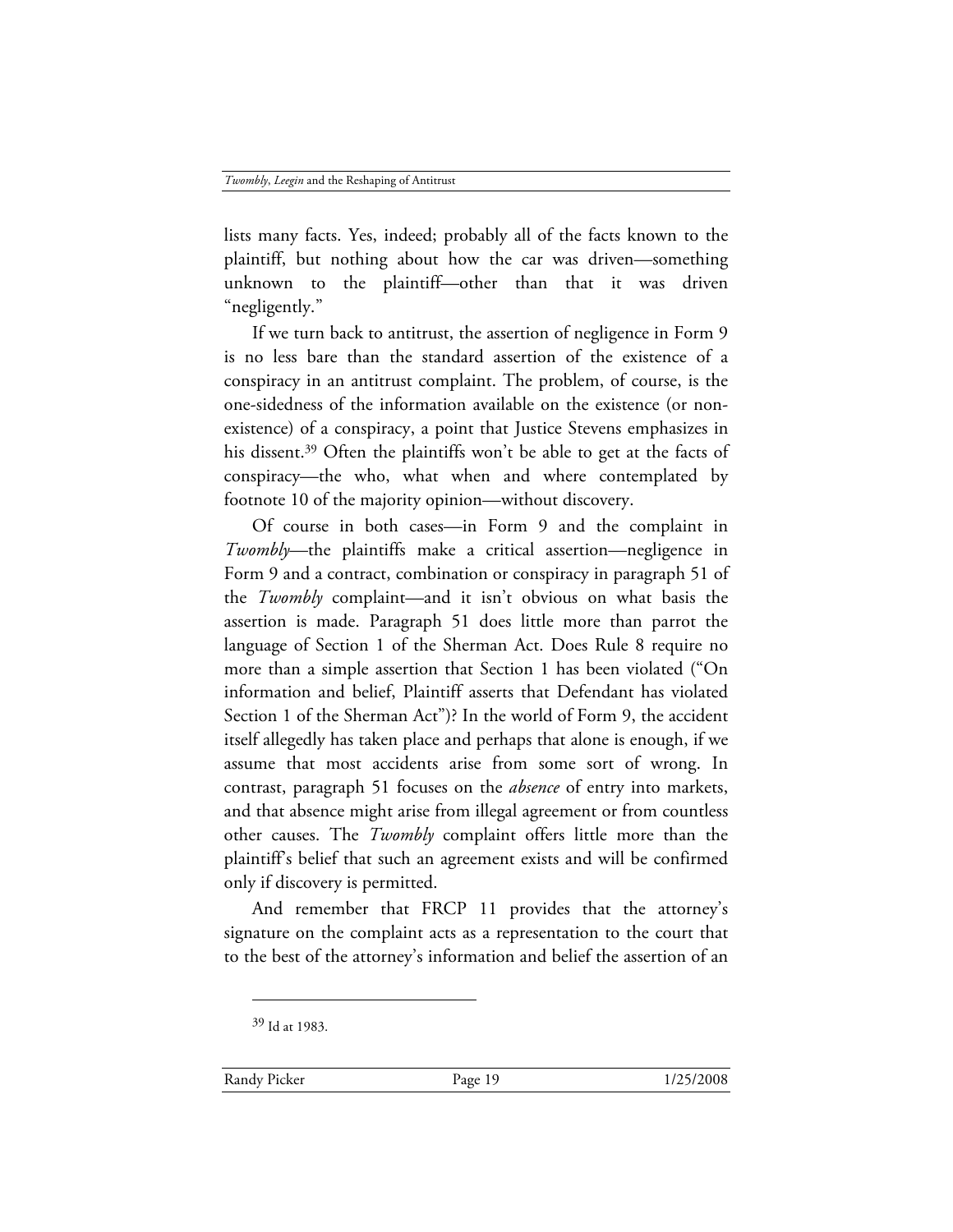agreement "will likely have evidentiary support after a reasonable opportunity for further investigation or discovery." If the attorney can't specify any of that evidentiary support in drafting the complaint, how can she sign the pleading and comply with Rule 11? For the experienced attorney, the likely existence of agreement might be just as self-evident as the likely existence of negligence in the accident in Form 9.

So we face something of a conundrum, almost certainly wanting a pleading system that demands more than just "they violated Section 1" and yet recognizing that the relevant information about liability will be systematically more available to one side than the other. A central point of the Federal Rules of Civil Procedure—rules controlled by the Supreme Court—is to figure out exactly how to manage that one-sidedness. The critical question isn't how to frame the answer—those rules will track the leniency or severity of our rules for framing the complaint—but rather how to frame discovery, and more generally, how to manage the one-sidedness of information. It is the fear of discovery run amok that drives the majority opinion,  $40$ but the Court offers no guidance as to how matters might be improved.

It is hard to imagine an area that the Court controls more completely. Under the Rules Enabling Act, the rules of civil procedure are squarely in the Supreme Court's hands.<sup>41</sup> If the current discovery rules don't work—in antitrust cases or other cases—the Court should fix them. This is a problem of institutional design entrusted to the Court by Congress. The opinion in *Twombly* acts as if the discovery rules come from Mars rather than from the Supreme Court itself. The Court majority is correctly concerned that vague complaints can be used as fishing expeditions, though note that the plaintiff proposed phased discovery starting with whether an

-

<sup>40</sup> Id at 1967-68 n 6.

<sup>41 28</sup> USC § 2072(a).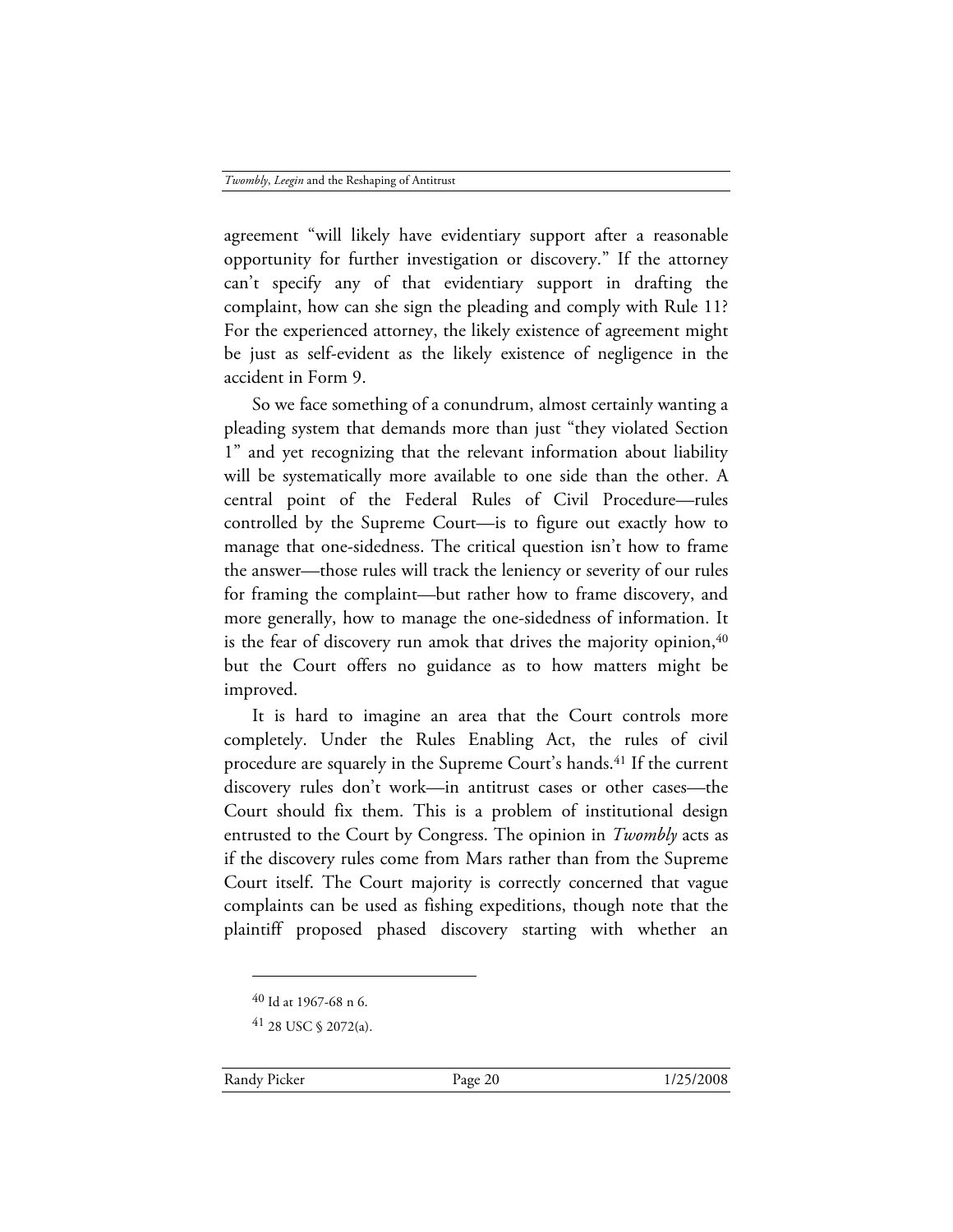agreement existed. If the Court believes that district court judges can't be trusted to manage discovery or that sensible rules cannot be crafted, it should say so. Maybe, in fact, that is effectively what *Twombly* says.

Note where that puts us. Antitrust laws are enforced through a mix of private and public efforts. *Twombly* limits the efficacy of private lawsuits. The Court majority does not seem to recognize the fundamental problem that the critical information regarding the existence or nonexistence of a possible conspiracy resides in the hands of potential defendants. Private litigation substitutes, at least in part, for public enforcement or regulation. The federal government has broad, but not unlimited, authority to serve civil investigative demands (CIDs) prior to bringing an antitrust action.<sup>42</sup> *Twombly* shrinks the domain of private plaintiffs and it does so without even a passing thought about what that will do to the overall level of antitrust enforcement.

#### IV. LEEGIN: STATUTORY STARE DECISIS FOR STRATEGIC **JUDGES**

The decision in *Leegin* was announced on June 28, 2007, the last day of the 2006 Term. *Leegin* brings to a close a nearly 100-year saga of minimum resale price maintenance. That story is worth telling on its own, but the case also reveals sharp fault lines over the role of stare decisis in antitrust.43

<sup>42 15</sup> USC § 1312.

<sup>43</sup> For additional commentary on *Leegin*, see Mark D. Bauer, *Whither* Dr. Miles? (unpublished manuscript, 2007), online at http://papers.ssrn.com/sol3/papers.cfm?abstract\_id=1009972) (visited Jan 16, 2008); Shubha Ghosh, *Vertical Restraints, Competition and the Rule of Reason*, (unpublished manuscript, 2007), online at http://papers.ssrn.com/sol3/papers.cfm?abstract\_id=1005380) (visited Jan 16, 2008); Lino A. Graglia, Leegin Creative Leather Products, Inc. v. PSKS, Inc.: *The Strange Career of the Law of Resale Price Maintenance* (University of Texas Law and Economics Research Paper No 115, Nov 2007, online at http://papers.ssrn.com/sol3/papers.cfm?abstract\_id=1028562 (visited Jan 16, 2008) ("*Strange Career*"); Barak Y. Orbach, *Antitrust Vertical Myopia: The Allure of High Prices*,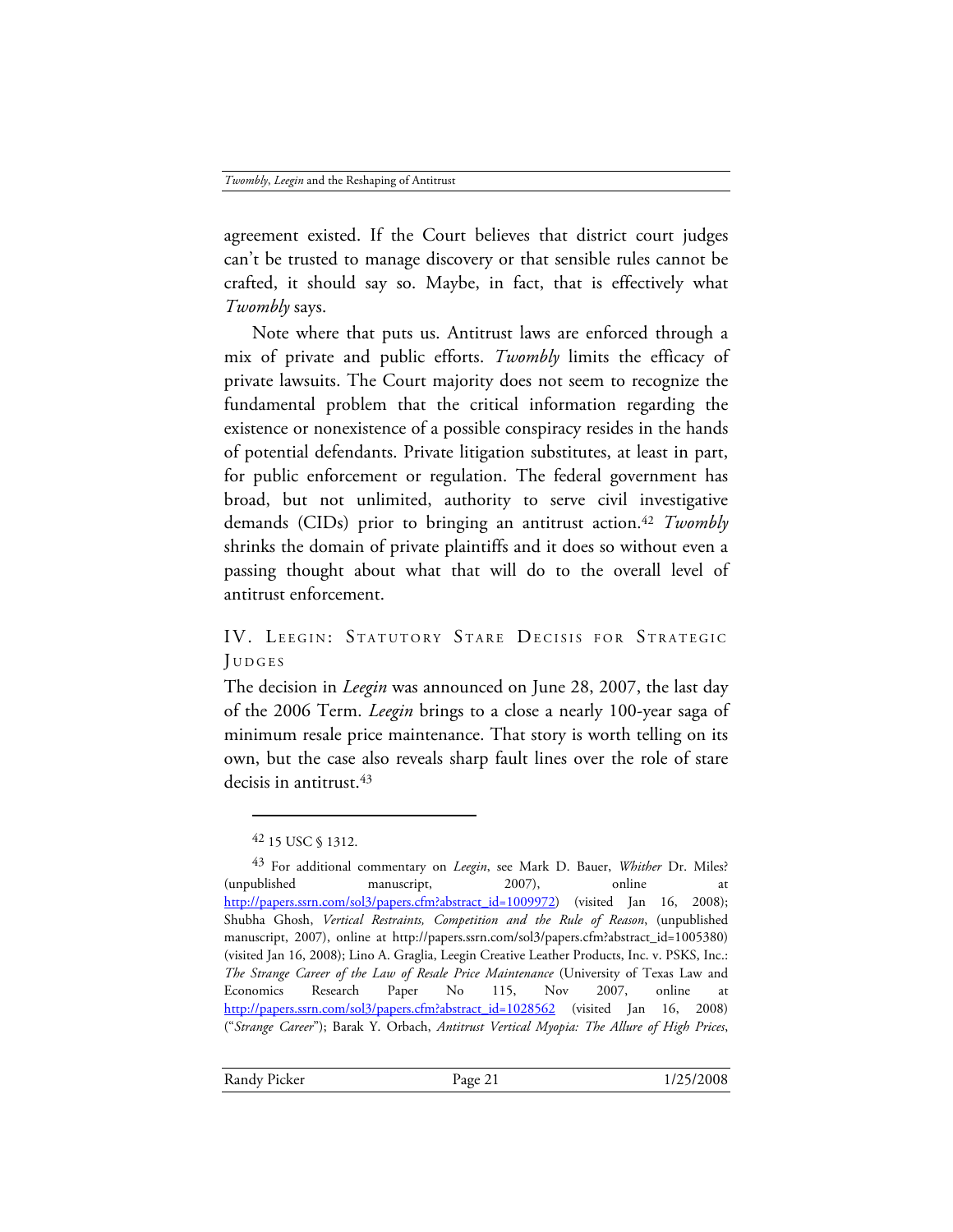#### A. MINIMUM RPM: FROM DR. MILES AND COLGATE TO LEEGIN

The antitrust statutes say very little on their own. Sections 1 and 2 of the Sherman Act set out only the most basic framework and thus much of the actual practice under the statute arises through judgemade interpretations of the broad phrases of those sections. Section 1 applies to joint activity—"every contract, combination in the form of trust or otherwise, or conspiracy, in restraint of trade"—while Section 2 applies to single-firm activity—monopolization. Antitrust law is common law, that is, judge made law in which courts revisit recurring fact patterns. In that framework, the job of the Supreme Court is to establish rules that can be implemented by lower courts and which in turn can guide economic activity. And, for the joint activities reached by Section 1, the heart of that analysis over the last century has been the division of particular practices into those that are per se illegal known to be illegal without extensive consideration or fact-finding in a particular case—and those that must receive more considered attention under the rule of reason.

Section 1 always has been and remains most concerned about horizontal practices, meaning those among firms that are direct competitors. And within that group, horizontal price-fixing has been the most pernicious practice of all.<sup>44</sup> But contracts among

-

<sup>(</sup>Arizona Legal Studies Discussion Paper No 07-25, Jan 2008), online at http://papers.ssrn.com/sol3/papers.cfm?abstract\_id=1033440 (visited Jan 16, 2008); Ittai Paldor, *Rethinking RPM: Did the Courts Have It Right All Along?*, (unpublished SJD dissertation, University of Toronto, 2007), online at http://papers.ssrn.com/sol3/papers.cfm?abstract\_id=994750 (visited Jan 16, 2008).

<sup>44</sup> *United States v Socony-Vacuum Oil Co*, 310 US 150, 224 n 59 (1940) ("Price-fixing agreements may or may not be aimed at complete elimination of price competition. The group making those agreements may or may not have power to control the market. But the fact that the group cannot control the market prices does not necessarily mean that the agreement as to prices has no utility to the members of the combination. The effectiveness of price-fixing agreements is dependent on many factors, such as competitive tactics, position in the industry, the formula underlying price policies. Whatever economic justification particular price-fixing agreements may be thought to have, the law does not permit an inquiry into their reasonableness. They are all banned because of their actual or potential threat to the central nervous system of the economy."); *United States v Trenton Potteries Co*,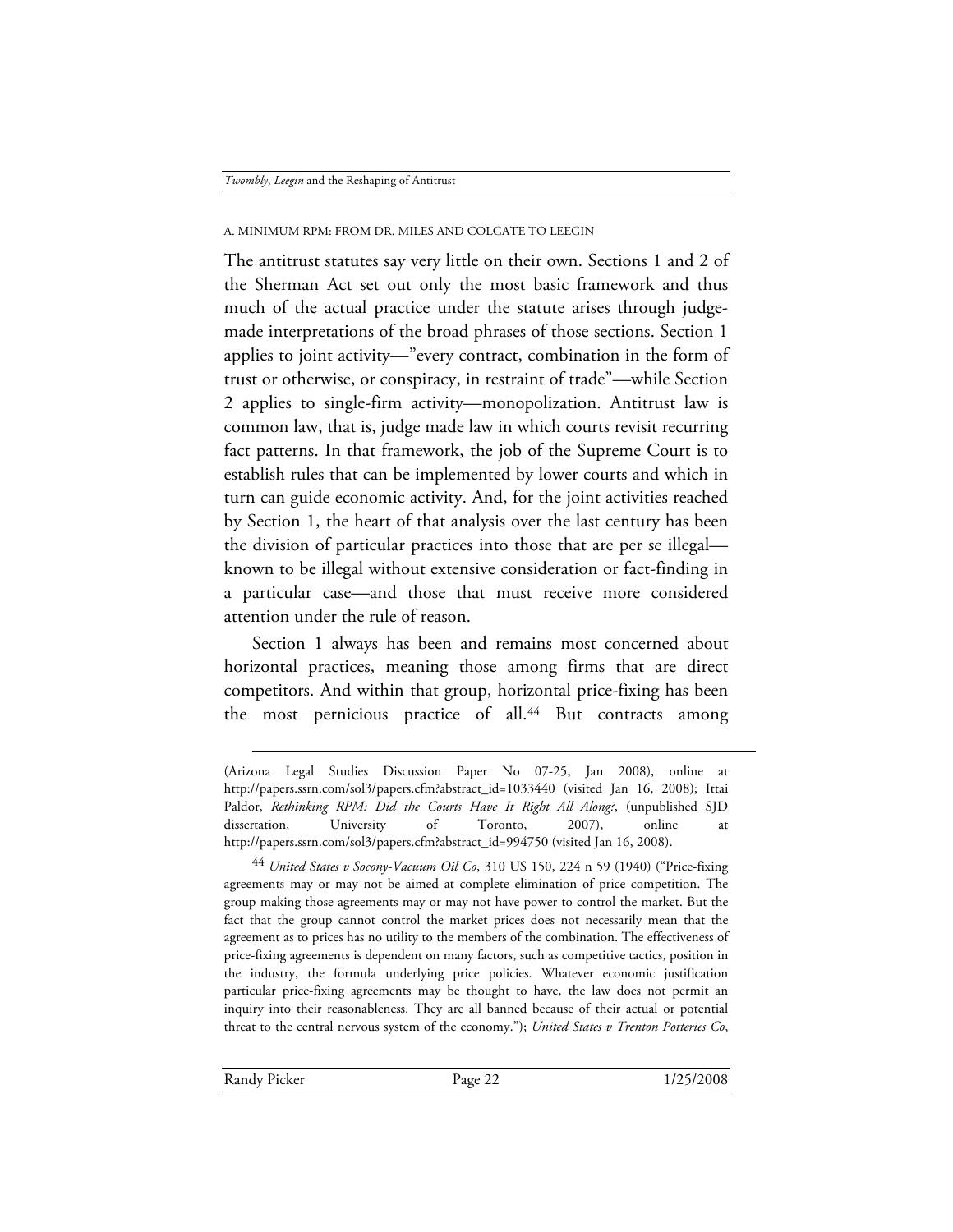competitors are often artificial: the leading retailers of the day don't usually deal directly with each other. But retailers contract with manufacturers all of the time, or, perhaps with wholesalers who in turn have agreements with manufacturers. These sorts of *vertical* contracts will arise perfectly naturally unless manufacturers fully vertically integrate, meaning that Kellogg not only produces cereal in Battle Creek, Michigan but that it sets up Kellogg stores across the land to sell its cereal directly to consumers. We know that to be quite unusual, which suggests that there are frequently economies of scale and scope in retailing. It is more efficient to bring together Kellogg's many different brands along with those of General Mills and others, and add also milk, sugar, fruit—things that might go into a bowl of cereal—along with thousands of other products in a modern grocery store.

How should Section 1 approach these necessary vertical transactions? In 1911, in *Dr. Miles Medical Co. v. John D. Park & Sons Co.*,<sup>45</sup> the Court put in place a rule that would last nearly a century. Dr. Miles sold proprietary medicines through a network of dealers. One level down it entered into what it denominated as "Consignment Contracts—Wholesale." Consignees in turn were expected to deal with retailers who in turn sold to the public. And the retailers themselves entered into direct "Retail Agency Contracts" with Dr. Miles. So as Dr. Miles's potions traveled down the chain of commerce each transfer prior to sale to the general public was to be made to a party in a direct contract with Dr. Miles.

The consignment contract between Dr. Miles and its wholesalers seemed to contemplate that title in the medicines would remain with Dr. Miles even though possession had been transferred to the wholesaler. Put differently, the consignment contract was an agency contract making it possible for Dr. Miles as principal to direct how its agent wholesalers would act. The majority opinion in *Dr. Miles* seems

<sup>45 220</sup> US 373 (1911).

| Randy Picker<br>1/25/2008<br>Page<br>, 4 |
|------------------------------------------|
|------------------------------------------|

<sup>273</sup> US 392 (1927).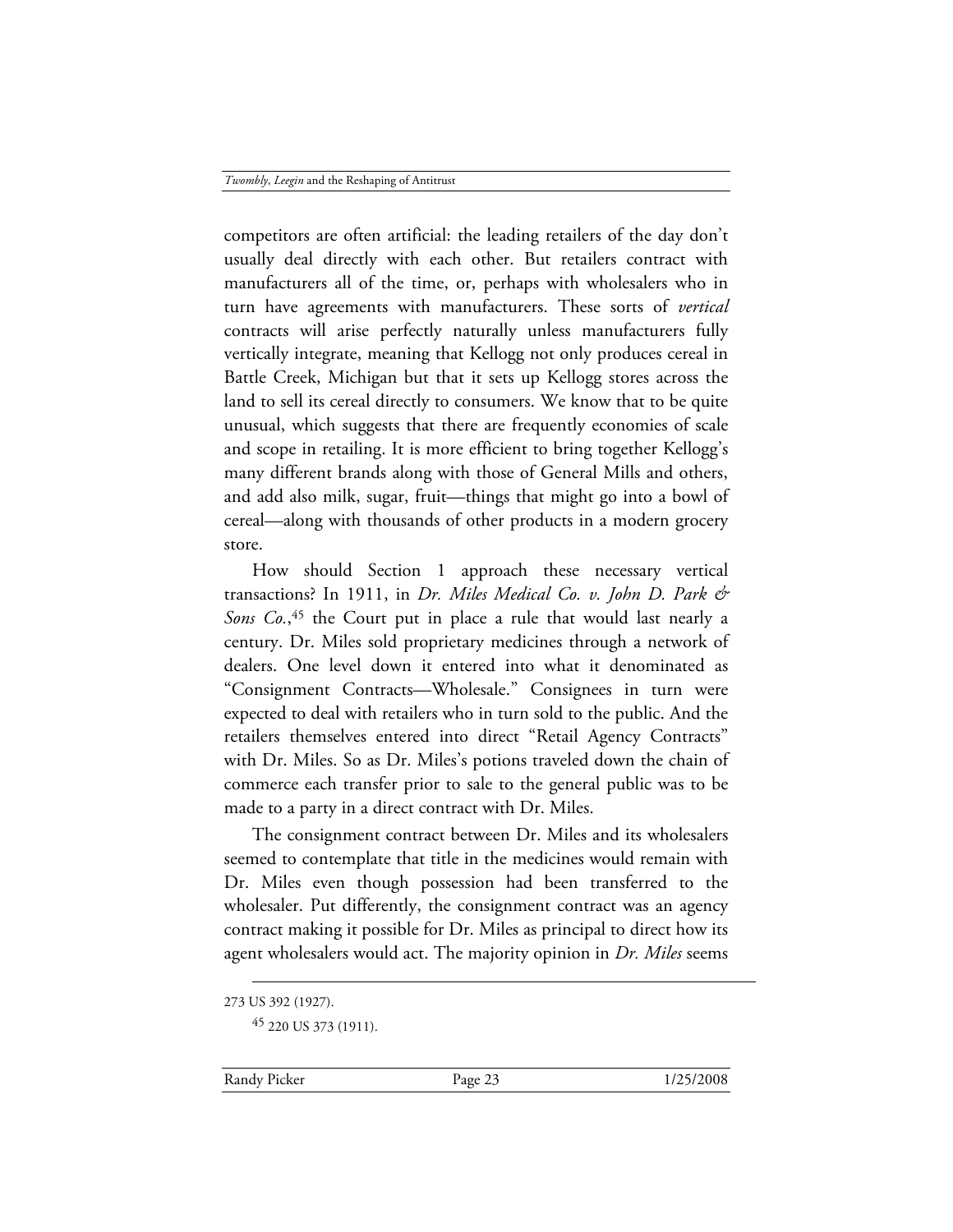to waffle on this a bit based on some sloppy statements made by the plaintiff to the Court, but Justice Holmes in his dissenting opinion appropriately saw no reason to do anything other than give the consignment contract is most natural reading.46

Dr. Miles wanted to use its continuing control over title to allow it to set the prices which the medicines would be sold by wholesalers to retailers. The contract specified minimum sales prices, meaning that wholesalers could sell to retailers on Dr. Miles's behalf for a price not less than the specified contractual price. But Dr. Miles wanted to control not just wholesale prices—the prices paid by retailers to Dr. Miles—just as it would as if it acted without wholesalers, but also retail prices, meaning the prices paid by consumers to retailers. Again, Dr. Miles could have done that had it run only a mail-order business, and it wanted to achieve that same control over prices while operating through intermediaries. Thus, the retail agency contracts specified minimum sales prices as well.

But, and now we get to legal niceties, the retail agency contracts seemed to contemplate that the retailer actually purchased the medicines and then resold them to its customers. So when possession passed from Dr. Miles to its wholesalers, title didn't pass, but when possession passed from a wholesaler to a retailer, title passed as well. In the agency contract and notwithstanding the passing of title, the retailer agreed that it wouldn't sell at less than the full retail price as printed on the packages by Dr. Miles. So we have the passage of title and then a separate promise about the sales prices for the goods then owned by retailers.

When a former wholesaler of Dr. Miles outside the network of contracts bought from current consignee wholesalers and retailers within the contracts and then sold for less than the full retail price,

| Randy Picker |  |
|--------------|--|
|              |  |

<sup>46</sup> *Dr. Miles*, 220 US at 409-410 ("That they are agents, and not buyers, I understand to be conceded, and I do not see how it can be denied. We have nothing before us but the form and the alleged effect of the written instrument, and they are both express that the title to the goods is to remain in the plaintiff until actual sale is permitted by the contract").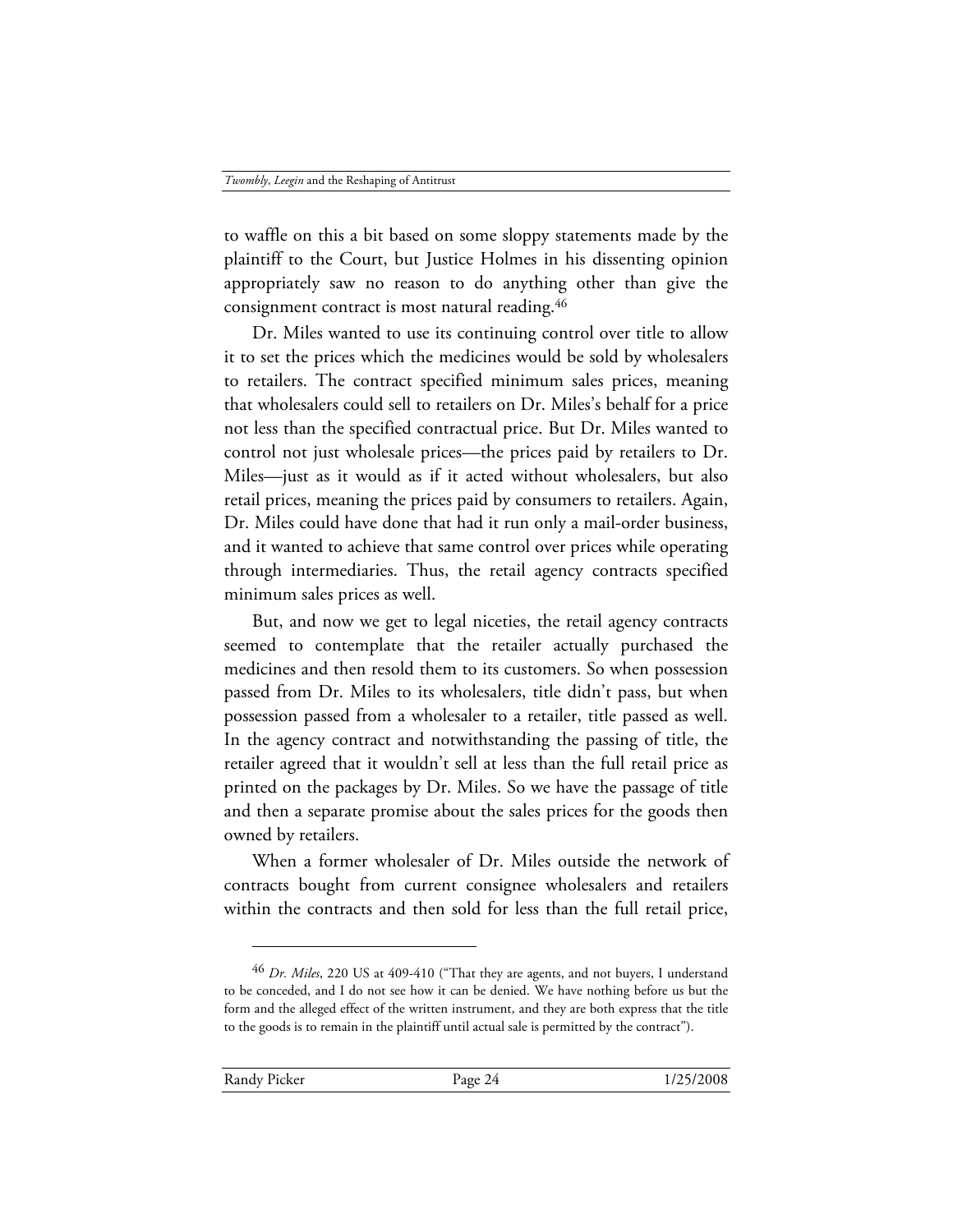Dr. Miles sued alleging tortuous interference with contract and fraudulent dealing. That put the above contractual arrangements in front of the Court. The Court saw two problems. First, restraints on alienation were generally invalid, and the contracts in issue didn't fall within the narrow class of contracts excepted from that general rule. $47$ Second, the Court understood Section 1 of the Sherman Act to condemn price fixing and saw that the contractual arrangements prevented price competition just as much as would a purely horizontal agreement among retailers.<sup>48</sup> That a manufacturer could choose not to sell at all or could choose not to sell through others was irrelevant; if the manufacturer chose to sell to retailers who then sold to consumers, the manufacturer had to accept whatever legal burdens came with its distribution choice.

But the Court complicated the analysis in *Dr. Miles* with its 1919 decision in *Colgate*.49 Colgate had been indicted for forming a combination to fix resale prices by preventing its wholesale and retail dealers from selling below the minimum prices set by Colgate. Put that way, this seems like an easy case under *Dr. Miles*, and so the government argued to the Court. But confronted with a rather tangled district court opinion<sup>50</sup> and, as Lino Graglia has noted, with the guidance of former Justice Charles Hughes, the author of the *Dr. Miles* opinion who had since left the Court and then returned as an advocate (after running for President!),<sup>51</sup> the Court pieced together a

<sup>47</sup> Id at 404-07.

<sup>48</sup> Id at 408 ("As to this, the complainant can fare no better than could the dealers themselves if they formed a combination and endeavored to establish the same restrictions, and thus to achieve the same result, by agreement with each other").

<sup>49</sup> *United States v Colgate*, 250 US 300 (1919).

<sup>50</sup> Under the Criminal Appeals Act, the United States was allowed to take a direct appeal to the Court from the district court "from a decision or judgment quashing, setting aside, or sustaining a demurrer to, any indictment, or any count thereof, where such decision or judgment is based upon the invalidity, or construction of the statute upon which the indictment is founded." Act March 2, 1907, 34 Stat 1246.

<sup>51</sup> Graglia, *Strange Career* at 12 (cited in note 43).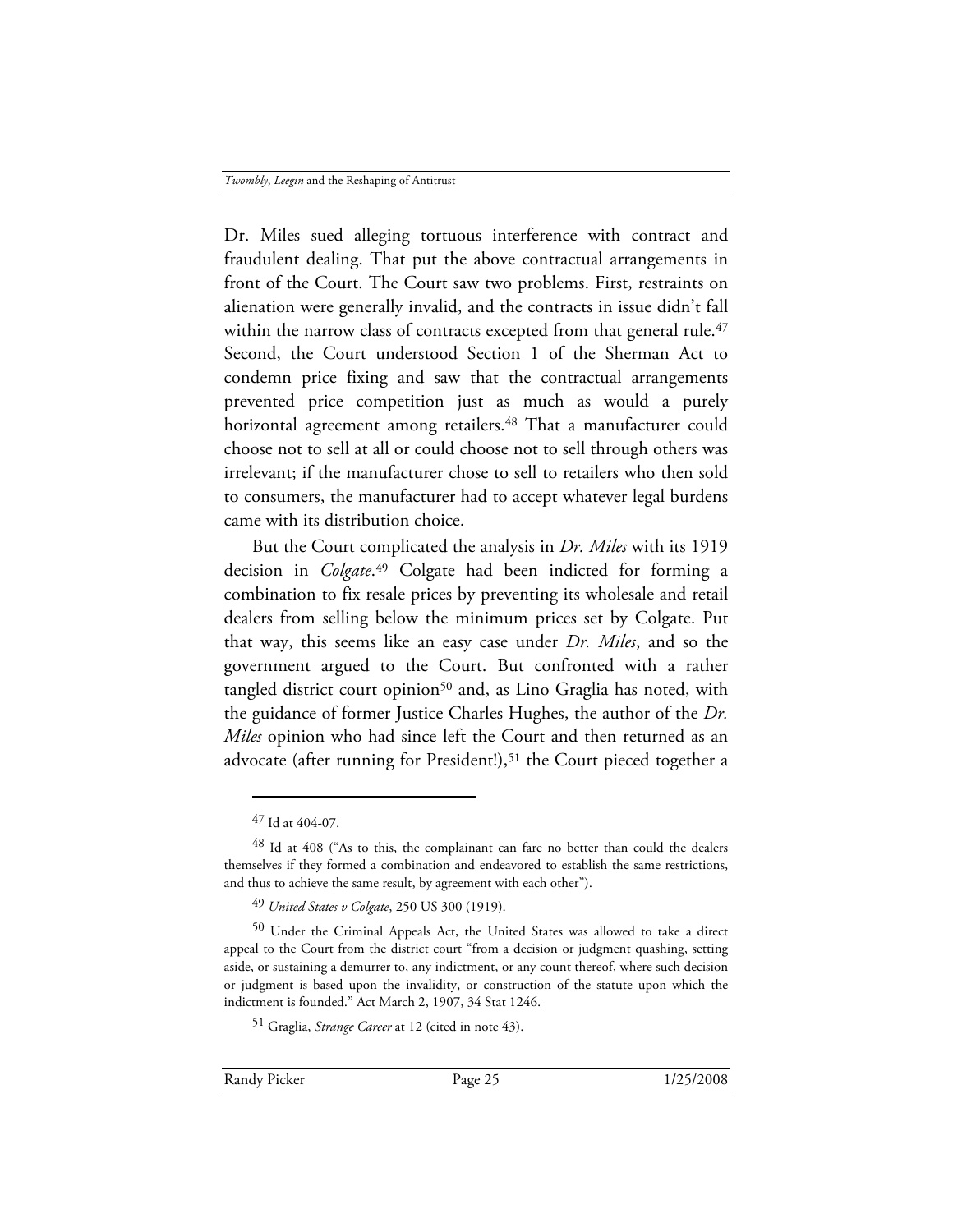-

different story. On the one hand, Colgate was said to enter into no contracts with its dealers, but on the other, Colgate had combined with them and received their "assurances and promises" regarding the required minimum prices. The Court expressed "serious doubts" about what to make of all of that, but thought that the best understanding of the case was that Colgate had done no more than exercise its recognized right to choose not to deal with anyone, including the right not to deal with any person who had sold at a price below those announced by Colgate. Unilateral action regarding minimum retail prices didn't violate the joint action requirement of Section 1 of the Sherman Act (*Colgate*), while joint action on the same did (*Dr. Miles*).52 A manufacturer implementing *Colgate*-style minimum RPM might face liability under Section 2 of the Sherman Act, which reaches unilateral actions, but Section 2 requires monopolization and not just the market power that suffices for a violation of Section 1.

It didn't take long for the Court to confront the difficulties of separating *Dr. Miles* and *Colgate*, with the Court returning to the question repeatedly in *Schrader's Son* (1920), *Frey & Son* (1921), *Beech-Nut* (1922) and *General Electric* (1926).53 In *Schrader's Son*, the Court quoted extensively from the district court's opinion on the "distinction without a difference" between *Colgate* and *Dr. Miles*, before dismissing that analysis given the "obvious difference" between

| Randy Picker |         | 1/25/2008 |
|--------------|---------|-----------|
|              | Page 26 |           |

<sup>52</sup> As the Court put it, "[i]n the absence of any purpose to create or maintain a monopoly, the act does not restrict the long recognized right of trader or manufacturer engaged in an entirely private business, freely to exercise his own independent discretion as to parties with whom he will deal; and, of course, he may announce in advance the circumstances under which he will refuse to sell." As for *Dr. Miles*, "the unlawful combination was effected through contracts which undertook to prevent dealers from freely exercising the right to sell." *Colgate*, 250 US at 307-08.

<sup>53</sup> *United States v A. Schrader's Son, Inc*, 252 US 85 (1920); *Frey & Son, Inc v Cudahy Packing Co*, 256 US 208 (1921); *Federal Trade Commission v Beech-Nut Packing Co*, 257 US 441 (1922); *United States v General Electric Co*, 272 US 426 (1926).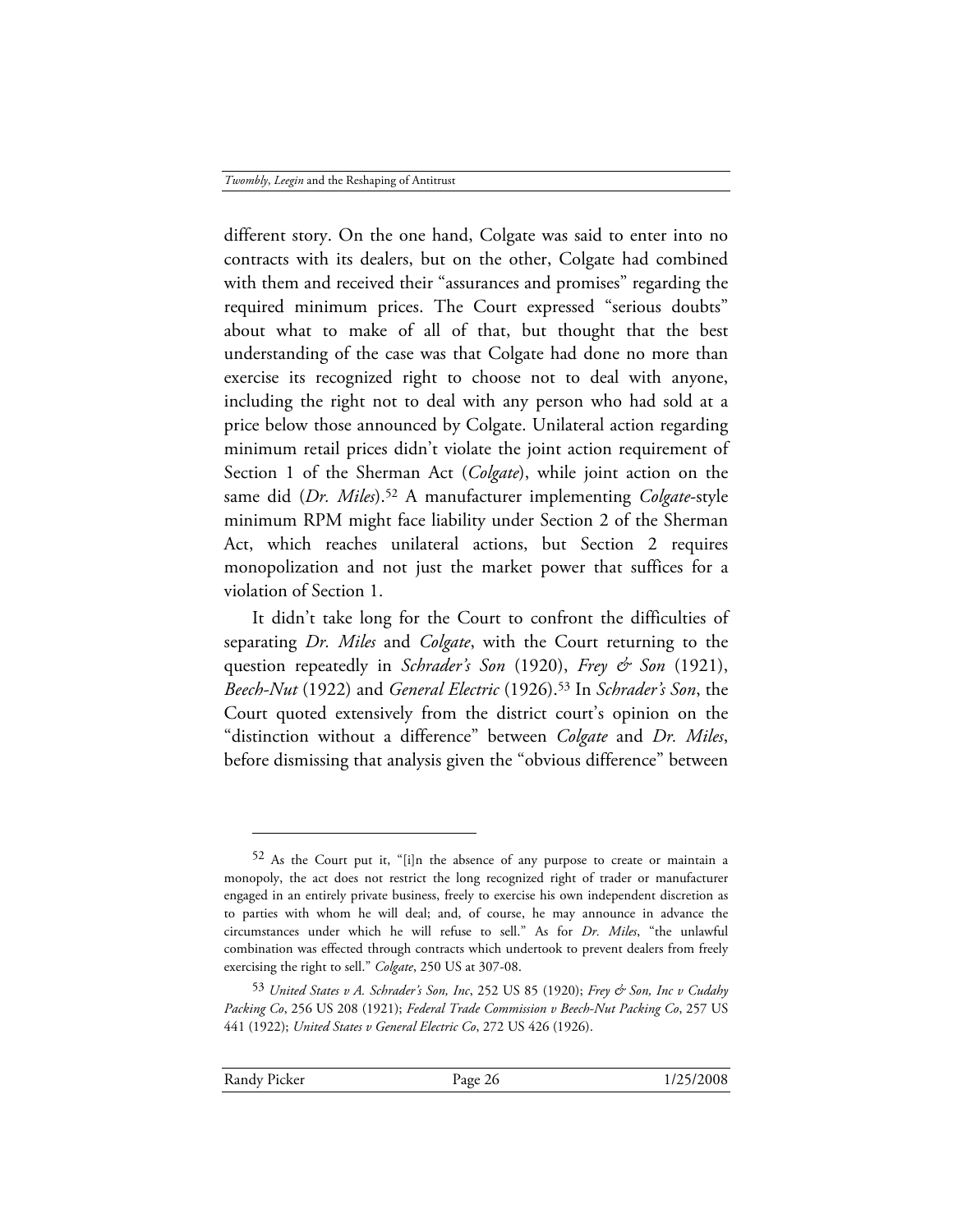the situations presented.54 Justices Holmes and Brandeis dissented without opinion. In *Frey & Son*, a private antitrust action was brought under *Dr. Miles* seeking damages and a jury verdict was returned in favor of the plaintiff. In a 6-3 decision, the Court concluded that the Fourth Circuit had misunderstood *Colgate* and *Schrader's Son* in reversing the district court, but that the district court too had misunderstood *Colgate* in formulating the key jury instruction.

*Beech-Nut* added a new wrinkle, as the Federal Trade Commission initiated an action against minimum RPM under its authority under Section 5 of the Federal Trade Commission Act to condemn unfair methods of competition. The Second Circuit once again tried to navigate *Dr. Miles* and *Colgate*. It understood *Dr. Miles* to turn on the existence of an agreement in writing, while in *Beech-Nut*, there was no more than a tacit understanding regarding Beech-Nut's desire for minimum resale prices and the likely consequences if dealers failed to meet those prices. The Second Circuit thus understood the Beech Nut plan to be protected under *Colgate*.55 Not so, said the Court, in a 5-4 decision, with both Justices Holmes and Brandeis siding with the dissenters. Written contracts of the sort used in *Dr. Miles* were not required, and indeed the FTC had found none in its consideration of Beech-Nut's sales program. Instead, a course of dealing would suffice to show a combination, so long as that dealing established more than just the mere refusal to sell protected under *Colgate*. Of course, *Colgate* itself involved more than just a naked refusal to sell, but the majority didn't dwell on that point. In his dissenting opinion, Justice Holmes noted that whatever one might think generally about permitted vertical arrangements, the Federal Trade Commission faced the greater burden of showing that the practice in question was an "unfair" method of competition, and that

-

<sup>54</sup> *A. Schrader's Son, Inc*, 252 US at 99.

<sup>55</sup> *Beech-Nut Packing Co*, 257 US at 451.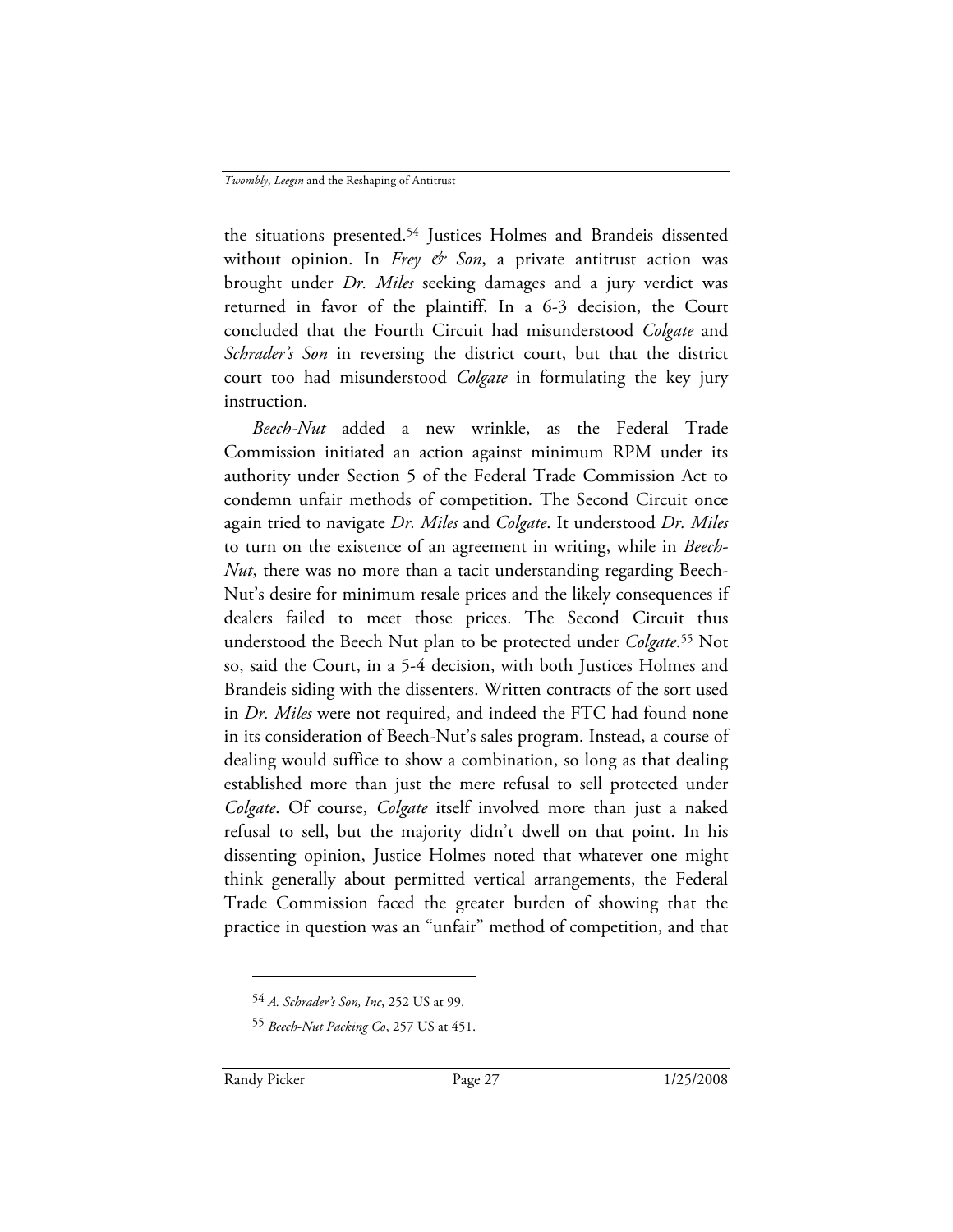it could hardly be unfair for a manufacturer to control the extent to which its own goods competed with themselves.<sup>56</sup>

Finally, in *General Electric*, the Court held that if a manufacturer entered into genuine agency contracts with wholesalers and retailers, the manufacturer could establish final-market sales prices for its goods (incandescent light bulbs in this case). The government pressed *Dr. Miles*, but the Court found that case to be one of true sales dressed up as agency, whereas General Electric's contracts created genuine agents.

Think of *Dr. Miles (*1911) through *General Electric* (1926) as the first key window for the Court on minimum resale price maintenance. Jump forward to consider a second key window, say one defined by *Parke, Davis* (1960) to *Sylvania* (1977). With the Court's 1960 decision in *Parke, Davis*, *Colgate* hung by a thread, if that.57 In a delicious irony, the Court had worked its way up from the snake-oil medicines of Dr. Miles to the modern pharmaceuticals of Parke, Davis, once the world's largest drugmaker.58 Pursuant to what it understood to be its rights under *Colgate*, Parke had used its wholesale and resale catalogues to announce a minimum RPM policy. It did so only after consulting counsel who emphasized the need to proceed unilaterally and without agreement, thereby navigating between *Colgate* and *Dr. Miles*.59 In the Court's view, Parke had overstepped the *Colgate* line when it sent to wholesalers the names of retailers who were no longer to receive Parke's products. But for the three dissenting justices (Harlan, Frankfurter and Whittaker), the

<sup>56</sup> Id at 457 ("And to come back to the words of the statute I cannot see how it is unfair competition to say to those to whom the respondent sells and to the world, you can have my goods only on the terms that I propose, when the existence of any competition in dealing with them depends upon the respondent's will. I see no wrong in so doing, and if I did I should not think that it is a wrong within the possible scope of the word unfair").

<sup>57</sup> *United States v Parke, Davis and Co*, 362 US 29 (1960).

<sup>58</sup> For discussion of Parke, Davis's history, see http://www.pfizer.com/about/history/pfizer\_warner\_lambert.jsp.

<sup>59</sup> *Parke, Davis*, 362 US at 33.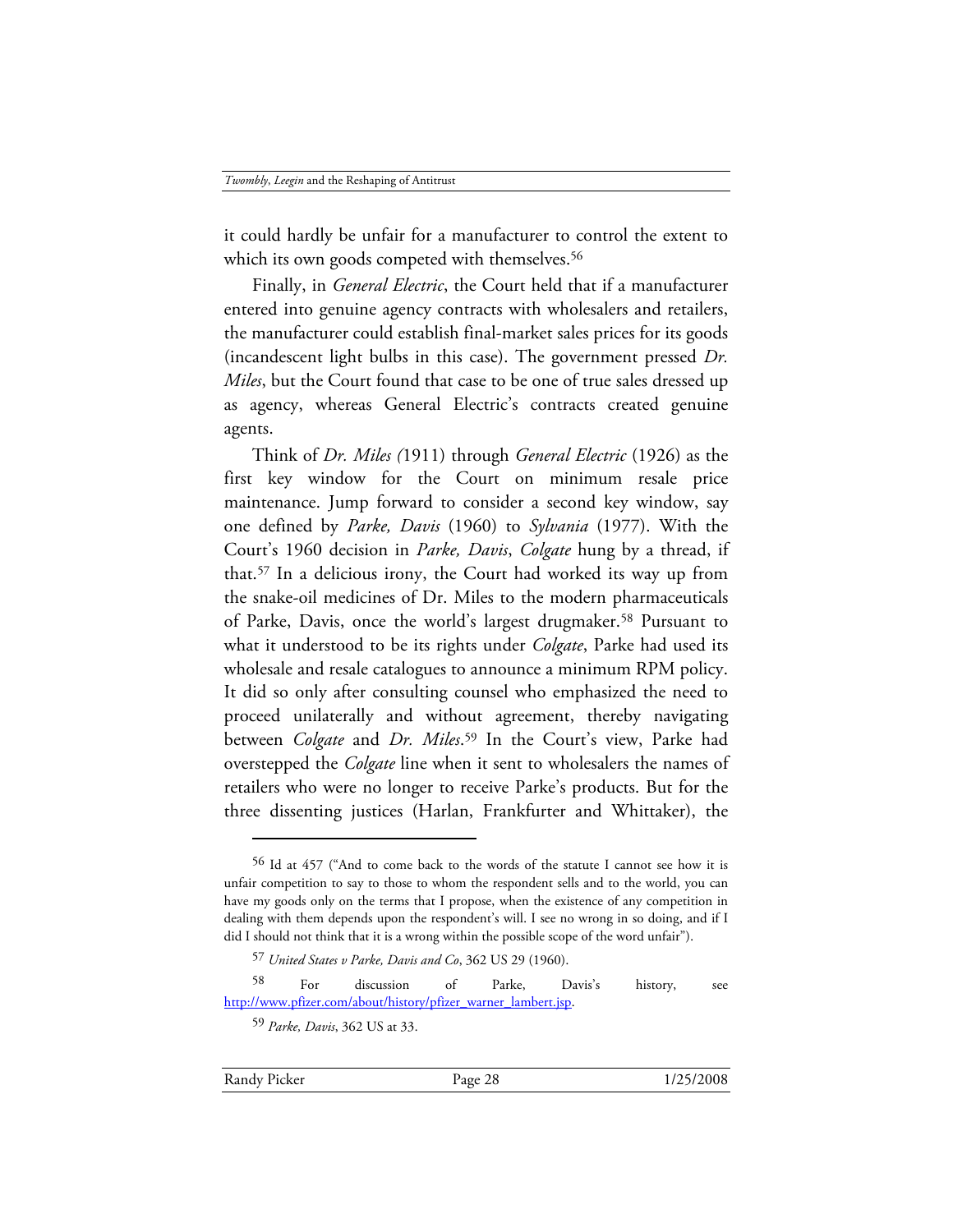Court had sent *Colgate* to its "demise." purporting to "profess respect for Colgate and eviscerate it in application."60

But if *Parke, Davis* turned *Colgate* into a zombie—condemned to live among the walking dead—it also had the consequence of pushing manufacturers away from vertical price restraints and towards nonprice vertical restraints. That in turn led to the Court's landmark 1977 decision in *Continental T.V., Inc. v. GTE Sylvania Inc*.61 which ended more than a decade of per se ping pong and established a new framework for evaluating certain nonprice vertical restraints. And, though it took three decades, the path from *Sylvania* to *Leegin* was reasonably clear, as Justice White's concurring opinion in *Sylvania* recognized in 1977.

We should start with the Court's 1963 decision in *White Motor*.62 In a 5-3 decision, the Court declined to find that territorial restrictions in vertical arrangements—a truck manufacturer defining territories for its dealers—were per se illegal.63 The Court distinguish price-fixing agreement—both the horizontal agreements at the heart of the Sherman Act and the vertical agreements condemned by *Dr. Miles*—but believed it had too little information to assess the actual effects of dealer territories. A trial was required to create a richer record for evaluation.

But four years later, the Court took a different path in its decision in *Schwinn*.64 In a case argued for the government by Richard Posner, the Court once again considered dealer territories imposed by a manufacturer, in this case, the well-known bicycle maker. The Court, reaching back to its analysis in *Dr. Miles* and *General Electric*, turned the analysis of the vertical territorial restrictions on whether the

<sup>60</sup> Id at 49, 57.

<sup>61 433</sup> US 36 (1977).

<sup>62</sup> *White Motor Co v United States*, 372 US 253 (1963).

<sup>63</sup> Id at. 261, 264

<sup>64</sup> *United States v Arnold, Schwinn & Co*, 388 US 365 (1967).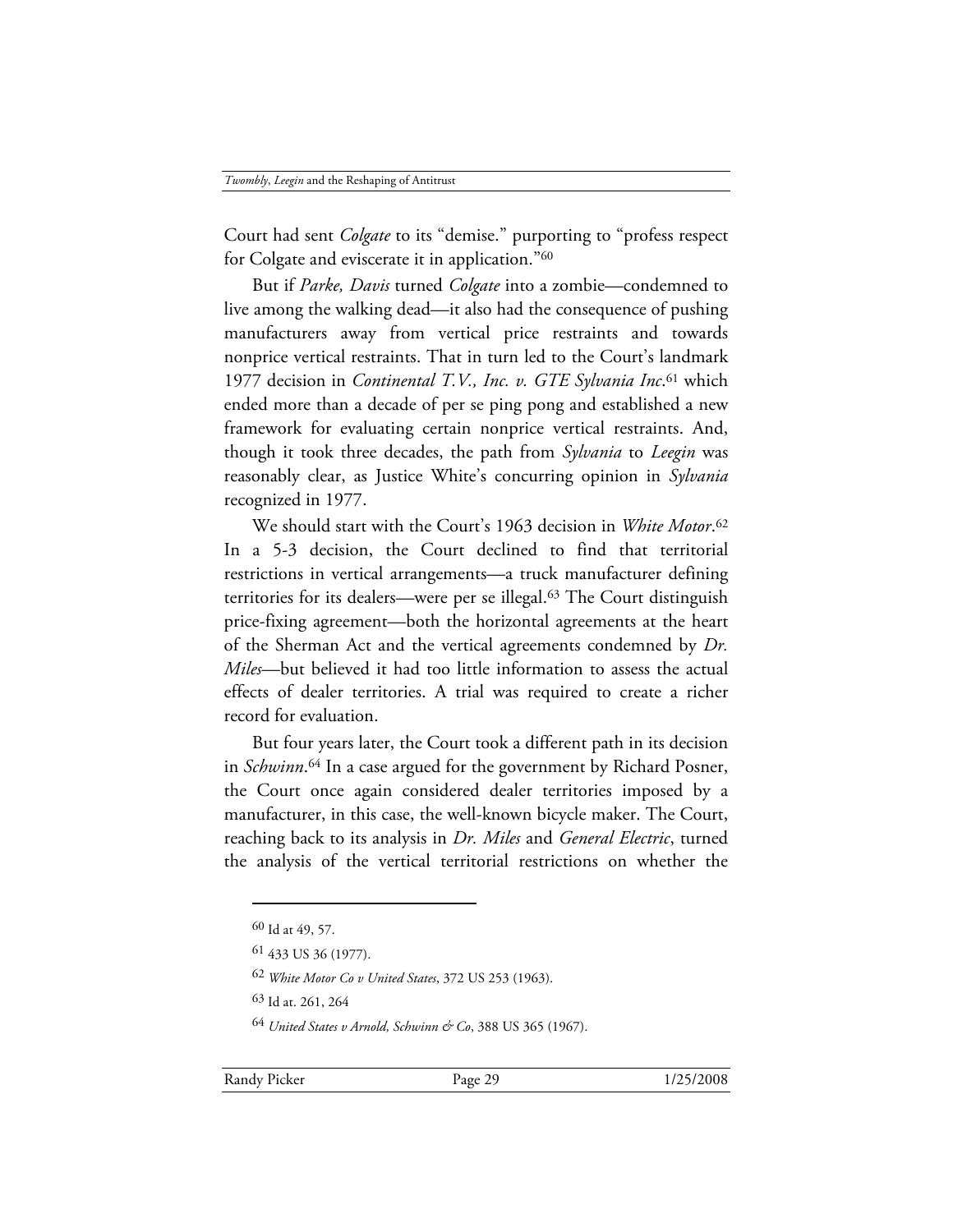manufacturer had passed title to the good down the chain of distribution. If title was passed, any restraint by the manufacturer was per se illegal.65 But if the manufacturer retained title, so that its distributors acted as its agents, the restraint would be evaluated under the rule of reason, as *White Motor* contemplated.

*Schwinn* set a rule for the ages. Actually, *Schwinn* barely made it a decade. In *Sylvania* (1977), the Court overruled *Schwinn* and returned nonprice vertical restraints to the rule-of-reason analysis that had controlled prior to *Schwinn*. 66 Sylvania had re-organized its distributor program for the TV sets it manufactured and had boosted its share of the market from 1% to 5%, a still-piddling share against then-dominant RCA, which had a 70% market share. An unhappy Sylvania distributor had asserted an antitrust claim against Sylvania for the territorial limits it had imposed on its franchisees. The Ninth Circuit struggled to permit the restriction consistent with *Schwinn*, but the Supreme Court wouldn't play that game and instead overturned *Schwinn*. The decision wasn't unanimous: Justices Brennan and Marshall would have adhered to *Schwinn*, while Justice White thought that *Schwinn* could be distinguished. Justice White was particularly concerned that the opinion in *Sylvania* put at risk *Dr. Miles* ("[t]he effect, if not the intention, of the Court's opinion is necessarily to call into question the firmly established *per se* rule against price restraints").67

It is important to trace the path here. We spent the better part of four decades—say 1920 to 1960—trying to make *Dr. Miles* and *Colgate* work together. Generations of antitrust lawyers tried to advise their clients on how to remain on the *Colgate* side of the line unilaterally-imposed minimum RPM—without stepping over the line into the RPM via contract or combination condemned as illegal

<sup>65</sup> Id at 382.

<sup>66</sup> *Continental T.V., Inc v GTE Sylvania Inc*, 433 US 36, 58-59 (1977).

<sup>67</sup> Id at 70.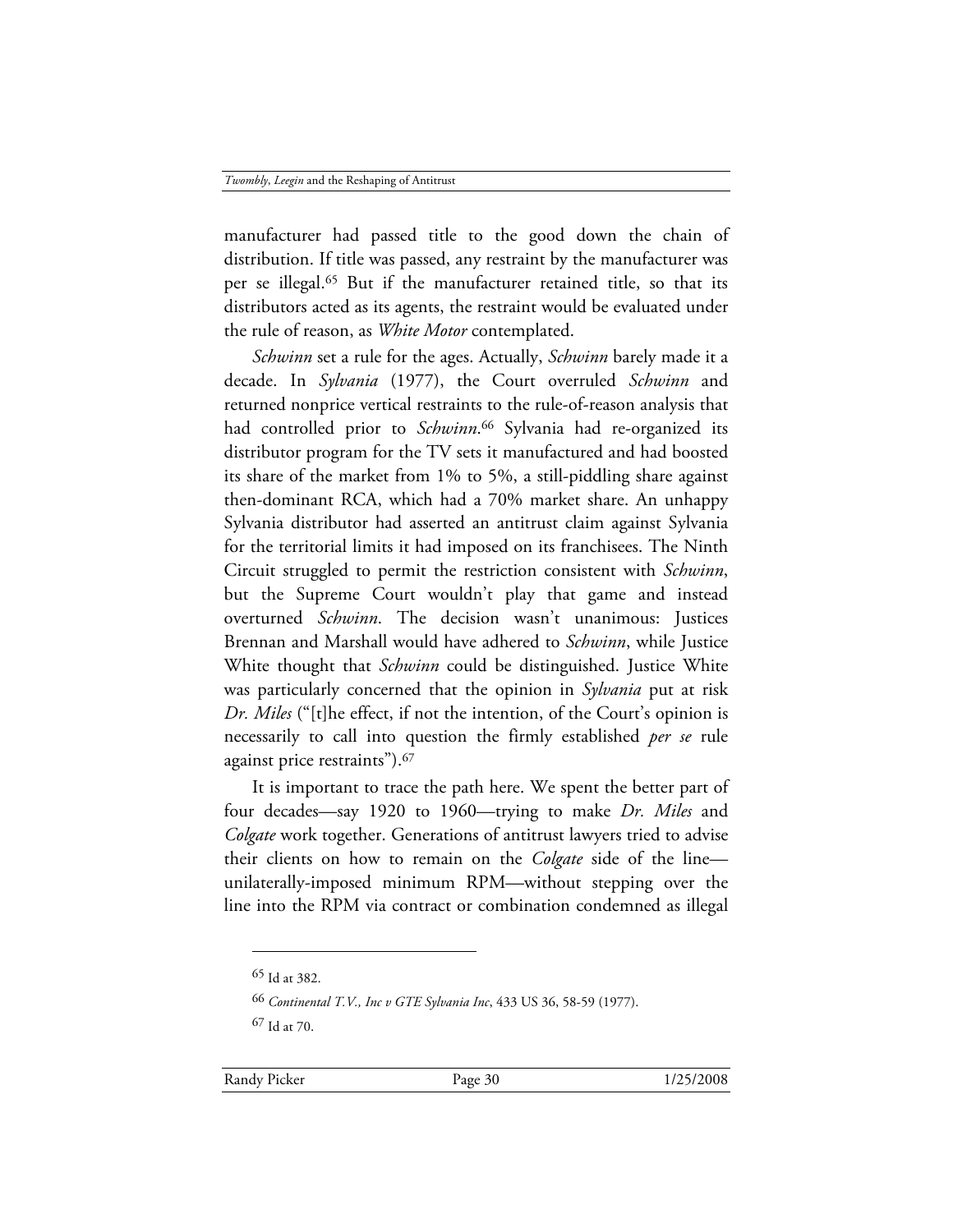per se by *Dr. Miles*. The Court's 1960 decision in *Parke, Davis* had to make clear to lawyers that they couldn't provide reliable advice to their clients about how to do that. So they switched away from minimum RPM and moved to nonprice vertical restraints of the sort seen in *White Motor*, *Schwinn* and *Sylvania*. That set off more doctrinal churn, but the Court moved through that with reasonable dispatch—the 14 years between *White Motor* and *Sylvania*—and *Sylvania* then launched the modern analysis of vertical restraints. We see the nature of legal innovation at work: if *Parke, Davis* limited the practical effect of *Colgate*, it also gave birth to *Sylvania* and then *Leegin*, and *Leegin* restored *Colgate*.

We can move quickly through the balance of the pre-*Leegin* cases. The Court's 1984 opinion in *Monsanto* is noteworthy for a number of reasons.68 The Court declined the Solicitor General's suggestion that *Dr. Miles* be reconsidered. At the same time, the Court saw two key doctrinal framings for considering vertical restraints. The first was the key distinction between unilateral activity and joint activity citing to *Colgate* and *Parke, Davis* (really?)—while the second was the line between price and nonprice vertical restraints, that is, the line between the per se illegality of contractual minimum RPM in *Dr. Miles* and the rule-of-reason analysis of nonprice restraints in *Sylvania*. *Monsanto* serves as a natural baseline for assessing recent Supreme Court approaches to stare decisis in antitrust. Finally, in 1997, in *State Oil Co v. Kahn*, the Court overturned its 1968 *Albrecht* decision to move maximum retail price maintenance into the rule-ofreason category. *Albrecht* is interesting in its own right for the way it approached the meaning of "combination" in Section 1 of the Sherman Act, but after *State Oil*, maximum RPM would be evaluated under the rule of reason.69

<sup>68</sup> *Monsanto Co v Spray-Rite Service Corp*, 465 US 752 (1984).

<sup>69</sup> *State Oil Co v. Kahn,* 522 US 3 (1997).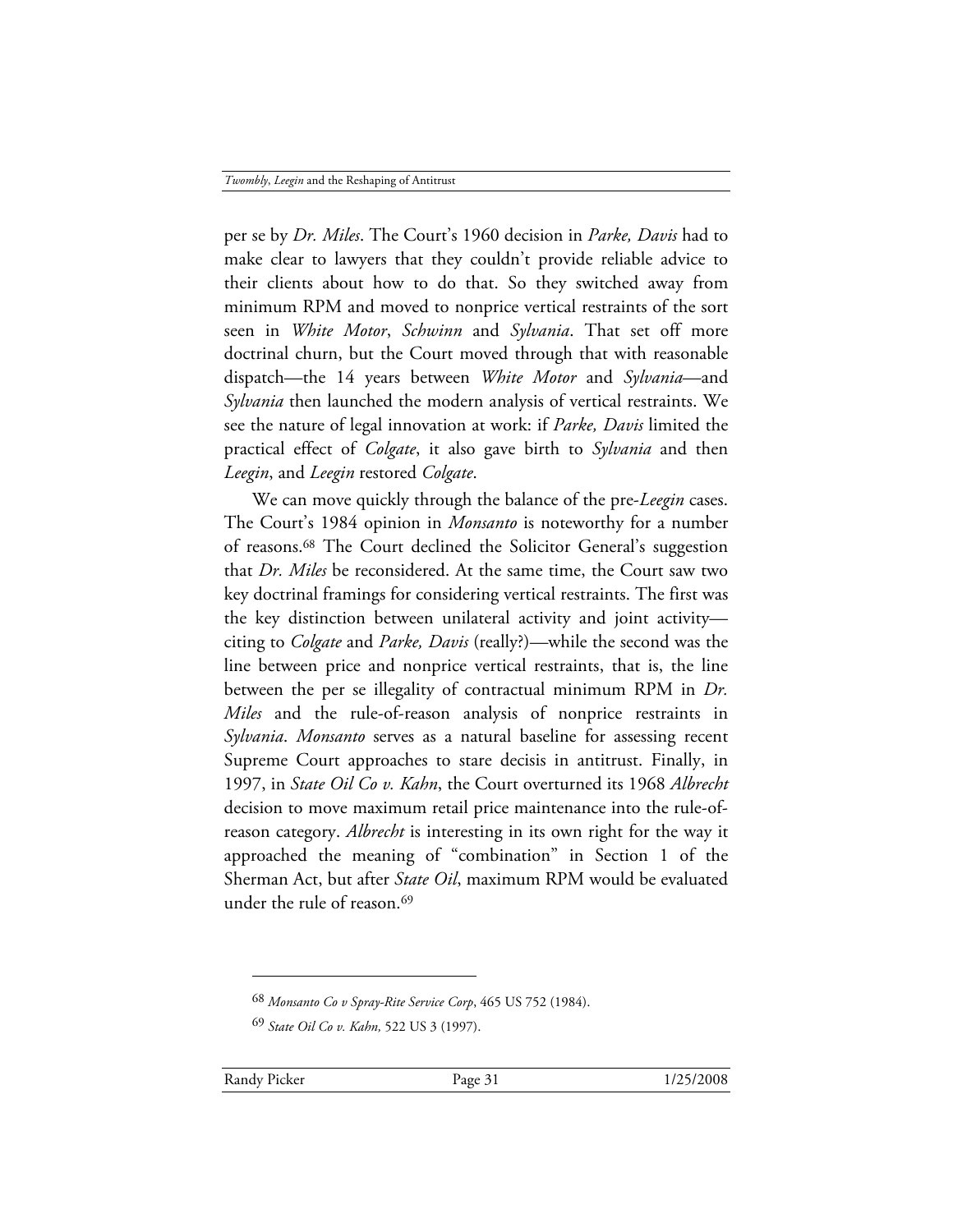Together, *Sylvania*, *Monsanto* and *State Oil* set the stage for *Leegin*. Nonprice vertical restraints receive rule of reason treatment under *Sylvania*. *Monsanto* suggests that *Colgate* still matters, notwithstanding *Parke, Davis,* and that unilateral minimum RPM is free of Section 1 scrutiny. *State Oil* establishes that contractual maximum RPM was to be evaluated under the rule of reason. As we sliced and diced the vertical restraints space that seemed to leave us only with contractual minimum RPM, which remained per se illegal under *Dr. Miles*. Until *Leegin*.

#### B. THE OPINIONS IN LEEGIN

Leegin is a small maker of women's leather belts. Leegin's revenues had been flat for most of the 1980s—hovering around \$10 million in annual revenues—but then its growth rapidly accelerated from \$15 million in 1988 to \$20 million in 1989 and then to \$47 million in 1992.70 The leather belt market is the ultimate old-economy business: it takes little more than a dead cow to enter the business and the overall market is almost certainly quite competitive.

Leegin sells women's belts under its Brighton brand and does so in more than 5,000 small stores across the country. One of these was Kay's Kloset, a small women's clothing store in the Dallas suburbs, run by Phil Smith and his wife Kay since 1986. Leegin moved to contractual minimum resale price maintenance in 1997 when it started its "Brighton Retail Pricing and Promotion Policy."71 Leegin's letter to retailers describing the policy emphasized that it was seeking to avoid what it saw as the poor quality of service of "mega stores like Macy's, Bloomingdales, May Co. and others" and instead wanted to partner with small specialty stores offering "great looking stores selling our products in a quality manner."72

<sup>70</sup> See John Case, *A Business Transformed: How one CEO transformed his entire company in order to make its service indispensable to its customers*, Inc. Magazine (June, 1993).

<sup>71</sup> *Leegin Creative Leather Products*, 127 S Ct at 2711.

<sup>72</sup> Id.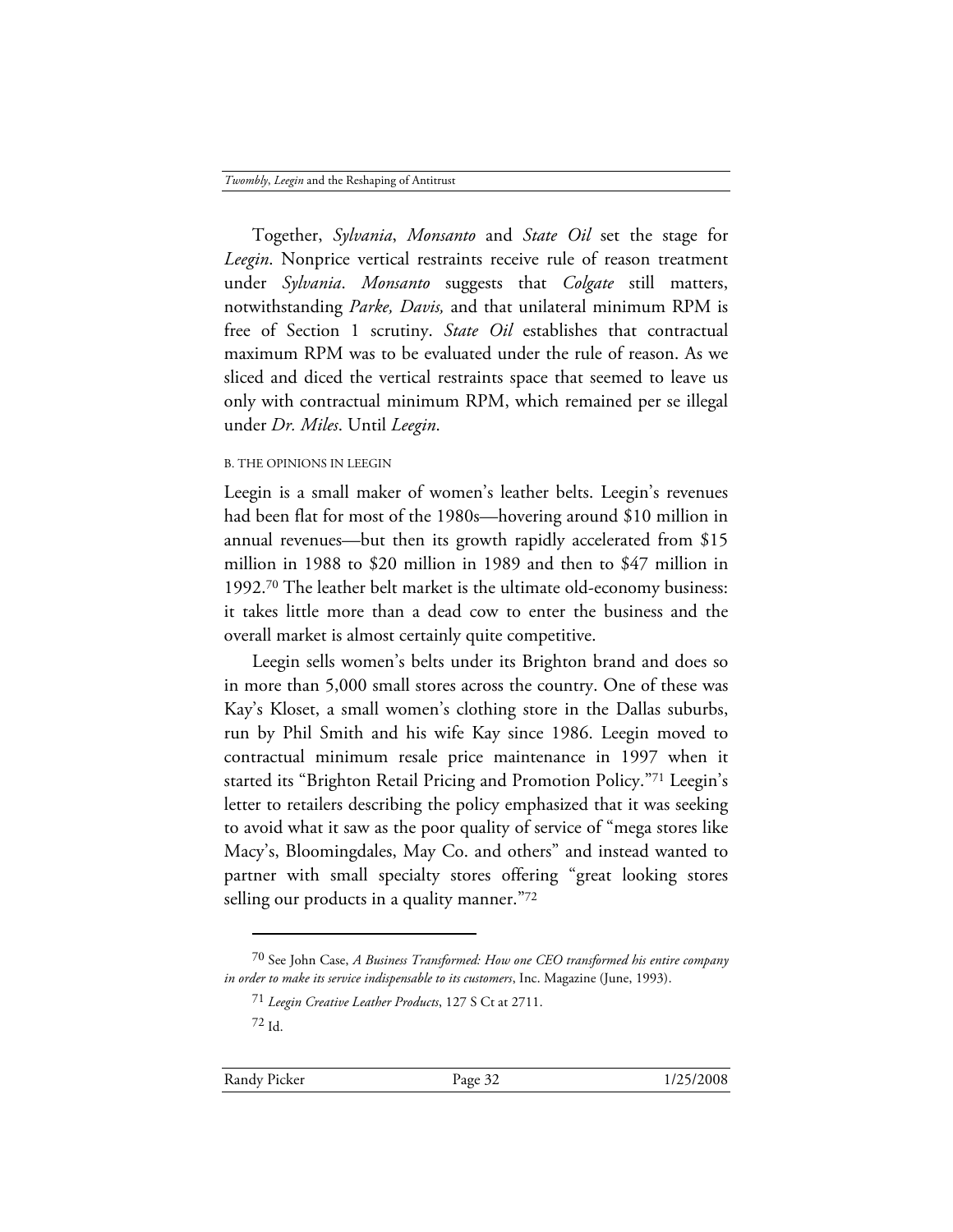In December, 2002, Leegin learned that Kay's Kloset was discounting the Brighton brand. The opinion doesn't say when that discounting had started, but Phil Smith's account suggests that it started after September 11, 2001. Leegin had started offering discounts to airline and airport employees at a store at the Dallas/Fort Worth airport, and Kay's Kloset matched those prices.<sup>73</sup> But Leegin cut off Kay's Kloset after it refused to sell at the minimum retail prices and that in turn led to the antitrust lawsuit by Kay's against Leegin.

*Leegin* is really a two-issue case: (1) as a matter of first consideration, should contractual minimum RPM be treated as per se illegal or should it instead receive rule-of-reason treatment?; and (2) if rule-of-reason treatment is appropriate, should the Court nonetheless adhere to the result of per se illegality established in *Dr. Miles*? On the first issue, the Court returned to 1628, the date of Coke upon Littleton, which *Dr. Miles* cited for the general proposition that restraints on alienation were invalid. The Court seemed skeptical that a nearly 300-year old analysis should have sufficed in 1911 and saw no basis for that nearly a century later ("[t]he general restraint on alienation … tended to evoke policy concerns extraneous to the question that controls here").<sup>74</sup>

With the analysis in *Dr. Miles* itself pushed to the side, the Court then turned to a fresh consideration of the policies at stake in minimum resale price maintenance. That took the Court to the defining feature of modern antitrust analysis, namely the role of economics in understanding how we should evaluate particular practices. As has been the Court's pattern in other cases moving practices away from per se illegality and towards rule-of-reason

-

<sup>73</sup> Maria Halkias, *Local Antitrust Fight Goes to D.C.*, The Dallas Morning News, (Mar, 25, 2007).

<sup>74</sup> *Leegin Creative Leather Products*, 127 S Ct at 2714.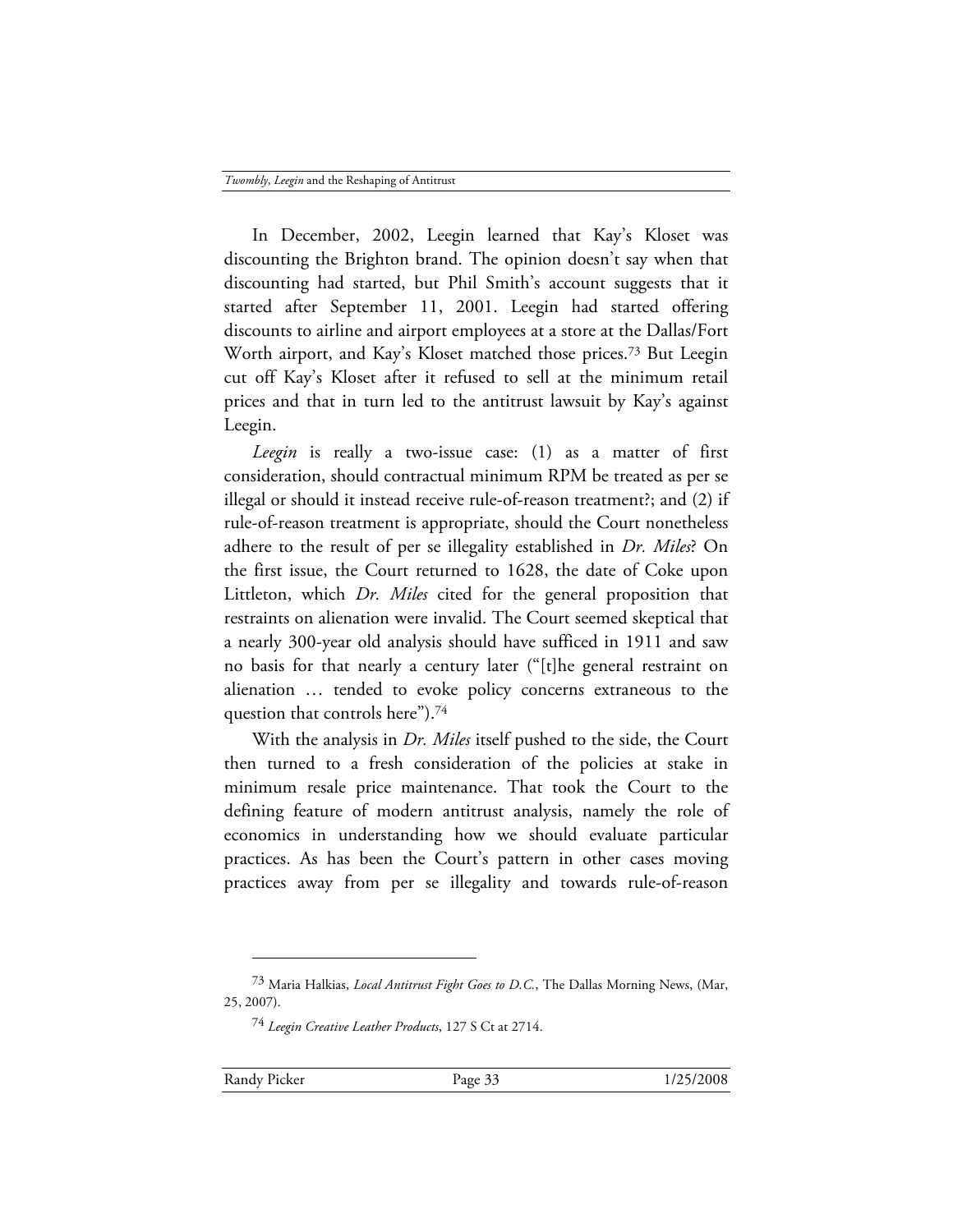analysis, the Court cited the extensive literature arguing that minimum RPM can have procompetitive benefits.75

Minimum RPM shapes interbrand competition, meaning, for example, competition between different manufacturers of belts. Minimum RPM is said to, as the Court put it, "encourage[] retailers to invest in tangible or intangible services or promotional efforts that aid the manufacturer's position as against rival manufacturers."76 Minimum RPM also expands the mix of price/service combinations. With a set minimum resale price, retailers will compete over services instead. Manufacturers who want low prices can have them, while other manufacturers who believe that higher prices and higher service are warranted can sustain that combination as well. As to minimum RPM, Justice Kennedy's conclusion was clear: "[t]hough each side of the debate can find sources to support its position, it suffices to say here that economics literature is replete with procompetitive justifications for a manufacturer's use of resale price maintenance."77

But even if the Court majority believed, as it obviously did, that a fresh consideration would result in rule-of-reason treatment for minimum RPM, what about *Dr. Miles*? Should stare decisis cause the Court to stay with the good doctor? Justice Kennedy started with the Court's history in antitrust. The Sherman Act is effectively a common-law statute and over the last hundred years the Supreme Court has steadily moved away from rules of per se illegality towards the rule of reason. In many cases, it has overturned prior precedent in doing so, just as it did for maximum RPM in 1997 *State Oil* and as it did last term in *Independent Ink* in overturning the rule that a patent holder would be presumed to have market power in a tying case.<sup>78</sup>

<sup>75</sup> Id at 2715.

<sup>76</sup> Id.

<sup>77</sup> Id at 2714.

<sup>78</sup> *Illinois Tool Works Inc v Independent Ink, Inc*, 547 US 28 (2006).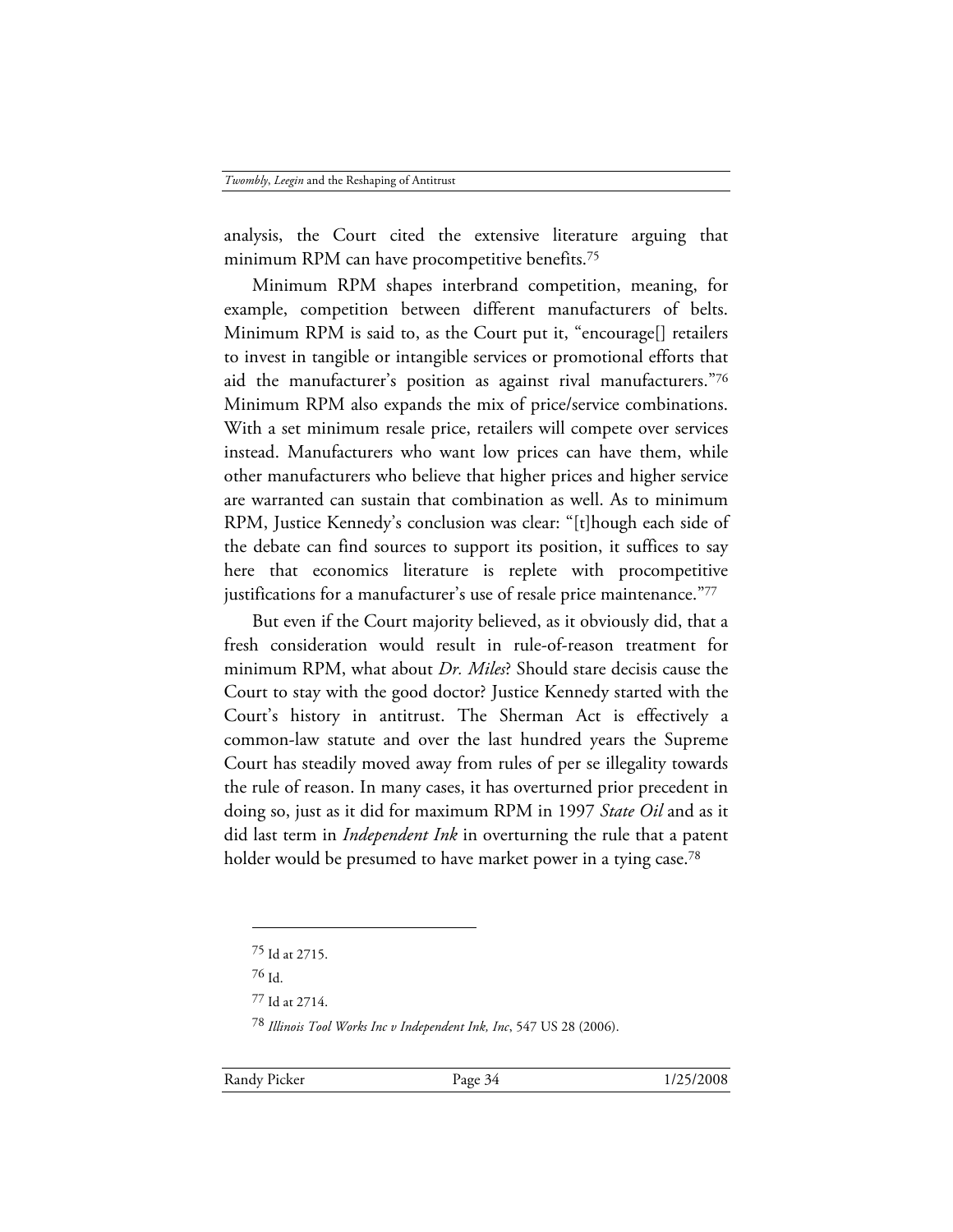In considering stare decisis, Justice Kennedy noted the difficulties of making sense of a world populated by *Dr. Miles*, *Colgate* and *Sylvania*: "If we were to decide the procompetitive effects of resale price maintenance were insufficient to overrule *Dr. Miles*, then cases such as *Colgate* and *GTE Sylvania* themselves would be called into question."79 Of course, this isn't a new point. Justice White had said much in his concurrence in *Sylvania* in which he tried to hang on to *Schwinn*. But the passing of time may have made more apparent the costs of trying to make these three cases work together. As Justice Kennedy emphasized: "[i]n sum, it is a flawed antitrust doctrine that serves the interests of lawyers—by creating legal distinctions that operate as traps for the unwary—more than the interests of consumers—by requiring manufacturers to choose second-best options to achieve sound business objectives."80 This a regime you can like only if you are a hard-line Darwinist—the survival of the competitors with the fittest lawyers.

That left the Court with two other factors to consider in its analysis of stare decisis. The first is congressional intent. Section 1 of the Sherman Act is quite slim, as it was when it was enacted in 1890, but for nearly forty years, it was substantially more chunky. In 1937, Congress enacted the Miller-Tydings Fair Trade Act which added two extensive provisos to Section 1.81 The first excepted from the reach of Section 1 contracts providing for minimum resale prices so long as underlying state law allowed the transaction, as it might under a so-called fair trade law. The second proviso made clear that the new exception was not intended to allow horizontal price setting. Miller-Tydings was the law of the land until 1975, when it was struck from the statute and Section 1 was returned to its original form.82 So for

-

<sup>79</sup> *Leegin Creative Leather Products*, 127 S Ct at 2722.

<sup>80</sup> Id at 25.

<sup>81 50</sup> Stat 693 (1937).

<sup>82</sup> Consumer Goods Pricing Act of 1975, 89 Stat 801 (Dec 12, 1975).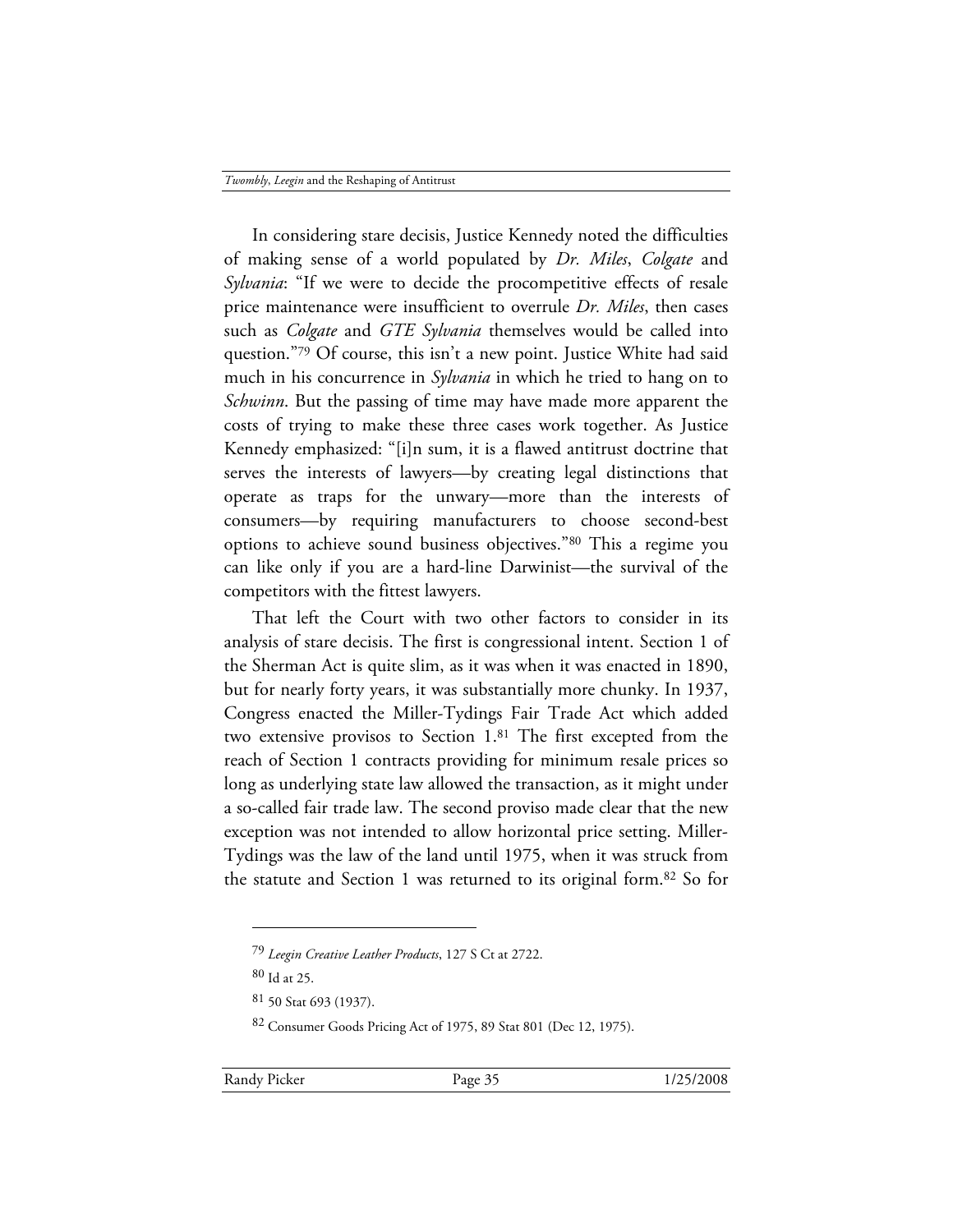forty years, Congress delegated the legality of minimum RPM to the states, only to reclaim federal authority in 1975. What does this tell us about the stare decisis status of *Dr. Miles*?

In the Court's view, this is a lot of woulda, coulda, shoulda and the Court makes very little of it. Yes, in passing the 1937 act, Congress allowed states to jump in and render minimum RPM legal, and yes, in acting in 1975, Congress took away that authority and thereby restored the full reach of *Dr. Miles*. Prior to 1975*, Dr. Miles* had no effect in states which had enacted a fair trade act and its bar was limited to only those states which had not acted. After 1975, *Dr. Miles* again applied everywhere. But at no point did Congress limit the Court's ability to continue to evolve antitrust doctrine and Congress certainly didn't enact *Dr. Miles* in 1975.

Finally, that leaves the question of the relevance of reliance for stare decisis in antitrust. As to that, said the Court, actual reliance on *Dr. Miles* had to be limited. No one could seriously claim a century's worth of reliance, as it was only with the 1975 amendments to Section 1 that *Dr. Miles* again applied throughout the nation. Moreover, the alternatives to contractual minimum RPM—unilateral minimum RPM and other vertical contracts—necessarily limited the domain of *Dr. Miles*. All of that meant, for the Court, that reliance interests couldn't justify keeping an inefficient rule. And with that, after nearly a 100 years, *Dr. Miles* was gone; contractual minimum RPM would now be evaluated under the rule of reason.

Justice Breyer dissented, joined by Justices Stevens, Souter and Ginsburg. *Leegin* came down on the last day of what one guesses had been a frustrating term for these four justices. When the Court decided *State Oil* in 1997 and overturned *Albrecht* (1968) and thereby moved maximum RPM from per se illegality to rule-ofreason analysis, the opinion was unanimous. None of the *Leegin* dissenters said a peep about the importance of stare decisis in antitrust. One gets the sense that the dissent in *Leegin* may have just been an easy placeholder for a term's worth of frustration.

| Randy Picker | Page 36 | 1/25/2008 |
|--------------|---------|-----------|
|--------------|---------|-----------|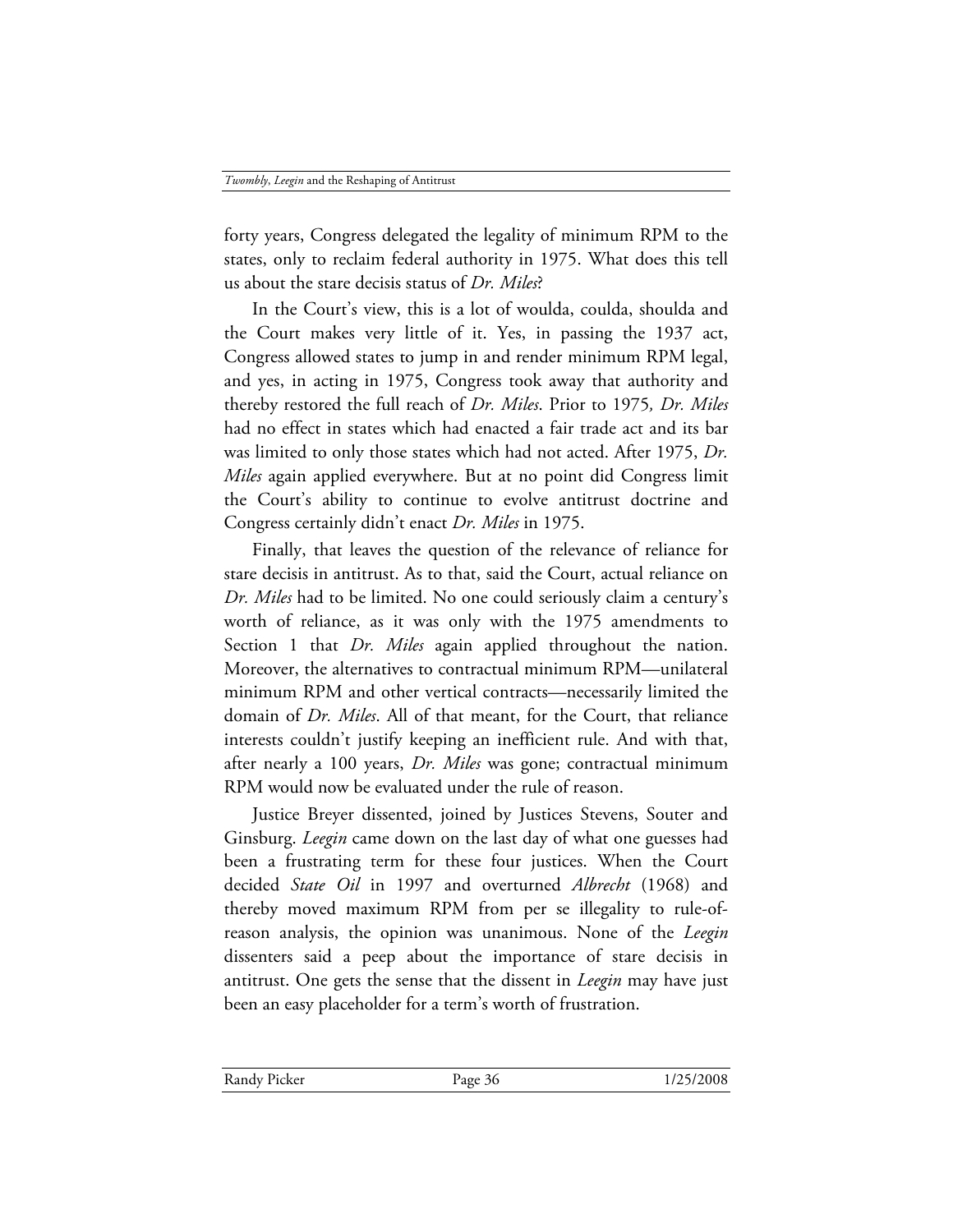Justice Breyer's dissenting opinion emphasized that, were he writing on a blank slate, he would have found the question of whether to apply the rule of reason to minimum RPM difficult. This turns much on the genuine difficulties of establishing an administrative rule that meaningfully implements the rule of reason. Economists may be able to get tenure writing articles that conflict about the theoretical consequences of minimum RPM, but a district court judge actually has to make a decision. As Justice Breyer put it: "… antitrust law cannot, and should not, precisely replicate economists' (sometimes conflicting) views. That is because law, unlike economics, is an administrative system the effects of which depend upon the content of rules and precedents only as they are applied by judges and juries in courts and by lawyers advising their clients."83 That led Justice Breyer to his conclusion: "[a]nd, if forced to decide now, at most I might agree that the *per se* rule should be slightly modified to allow an exception for the more easily identifiable and temporary condition of 'new entry.'"84

Part of this clearly turns on Justice Breyer's concern that minimum RPM pushes up prices. Of course, that is almost certainly right, as the whole point of minimum RPM is to ensure that prices meet a floor that some retailers would otherwise push beyond. But, as Justice Scalia emphasized at oral argument, consumers clearly care about more than just price.85 If higher prices come with better services, consumers may be happier. Evidence of higher prices, without more, tells us nothing about how consumers are faring.

Justice Breyer then turned to the question of whether *Dr. Miles* should be overruled. His core point was that nothing had changed recently that would call *Dr. Miles* into question. The administrative difficulties of making *Dr. Miles* and *Colgate* work together arose as

-

| Randy Picker | Page 37 | 1/25/2008 |
|--------------|---------|-----------|
|--------------|---------|-----------|

<sup>83</sup> *Leegin Creative Leather Products*, 127 S Ct at 2729.

<sup>84</sup> Id at 2731.

<sup>85</sup> Oral Argument Transcript, *Leegin Creative Leather Products, Inc v PSKS, Inc*, No 06- 480, \*15 (Mar 26, 2007) ("Leegin Transcript").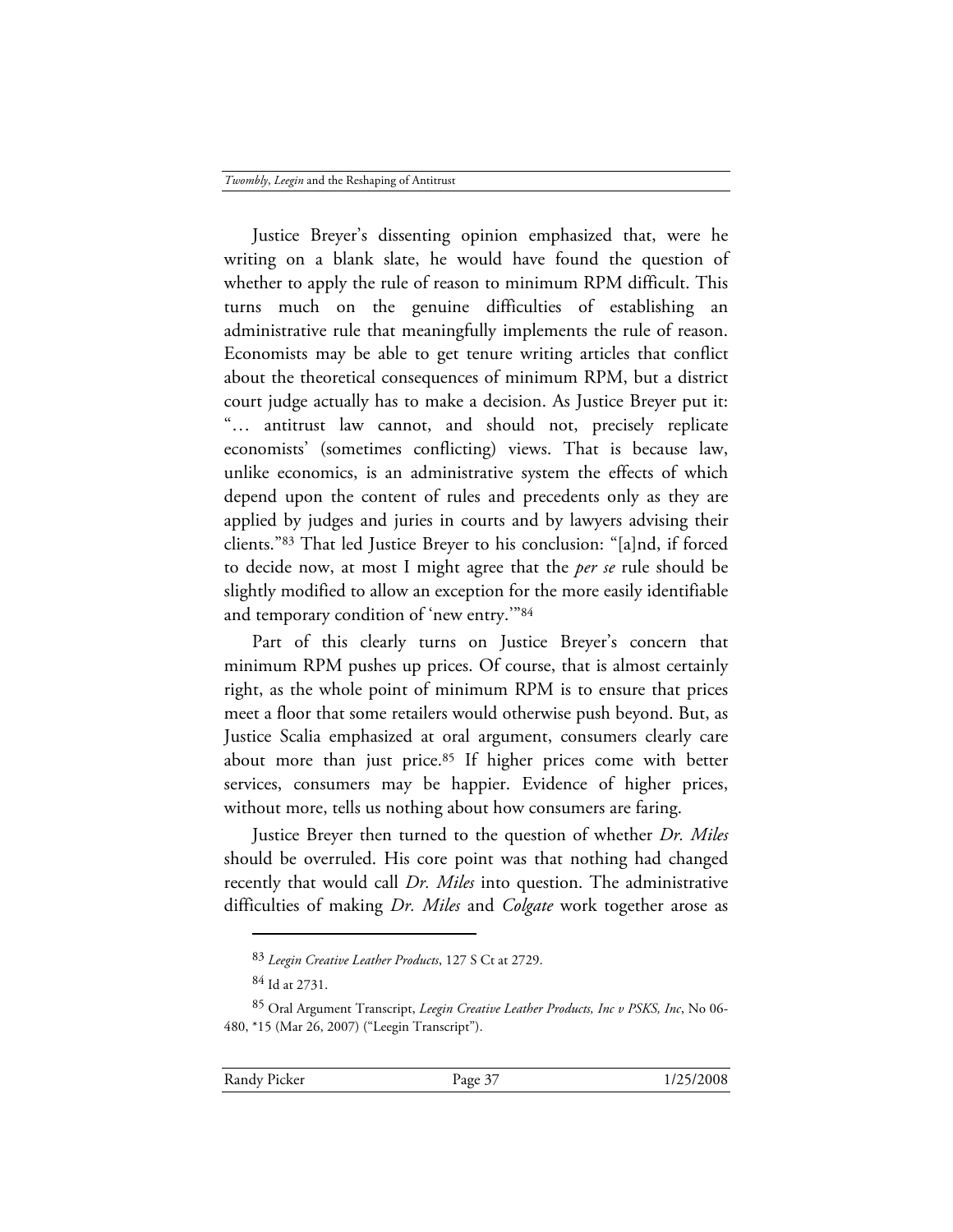soon as *Colgate* was decided in 1919, as the Court's docket over the next few years made clear. The economic understanding of minimum RPM hadn't change recently either, a point Justice Breyer made in the oral argument by drawing upon a 1966 economics text on minimum RPM.86

As to stare decisis itself, Justice Breyer started with what he saw as the most recent learning on the subject, namely Justice Scalia's then four-day-old opinion in *Wisconsin Right to Life*.87 Something more than antitrust seemed to be stake. Justice Breyer went through a laundry list of considerations in implementing stare decisis. Stare decisis applies with greater force (1) in statutory cases than in constitutional cases; (2) to old mistakes rather than more recent mistakes; (3) when the regime created by the original decision is unworkable; (4) when the original decision "unsettled" the law; (5) when property rights or contract rights are at stake; and finally (6) when the original law "becomes 'embedded' in our 'national culture." For Justice Breyer, each of these factors pointed to preserving *Dr. Miles*.

That left Justice Breyer with the dog that didn't bark, his missing dissent in *State Oil*. *State Oil* was nine zip with our current dissenters—Justices Breyer, Stevens, Souter, and Ginsburg—all silent. If stare decisis was so important in 1997, why didn't we hear something about it then? This point wasn't lost on Justice Breyer and he attempted to distinguish *State Oil* and *Leegin*—*State Oil* overruled *Albrecht* and only 29 years had passed, while *Leegin* overruled *Dr. Miles* and we are at almost a century—but that is something of an artificial comparison given the fair trade era—1937-1975—and so we might focus on 1975 as the date of full restoration of *Dr. Miles*. With that date, the *Leegin*/*State Oil* comparison is much tougher for Justice Breyer.

<sup>86</sup> Id at \*12.

<sup>87</sup> *Federal Election Commission v Wisconsin Right to Life, Inc*, 127 S Ct 2652 (2007).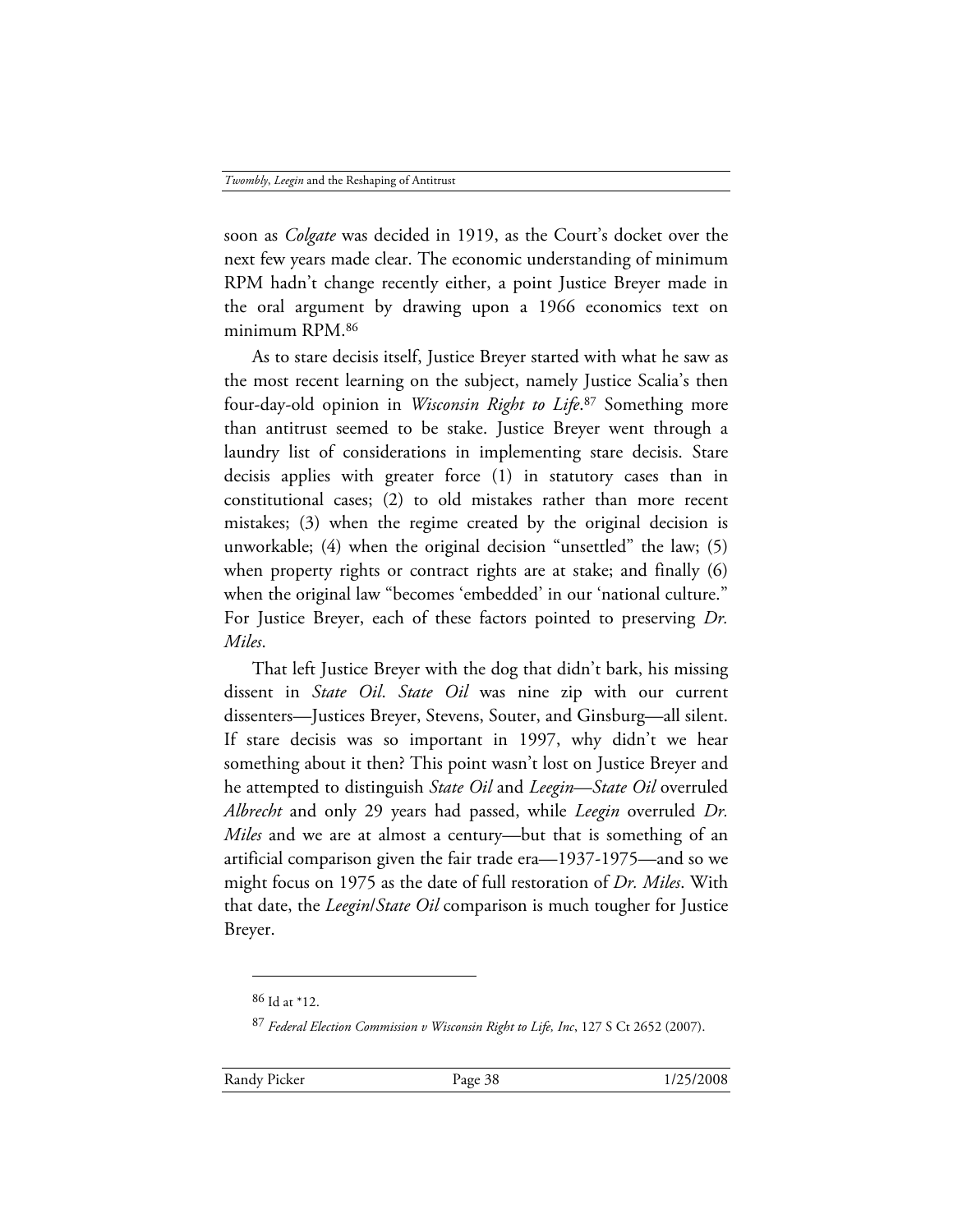#### C. THE ECONOMICS OF MINIMUM RESALE PRICE MAINTENANCE

We should follow the path that the Court did in *Leegin*, considering first the structure of the economic argument and then the status of stare decisis in antitrust. We should start with the core notion behind minimum RPM. The manufacturer believes that in-person services need to be provided to best sell its goods at retail. Provision of services is costly and the manufacturer fears that some retailers will try to free ride on other retailers, and if each retailer tries that, no one will provide the required services.

So the classic example of free-riding might arise in the 1988 case of *Business Electronics*. 88 Calculators were expensive and complicated back then—and, even today, who has actually mastered Reverse Polish Notation?89—and needed to be explained in person. The highend electronics store invests in educating its customers and they learn all about how the calculator works. That of course costs money and the price for the calculator should reflect that. But once the consumer understands the calculator, the consumer can buy from the cheaper place next door. That means the first store incurs costs that it can't recover and therefore won't provide the services. No one provides the services and the product isn't sold.

Minimum RPM changes the nature of competition. By construction, the stores can't compete on price. Minimum RPM allows the manufacturer to create a specified gap between the wholesale price—set directly by the manufacturer in its sales to retailers—and the retail price. Absent minimum RPM, that difference floats and is determined by the competition among retailers. With it fixed, price-competition among retailers will go away but they should shift their competitive juices in other directions. Retailers will take other costly actions and in so doing will

| Randy Picker | Page 39 | 1/25/2008 |
|--------------|---------|-----------|
|--------------|---------|-----------|

<sup>88</sup> *Business Electronics Corp v Sharp Electronics Corp*, 485 US 717 (1988).

<sup>89</sup> Hewlett-Packard started selling calculators using RPN in 1972 and continues to do so today. See RPN, An Introduction to Reverse Polish Notation (available at http://www.hp.com/calculators/news/rpn.html).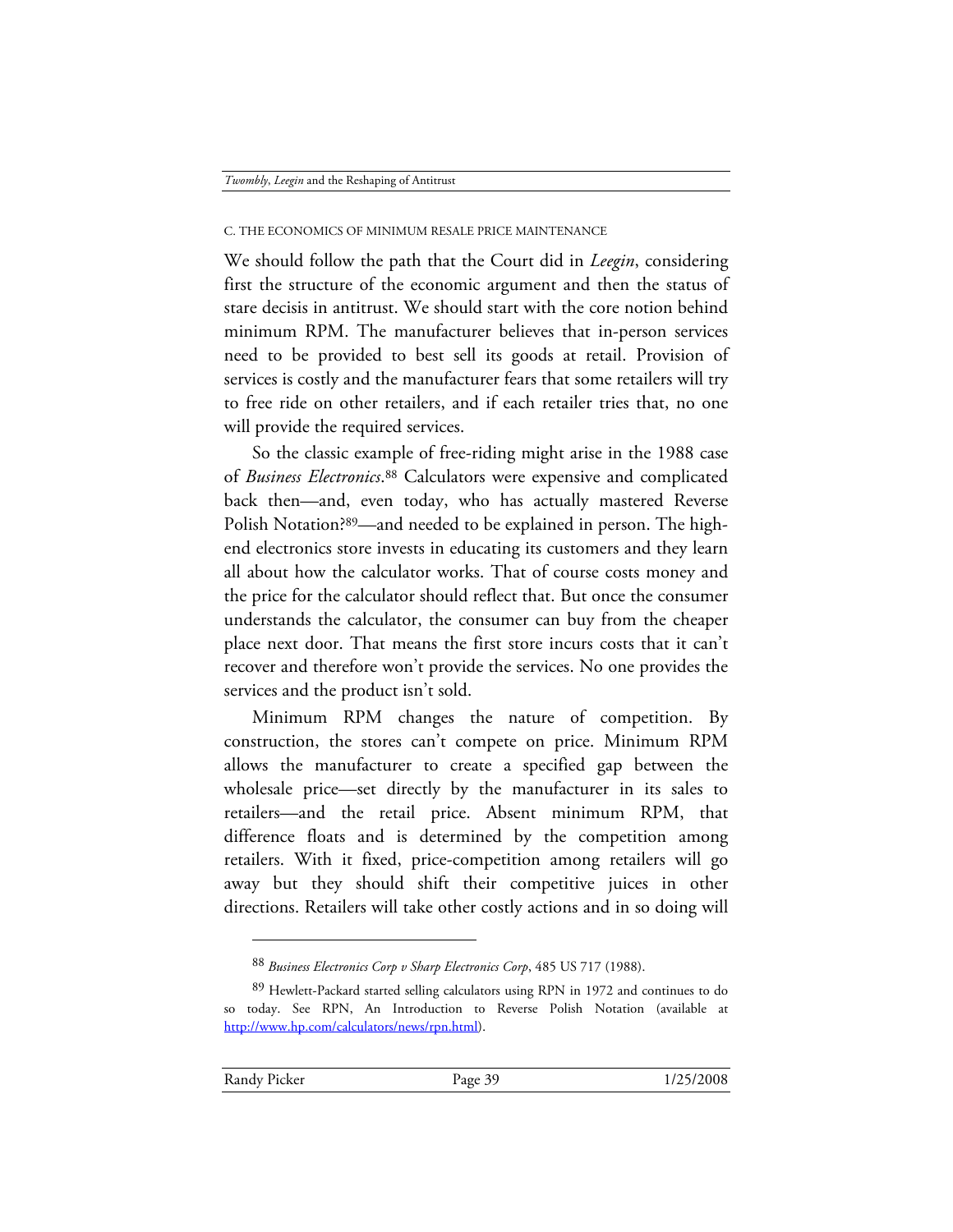compete away the bonus that has been offered to them through the fixed retail price.

At least so goes the theory. Put this way, there is a clear clumsiness associated with minimum RPM. Some retailers might continue to free ride and hope to just make more money. Alternatively, retailers might spend the margin—the gap between retail and wholesale prices—but they might take any number of steps to provide superior services. Some of those might be nice showrooms or other investments in ambience. Recall that Leegin's letter announcing its new RPM policy focused on "great looking stores selling our products in a quality manner." Those investments may benefit the manufacturer providing the minimum RPM bonus, but many of these investments actually benefit all manufacturers.

No one manufacturer actually wants to invest in ambience; as a manufacturer, you want all of the other manufacturers to invest in nice stores. This should make clear the second free-riding problem at stake in minimum RPM. The first is about retailer-retailer competition; the second is about how manufacturers interact with each other when they share retailers. Of course, most retailers are shared retailers. There is the occasional Apple store and the Nike Store on Michigan Avenue in Chicago is legendary, but the vast majority of retailers sell multiple brands. Those brands share retailers.

We now see the hamhandedness of minimum RPM. Minimum RPM decentralizes the "extra" service decisions to the retailers. The retailer might invest in more education for HP calculators, and, if so, HP has taken an important step towards solving the problem of Reverse Polish notation—though even here, that education benefits any calculator maker using that notation and so we have another version of the free-riding problem—but the retailer might just as well spend the money on nicer fixtures, and HP gets no particular benefit from that.

| Randy Picker |  |
|--------------|--|
|              |  |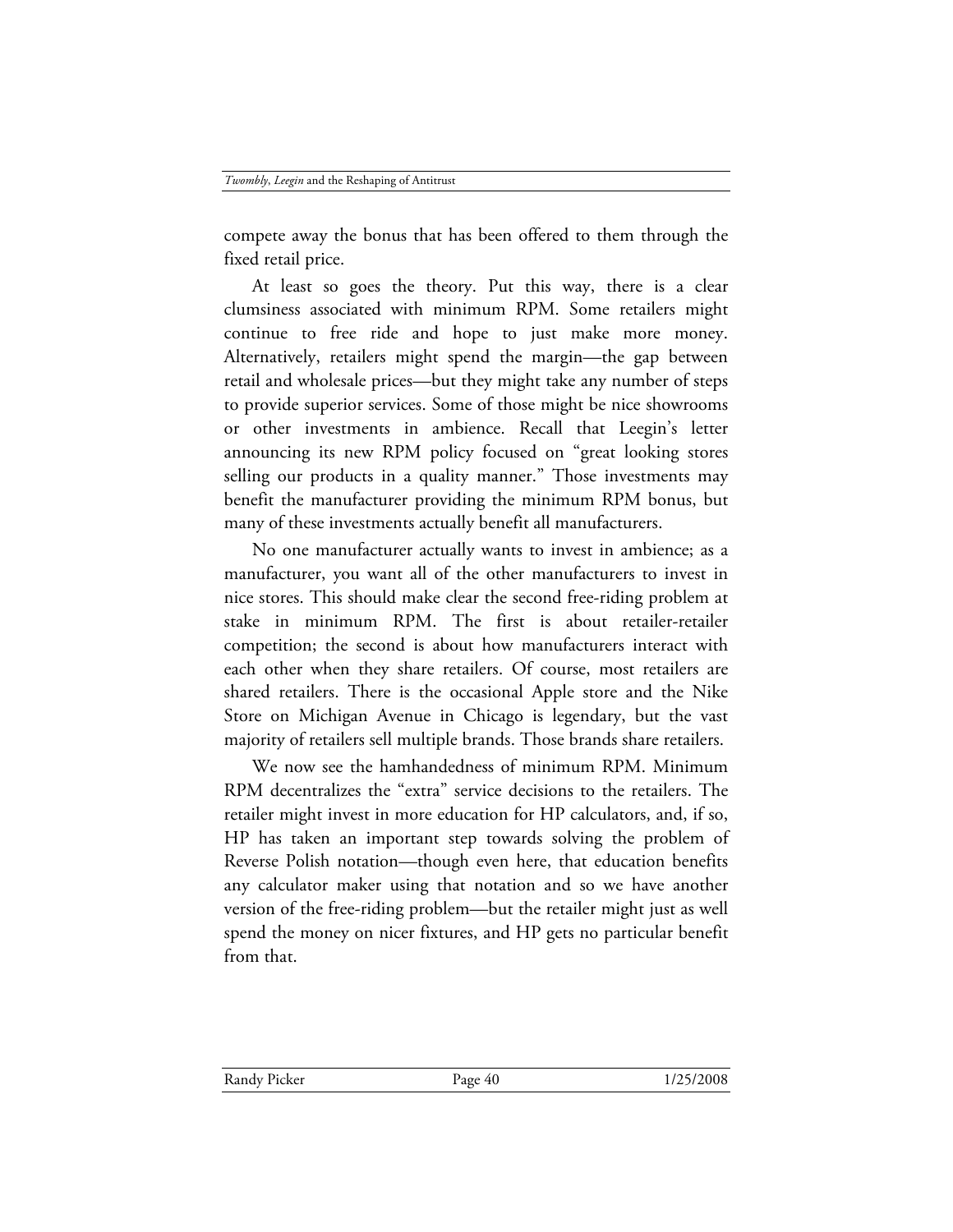Consider a natural alternative: a direct contractual provision from the manufacturer requiring that education be provided.90 As a nonprice vertical restraint, an education provision would be judged under the rule of reason under the rule announced in *Sylvania*. If the manufacturer believes that education is best provided at each place the product is sold, the manufacturer presumably will require such education in each retail contract. If instead the manufacturer believes that it is important that education be available in each market, the manufacturer will have different contracts for each retailer.

Of course, providing education isn't free, and the manufacturer would need to compensate retailers for providing the education. But if direct payments are made, much of the air is gone from the freeriding balloon. Indeed, if the manufacturer "overpays" for education, retailers will fight to provide education. And an education clause, like any other clause in a contract, needs to be enforced to work and that requires the manufacturer to create some enforcement mechanism.

Nothing in the core service theory of minimum RPM tells us where the push for extra services should come from. Manufacturers may understand from the get-go that their products need special handling and, if so, they may initiate minimum RPM. But in other cases, retailers may be closer to customers and may have a better understanding of the need for extra service. These retailers also may see more directly how the free-riding dynamic operates day-by-day. In those cases, we should expect to see retailers pushing the manufacturer to implement minimum RPM. In the extreme case, the push might be purely horizontal. How should we treat these cases?<sup>91</sup>

The direction of the push shouldn't matter. We would have to be much more confident than I see reason to be about where the information regarding the importance of services is likely to lie.

-

<sup>90</sup> Leegin Transcript at \*41.

<sup>91</sup> At oral argument, Justice Stevens addressed the possibility of a purely horizontal cartel designed to promote interbrand competition. Leegin Transcript at \*4-5, 20-21.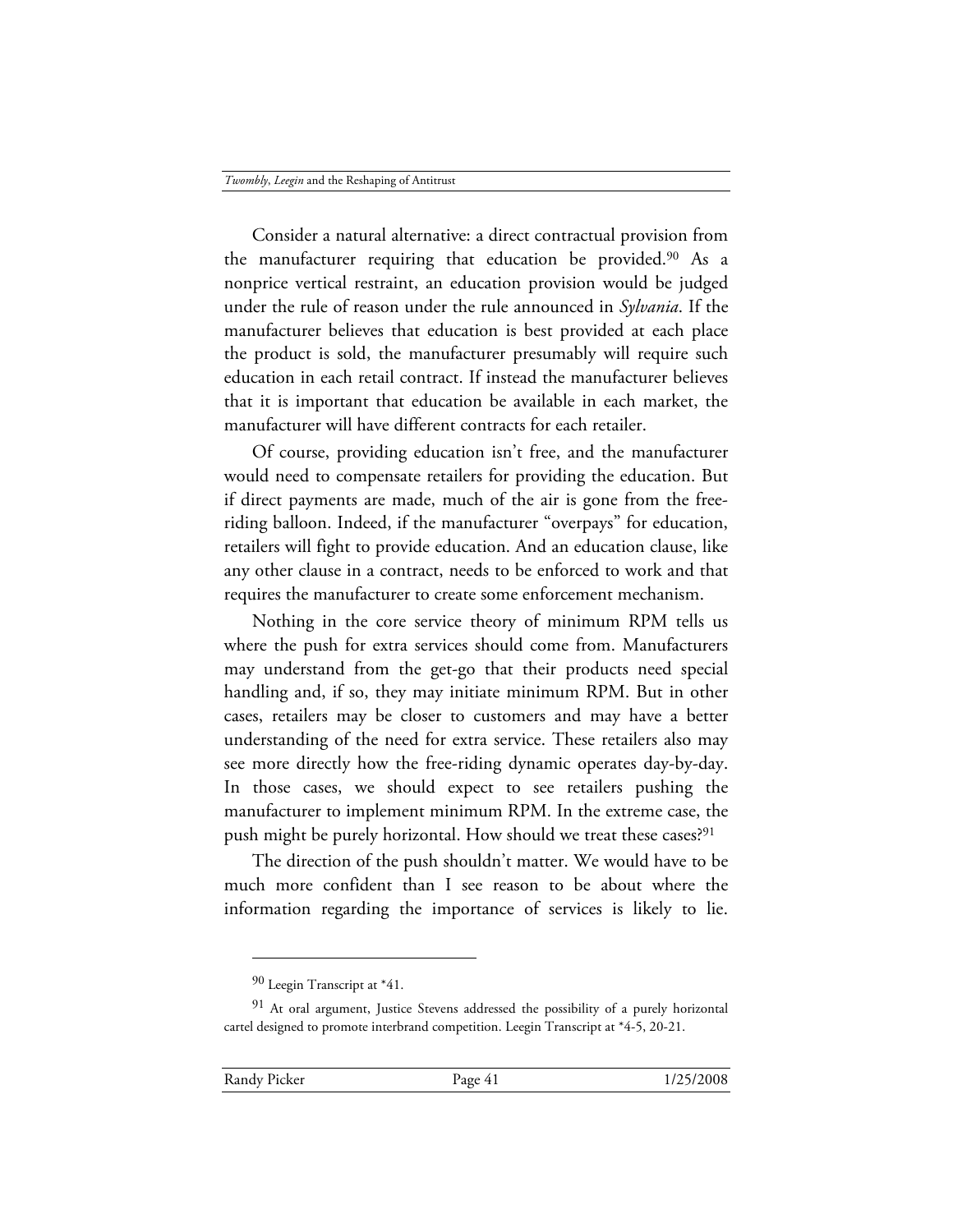Although there seems to be no logical reason to exclude the possibility that a local horizontal cartel might facilitate interbrand competition, we might administratively want to use the manufacturer's agreement to that practice as a way to separate out pernicious horizontal agreements from those that actually promote interbrand competition. The manufacturer has a shared interest in seeing the latter and strong interests in opposing the former. Requiring the smart retailers to persuade the manufacturer to implement minimum RPM means we avoid having horizontal cartels spring up in the guise of providing better services.

*Leegin* also shouldn't be understood as changing our basic rules about the per se illegality of horizontal cartels. Justice Stevens's questions at oral argument suggested that he recognized that the analytical framework of using minimum RPM to produce retail services meant that there could be net benefits from some retailer cartels. These would be cartels limiting intrabrand competition in an effort to induce service provision and doing so in a context where there was extensive interbrand competition. On those facts, the retailers shouldn't have meaningful market power, and the intrabrand cartel would just be making possible a new price/services combination.

But *Leegin* doesn't go this far and, for now at least, we will continue to treat these horizontal cartels as per se illegal. Given that, we shouldn't need the rule in *Dr. Miles* to get at horizontal cartels good or bad—implemented by retailers. That is, we shouldn't need to condemn *every* instance of minimum RPM to make sure that we have blocked situations in which harmful retailer-led horizontal cartels have been dressed up as minimum RPM.

In *Leegin*, the Court also focused on the transaction costs of *Dr. Miles*. Manufacturers who want to implement minimum RPM can do so as long as they proceed unilaterally and comply with *Colgate*; what they couldn't do was implement minimum RPM through agreements that violated *Dr. Miles*. But even after *Leegin* with *Dr.* 

| Randy Picker | Page 42 | 1/25/2008 |
|--------------|---------|-----------|
|--------------|---------|-----------|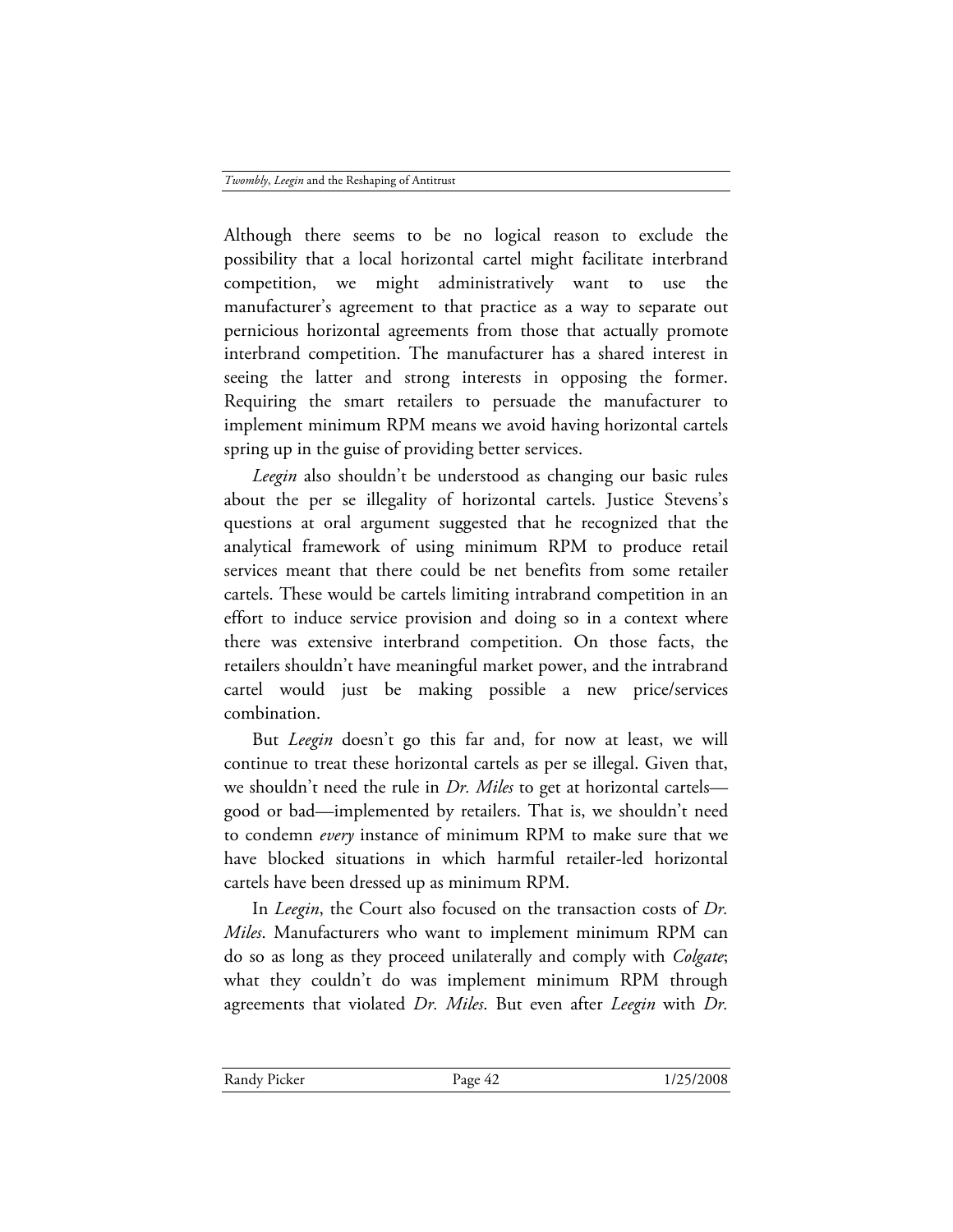*Miles* gone, some manufacturers will continue to try to meet *Colgate*. A manufacturer who stays on the *Colgate* side of the *Dr. Miles/Colgate* line avoids the Section 1 rule-of-reason inquiry entirely. For that manufacturer, there is no triggering contract, combination or conspiracy and hence no possibility of Section 1 liability. Unilateral activity is dealt with under Section 2, but Section 2 requires monopolization, and that is more than just the market power that will trigger liability under Section 1. With *Dr. Miles* gone, some manufacturers will switch to contractual minimum RPM and accept that they may face a possible Section 1 rule-of-reason inquiry. Others may continue to implement the *Colgate* version of RPM if they wish to avoid Section 1 risk entirely.

D. STARE DECISIS AND STATUTES: PRIOR COURT DECISIONS AS STARTING POINTS FOR CONGRESS

Now switch to stare decisis. We start by mapping the lay of the land in antitrust. For doing that, almost any starting point would be arbitrary, but given that *Leegin* overturns *Dr. Miles*, we might start our analysis of stare decisis from a point where the Court *didn't* overturn *Dr. Miles*, its 1984 decision in *Monsanto*.92 *Monsanto* was the first of five antitrust cases decided during the Court's 1983 Term.93 The Solicitor General had asked the Court to reconsider *Dr. Miles* in *Monsanto*, but in a footnote, the Court declined to do so. Justice Brennan's brief concurring opinion focused exclusively on the status of *Dr. Miles*. He emphasized the opinion's longevity—73 years at that point—and the fact that Congress had never enacted legislation to overrule *Dr. Miles*. 94

The 1983 Term is also interesting for the different ways that the cases approached stare decisis. In *Jefferson Parish*, the Court

<sup>92</sup> *Monsanto Co v Spray-Rite Service Corp*, 465 US 752, 761 (1984).

<sup>93</sup> For discussion of those cases, see Diane Wood Hutchinson, *Antitrust 1984: Five Decisions in Search of a Theory*, 1984 Sup Ct Rev 69.

<sup>94</sup> *Monsanto Co*, 465 US at 768.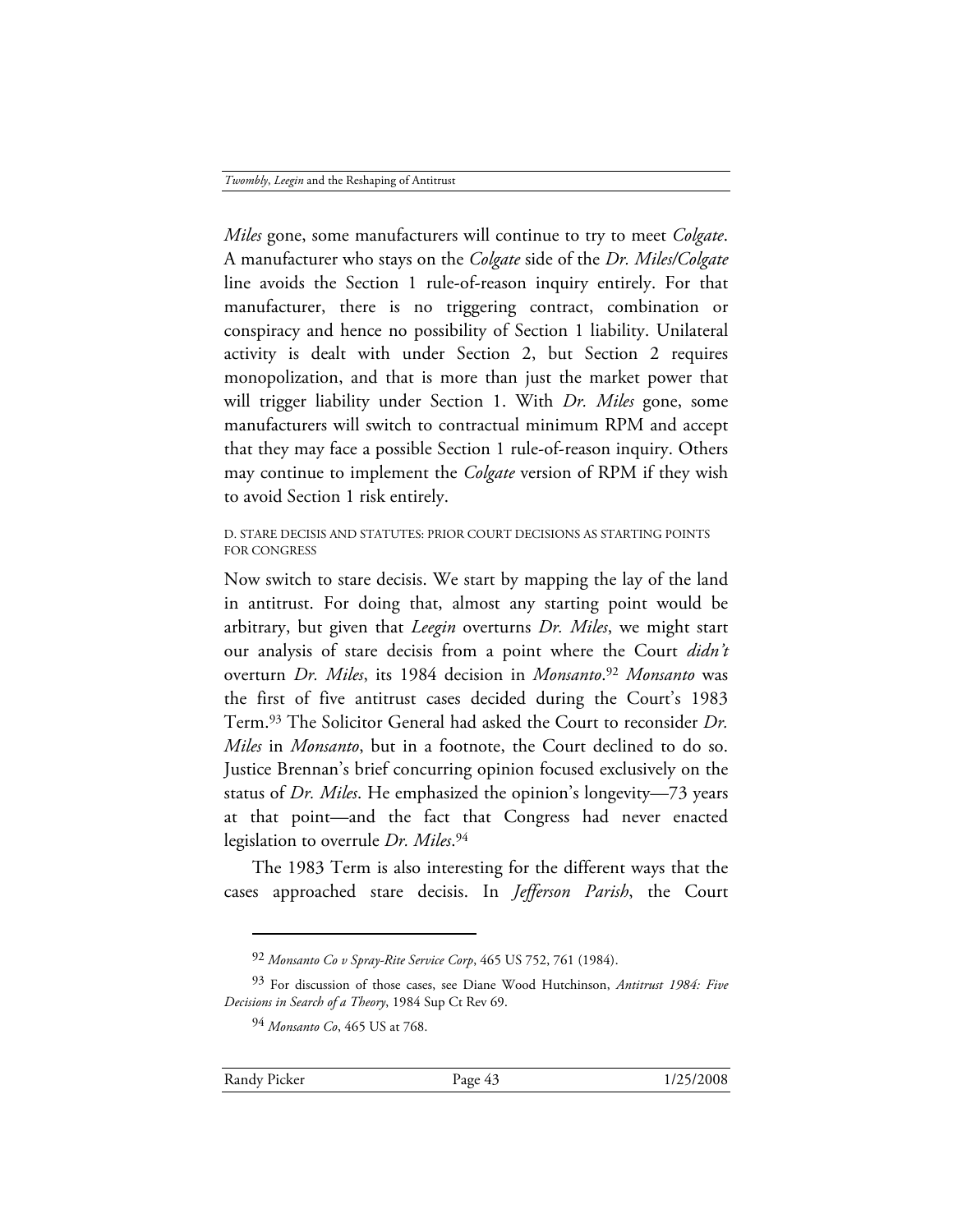considered the law of tying, that is, the circumstances under which a seller forces a purchaser to take one product with a second product.<sup>95</sup> The question of whether or not to abandon the Court's prior rule that tying cases should receive per se treatment divided the Court. The five-member majority believed that it was "far too late in the history of our antitrust jurisprudence to question the proposition that certain tying arrangements pose an unacceptable risk of stifling competition and therefore are unreasonable 'per se'."96 The Court saw a steady line of support for per se treatment going back to 1947 (*International Salt*) if not earlier.97 Justice Brennan, joined by Justice Marshall, concurred briefly pointing to his earlier concurring opinion in *Monsanto* and emphasizing that Congress had left alone the Court's prior per se treatment of tying.98 But for Justice O'Connor and the other three justices joining her opinion concurring in the judgment, it was time "to abandon the 'per se' label and refocus the inquiry on the adverse economic effects, and the potential economic benefits, that the tie may have."99

But less than three months later, the Court took a different approach to stare decisis in antitrust. In *Copperweld,*100 the Court considered the question of whether a parent and its wholly-owned subsidiary were legally capable of conspiring under Section 1 of the Sherman Act. Yes, the two were distinct legal entities and hence could contract with each other, but was that what Section 1 was looking for

-

<sup>95</sup> *Jefferson Parish Hospital District No 2 v Hyde*, 466 US 2 (1984).

<sup>96</sup> Id at 9.

<sup>97</sup> *International Salt Co v United States*, 332 US 392 (1947).

<sup>98</sup> *Jefferson Parish*, 466 US at 32 ("Whatever merit the policy arguments against this longstanding construction of the Act might have, Congress, presumably aware of our decisions, has never changed the rule by amending the Act. In such circumstances, our practice usually has been to stand by a settled statutory interpretation and leave the task of modifying the statute's reach to Congress").

<sup>99</sup> *Jefferson Parish*, 466 US at 35.

<sup>100</sup> *Copperweld Corp v Independence Tube Corp*, 467 US 752 (1984).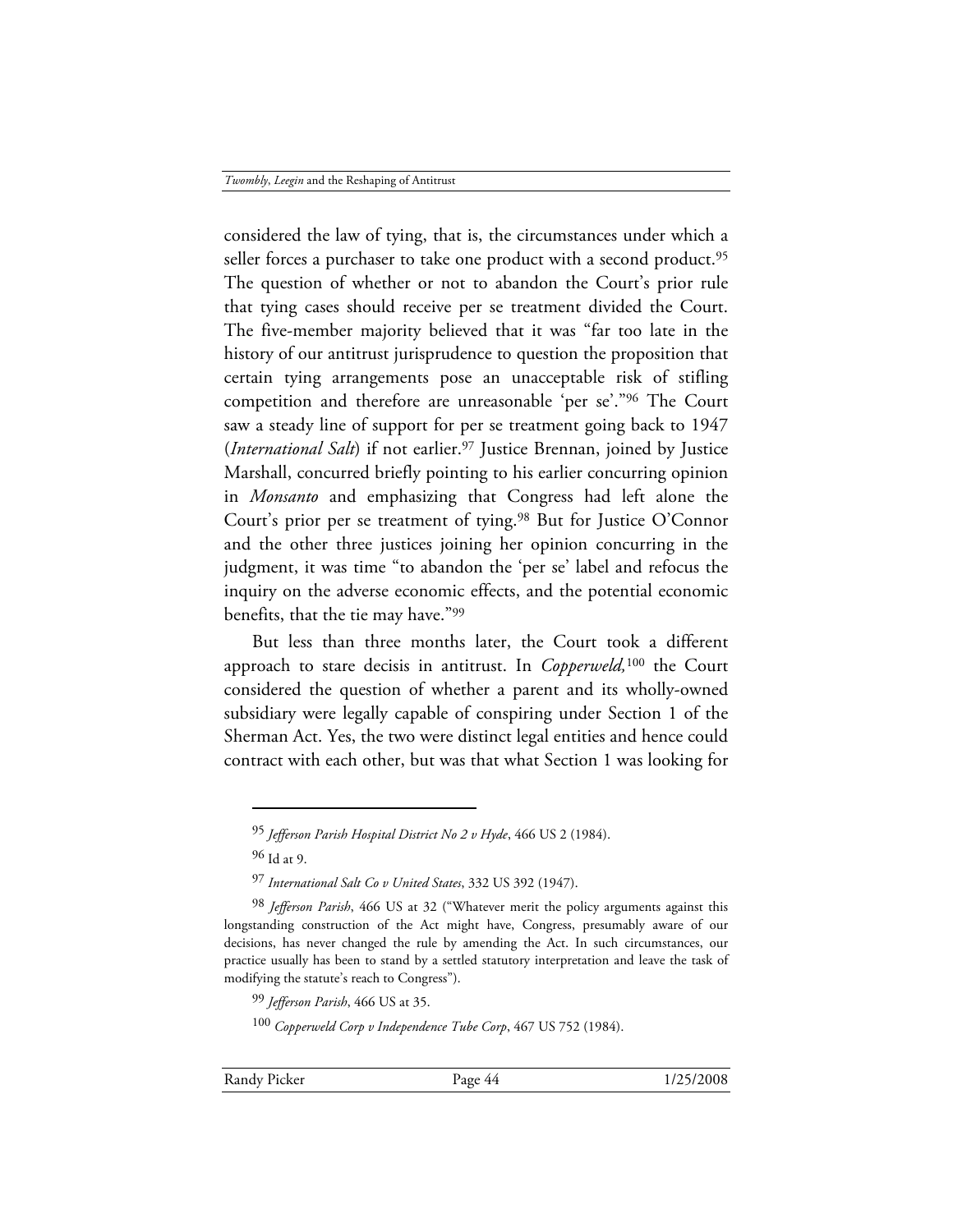in its focus on "every contract, combination in the form of trust or otherwise, or conspiracy, in restraint of trade?" In a 5-3 decision, the Court concluded that the parent and the sub lacked sufficient separateness for Section 1 purposes. In so doing, the Court "disapproved and overruled" its prior decisions that were inconsistent with the rule announced in *Copperweld*. Which ones exactly was a point of dispute between the majority and the dissenters. In dissent, Justice Stevens counted at least seven decisions of the Court that he believed to be inconsistent with *Copperweld*101 going as far back to 1947 (*Yellow Cab*).102 The majority attempted to recharacterize most of the cases to suggest that they could have been decided on an alternative basis and to suggest that the issue had never been considered in real depth by the Court.103 Justice Stevens noted that Congress could have revised the Court's prior rulings on capacity to contract for Section 1 purposes but had declined to do so over four decades.104

From the 1983 Term through the 2006 Term—24 terms—the Supreme Court decided 51 antitrust cases, or an average of more than two per term.105 We can try a mechanical approach to the role of stare decisis in antitrust. Of these 51 decisions, only five used the phrase "stare decisis": *Leegin* (2007); *State Oil* (1997); *Eastman Kodak* (1992); *Square D* (1986); and *Copperweld* (1984)). That suggests immediately one of weaknesses of the "tag cloud" approach to matching text and ideas: both *Jefferson Parish* and *Monsanto* are

<sup>101</sup> *Copperweld*, 467 US at 779-782.

<sup>102</sup> *United States v Yellow Cab Co*, 332 US 218 (1947).

<sup>103</sup> *Copperweld*, 467 US at 760 ("Although the Court has expressed approval of the doctrine on a number of occasions, a finding of intra-enterprise conspiracy was in all but perhaps one instance unnecessary to the result").

<sup>104</sup> Id at 784.

<sup>105 51</sup> is the number that emerges from the Westlaw search, run on Nov 21, 2007, on the Supreme Court database using the search request "to(29t) and date(after 1983) and sy(antitrust sherman clayton (federal +1 trade +1 commission)."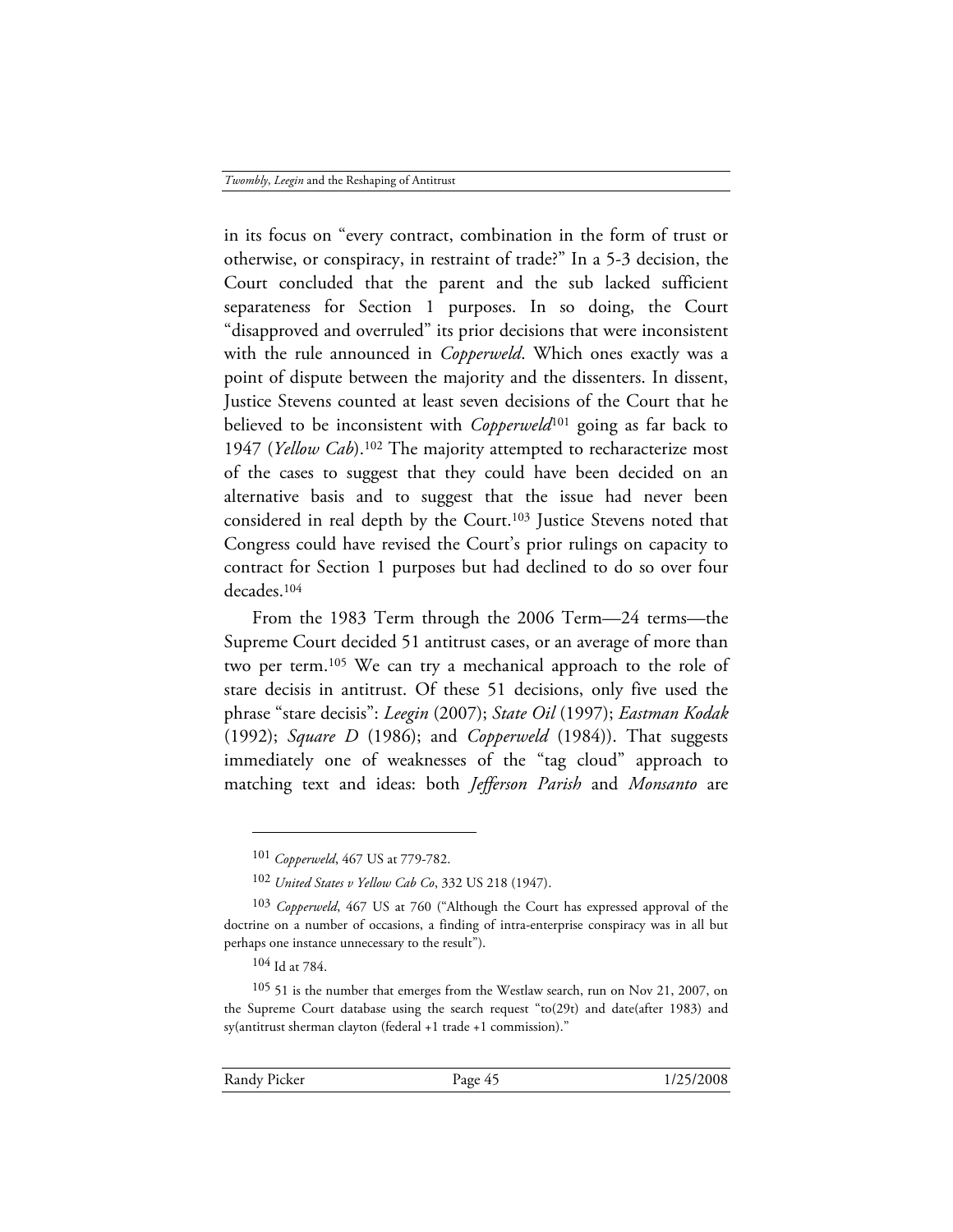missing from the list, even though it was precisely the question of stare decisis that separated the justices in *Jefferson Parish* and even though Justice Brennan's concurring opinion in *Monsanto* is almost exclusively about the importance of not overturning prior decisions of the Court.

We should start with a basic conception of stare decisis and then work up from there. A minimalist approach to stare decisis might focus on almost a physical notion of repeatability: if the same inputs go into the same production system, the same output should result. Treat the Court as a thing unto itself; not something made up of a changing slate of nine individuals but instead as a coherent, integral entity. In that formulation, mere changes in Court personnel shouldn't change case outcomes. If the Court reaches a conclusion, if the same arguments are subsequently presented to a different instantiation of the Court, the same outcome should result. This isn't to say that the Court can't learn and therefore change results. Operating experience under one rule and new arguments should move the Court just as they do individuals, but it is precisely these input changes that should result in different outcomes, not change in the Court itself.

We might think that an odd, sterile and mechanical conception of what the Court is. Do we really think that a Court comprised of nine male justices would approach, say, the First Amendment status of pornography in the same fashion as an all-female Court? If you think not, then you probably believe that one of the inputs brought to Court decision-making are the individual experiences of the justices. We can submit the same briefs to one Court and then resubmit them to a new Court and see different results because the individual experiences of the justices shape outcomes.

We might think of stare decisis then as about the size of a required change necessary to reach a different result, where stare decisis might address either the non-court inputs to decisionmaking or the court process itself. The input version of stare decisis would

| Randy Picker | Page 46 | 1/25/2008 |
|--------------|---------|-----------|
|--------------|---------|-----------|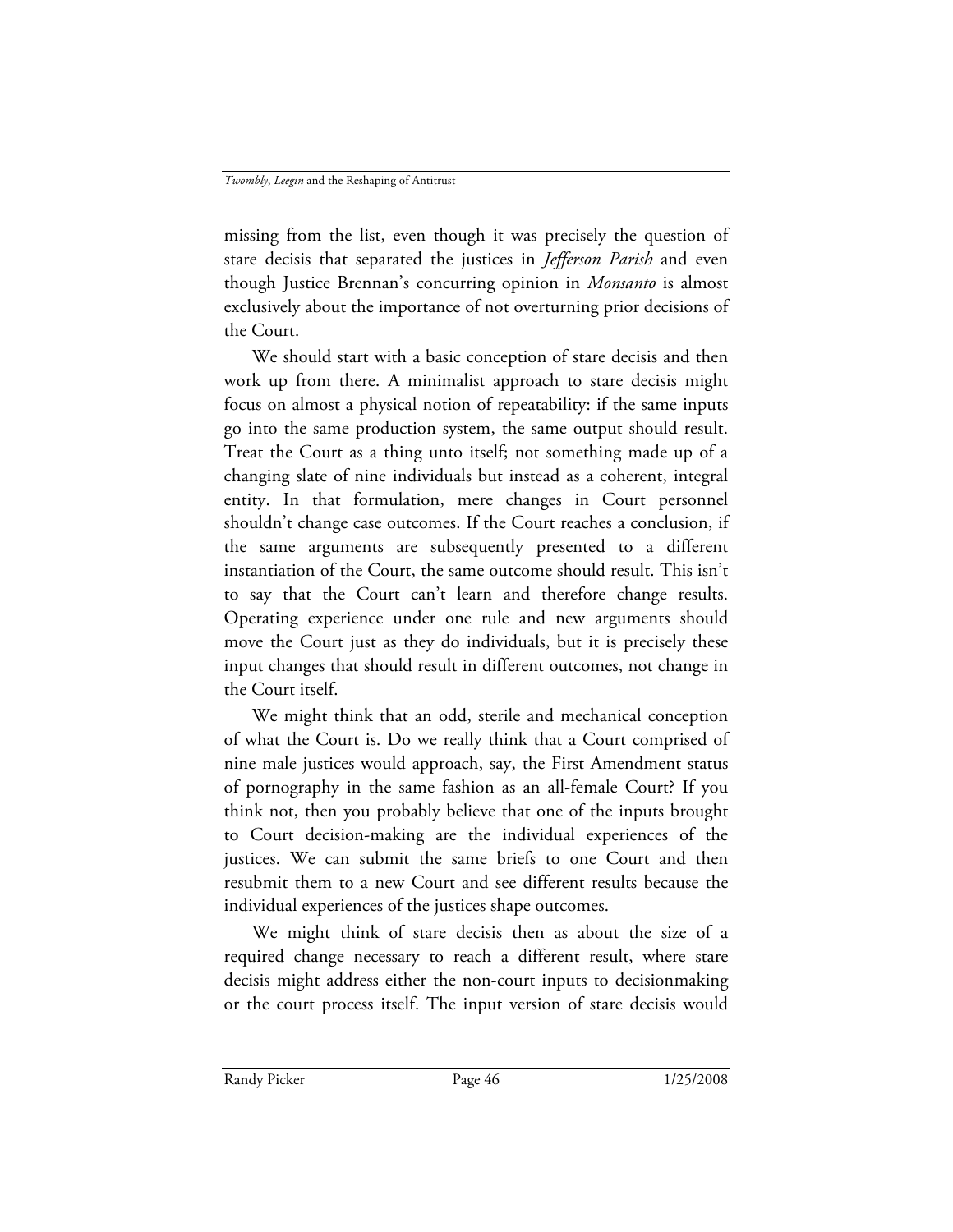focus on the required change in inputs that would permit the Court to change outcomes. A thin-version might mean that even small changes in inputs would cause the Court to change outcomes. So even weak new arguments or small changes in data would cause the Court to overrule a prior decision. A thick-input version of stare decisis would require much more substantial changes in circumstances before the Court would abandon prior positions.

A personnel-version of stare decisis might focus on voting rules for cases, which the Court might implement by adopting a supermajority decision rule for overruling prior cases. Don't overrule if the vote is only 5-4 in favor; instead, require greater unanimity than that.106 To be mechanical about this, a 6-3 or better rule would mean that a one-member change on the Court wouldn't by itself change results. A 5-4 case in one term couldn't become a 5-4 decision the other way if one of the original five justices were replaced by a new justice who held the opposite view of the question.

The Court hasn't articulated stare decisis in this fashion. Instead, as Justice Breyer's dissent in *Leegin* emphasized, the Court has typically proceeded under a multi-factor approach. So the Court believes that stare decisis weighs more heavily when it construes statutes than when it reads the Constitution.<sup>107</sup> This is based on the view that, save for rare amendments to the Constitution, only the Court can change how the Constitution is applied, but Congress can rewrite statutes if the Court has misunderstood statutory text. Congress's knowing inaction then amounts to a type of silent ratification of the Court's interpretation of a particular statute.

That analysis dramatically overstates the ease with which Congress can overturn the Court's statutory interpretations. This

<sup>106</sup> Compare Jacob E. Gersen and Adrian Vermeule, *Chevron as a Voting Rule*, 116 Yale L J 676 (2007).

<sup>107</sup> In antitrust, see, eg, *Illinois Brick Co v Illinois*, 431 US 720, 736 (1977) ("[W]e must bear in mind that considerations of *stare decisis* weigh heavily in the area of statutory construction, where Congress is free to change this Court's interpretation of its legislation").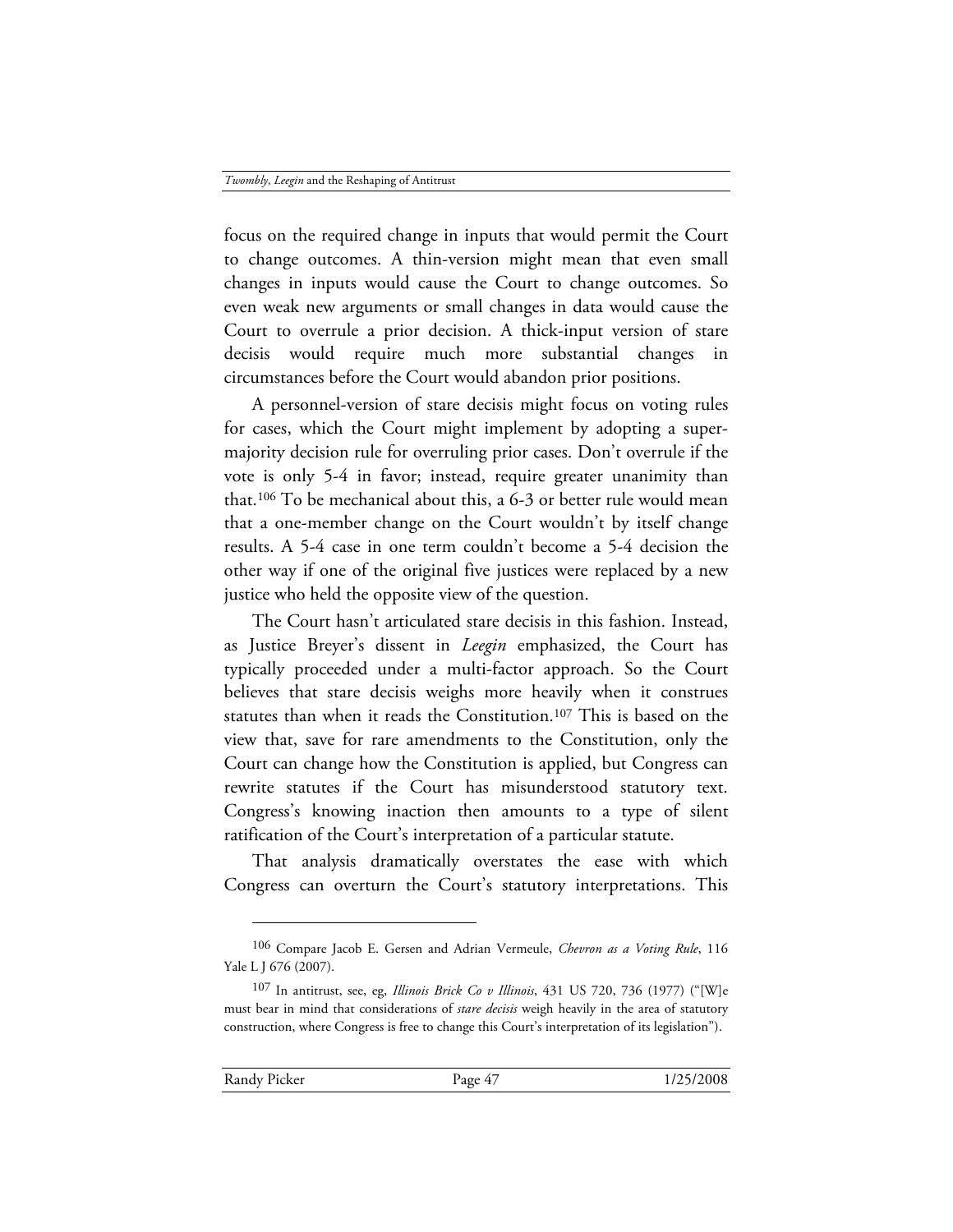isn't about the normal difficulties of getting legislation enacted in the U.S.—though those hurdles are genuine—but much more about the Court's power to select positions strategically and know that they won't be overturned. Take a simple example. Assume the relevant statute bears two natural interpretations. If the Court chooses one and both the House and the Senate disagree with the Court's choice, we should expect Congress to rewrite the statute. In contrast, if the Court chooses the interpretation favored by both chambers, Congress leaves the statute alone. This seems to be the framework that animates the Court's views on the importance of stare decisis in cases dealing with statutes.

But consider two other possibilities. The Senate and the House have different preferences over the two natural readings of the statute. The Court will choose one or the other, and *whichever* one the Court chooses, we will not see legislation overturning that choice. If the Court chooses the interpretation favored by the Senate, the Senate will block legislation overturning that choice, and both the Senate and the House must approve new legislation for it go forward. Alternatively, if the Court chose the House's favored interpretation, the House will block new legislation.

In this simple situation—a statute with two natural readings—we have four possibilities. We will see responsive legislation in only one case—when the Court gets it "wrong" and the Senate and the House both disagree with that choice—but in the other three cases, we won't see new legislation. In only one of those situations should the Court infer acquiescence in the Court's read of the statute; in the other two cases, the two chambers don't agree and therefore can't agree to overturn the Court's interpretation. Note also that an especially strategic Congress wanting to send information to the Court might choose to pass confirmatory legislation in the case in which the Congress agrees with the Court's reading of the statute. Given the presumed agreement between the houses, it should be relatively costless to pass the confirming statute. The point of that

| Randy Picker | Page 48 | 1/25/2008 |
|--------------|---------|-----------|
|--------------|---------|-----------|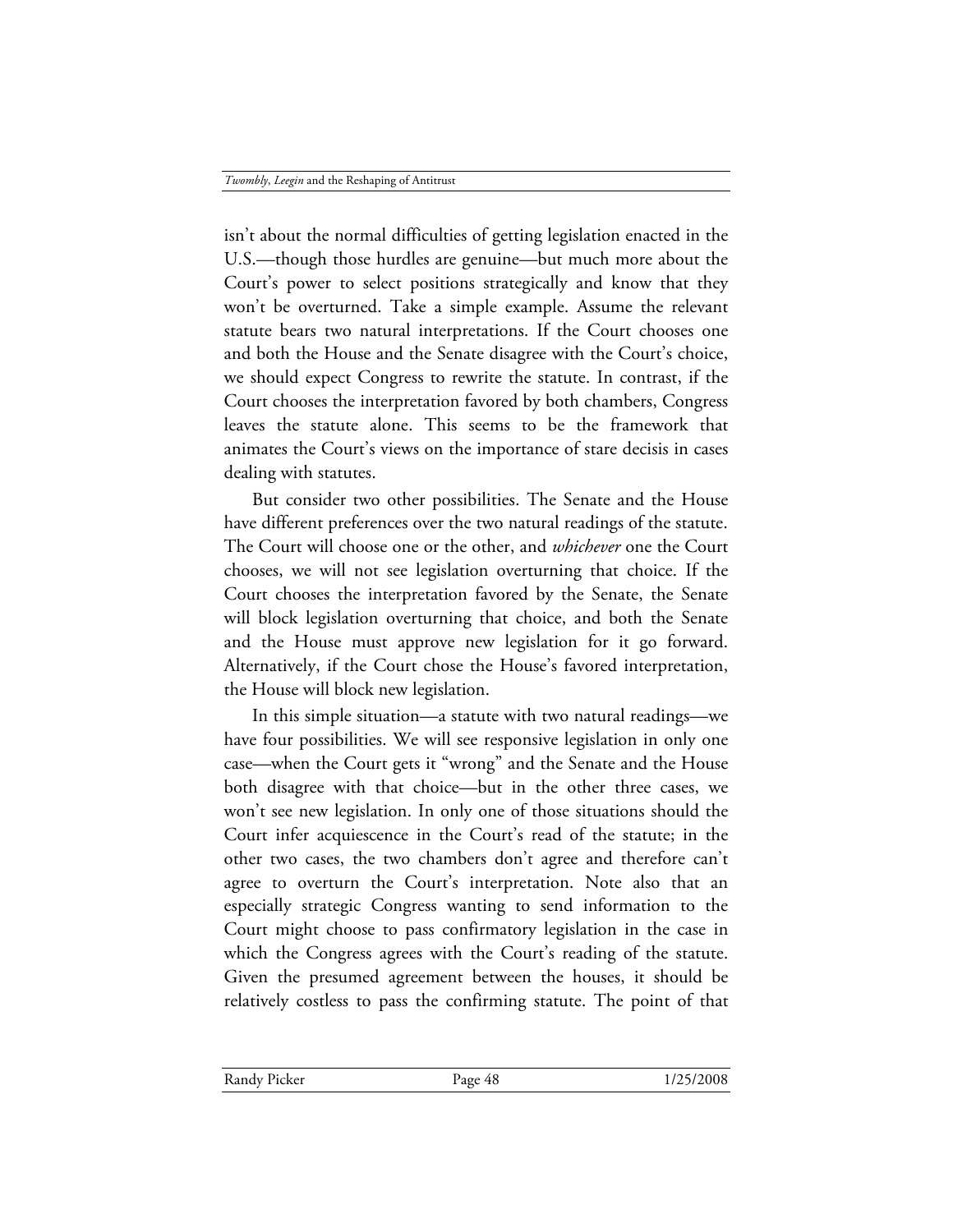legislation isn't to change the meaning of the text but to make clear that when the Court interprets statutory text and nothing issues from Congress, Congress disagrees internally over the meaning of the text. Guaranteed action in both cases in which Congress agrees internally would convey information to the Court about the existence of internal disagreement in Congress over the meaning of the relevant text in cases in which Congress *doesn't* act.

Play this out briefly one more time. Imagine a text with three readings, where the House's preferences are 1 > 2 > 3 and the Senate's are just the opposite,  $3 > 2 > 1$ . We shouldn't expect Congress to overturn *any* decision of the Court choosing *any* of the readings. If the Court chooses 1, the House is happy and will block new legislation. Ditto for the Senate if the Court chooses 3. And 2 probably represents the compromise position that would be reached by Congress were it required to act. A decision by the Court followed by congressional inaction would tell us nothing about congressional acquiesce in the Court's reading. The Court's approach to stare decisis for statutes and its power to draw inferences from congressional inaction and silence has ignored the way that that the Court's prior interpretation of a statute determines the default position in the next round of legislative gamesmanship. As these examples suggest, the default position established by the Court matters enormously for the subsequent legislative path.

What does this mean for the Court's special rules of stare decisis for statutes, taking seriously, of course, that those rules actually exist meaningfully? The Court should kill them off. Return to the simple four-possibility situation. If the Court chooses the wrong interpretation and Congress overturns it, very little harm is done. If the Court reaches the result desired by both houses of Congress, we probably won't see legislation, absent the sort of exquisite legislative signaling that I describe above. But in that case, the Court has adopted the interpretation favored by the current Congress. And, to head towards stare decisis, if the Court flipped its position, in these

| Randy Picker | Page 49 | 1/25/2008 |
|--------------|---------|-----------|
|--------------|---------|-----------|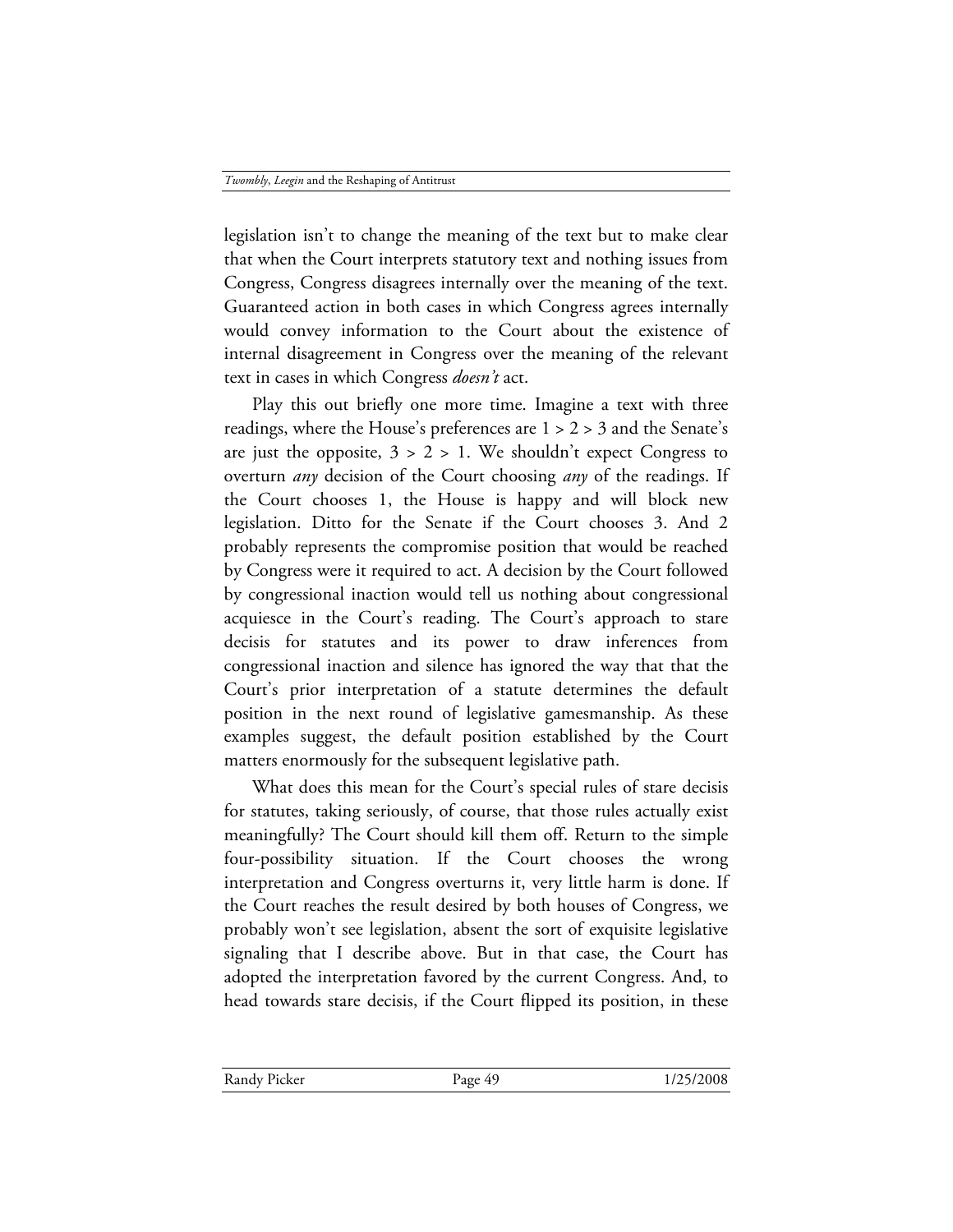cases, Congress would respond. The agreed Congress would overturn the contrary interpretation by the Court.

But if the Court chooses an interpretation and Congress is disabled from acting, what should the Court do in reconsidering the issue? For constitutional issues, Congress is disabled from acting by institutional design, as we have assigned the role of constitutional interpreter to the Court. In our two remaining cases, Congress is disabled from acting not by design but because of internal disagreement. By definition, that internal disagreement is just the opposite of acquiescence in the Court's view. One chamber favors one interpretation, the other the second, and that will be true regardless of which interpretation the Court chooses. Under those circumstances, the Court should give no special weight to that disagreement in figuring out whether to reconsider its prior ruling but instead should rely on whatever general framework the Court brings to stare decisis.

What does that mean for *Leegin*? In my view, the Court majority appropriately gave very little weight to Congress's changes to Section 1. Recall that Section 1 expanded in 1937 with the Miller-Tydings fair trade delegation to the states and then contracted in 1975 when Congress reclaimed federal authority under Section 1. But the Court didn't take that to somehow limit its ability to continue to evolve Section 1 antitrust doctrine, and it understood itself to have full authority to overturn *Dr. Miles*. That isn't to say that the Court was right to overturn *Dr. Miles*, as all I have done above is to sketch some general ways to frame stare decisis and I haven't offered a full theory of it, but it is to say that the fact that *Dr. Miles* interprets a statute shouldn't be given real weight in the stare decisis analysis.

#### V. CONCLUSION

So there were four antitrust decisions of note in the 2006 Term. *Weyerhaeuser* is a small, modest decision. The Court isn't likely to see another predatory bidding case soon and the Court chose to minimize doctrinal complexity by bringing predatory bidding analysis

| Randy Picker | Page 50 | 1/25/2008 |
|--------------|---------|-----------|
|--------------|---------|-----------|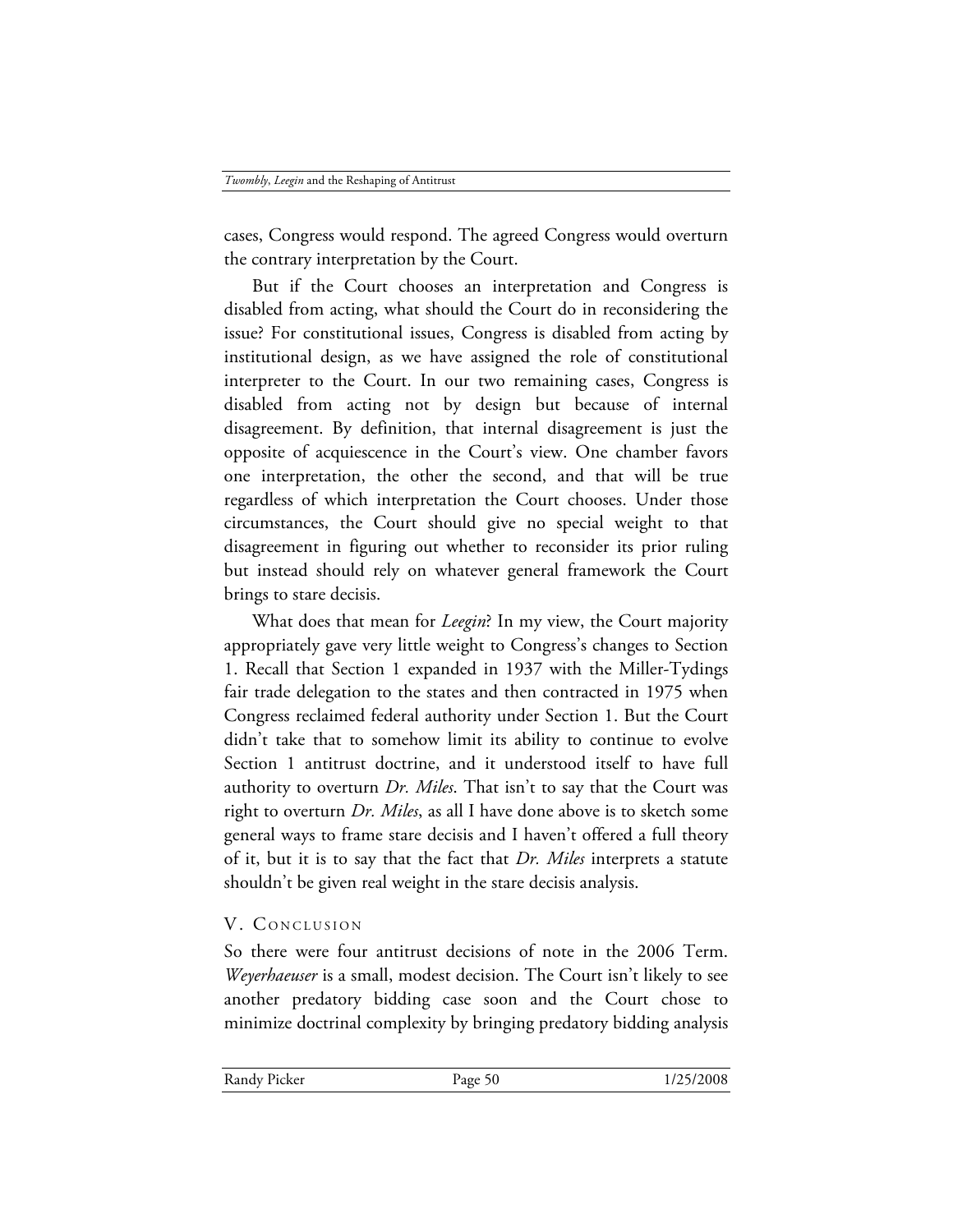in sync with the Court's prior treatment of predatory pricing in *Brooke Group*. *Credit Suisse* too is minimally incremental. In concluding that federal securities law "implicitly" precluded claims asserting antitrust violations in the sale of new securities, the Court followed its prior decision in *Gordon* as well as the Court's more recent preference for regulatory schemes over antitrust as seen in *Trinko*. Pushing antitrust authority toward specialized regulators like the Securities and Exchange Commission broadens the trade-offs that can be made between antitrust concerns and other values and almost certainly expands the circumstances under which industry actors can act collectively. That matters, so *Credit Suisse* covers more of the economic landscape than *Weyerhaeuser*, but the decision itself is a small step from prior doctrine.

*Twombly* and *Leegin* are each, in their own ways, blockbusters. *Twombly* will appear in case after case, as antitrust defendants try to rely on its new tougher rules for FRCP 12(b)(6) motions. *Twombly* represents a preference for blunt instruments over sharp edges. The central problem confronted by *Twombly* is discovery run amok. The Court has the tools in its hands to control that by rewriting the discovery rules and overturning lower court decisions implementing those rules. *Twombly* suggests that the Court believes that refinement of those rules will fail in controlling discovery and it is willing to pay the price that private plaintiffs will have no good way to get at the best-hidden antitrust conspiracies.

Finally, *Leegin* brings to a close—for now or forever?—the 100year saga of contractual minimum resale price maintenance. Since its decision in 1911 in *Dr. Miles*, the Court has confronted this issue again and again in the slightly-refined versions that make up the art of institutional design. Over time, the Court has chipped away at *Dr. Miles*, first in not finding a violation of Section 1 of the Sherman Act for the unilateral minimum RPM in *Colgate* in 1919 and in then broadly subjecting nonprice vertical restraints to rule-of-reason

| Randy Picker | Page 51 | 1/25/2008 |
|--------------|---------|-----------|
|--------------|---------|-----------|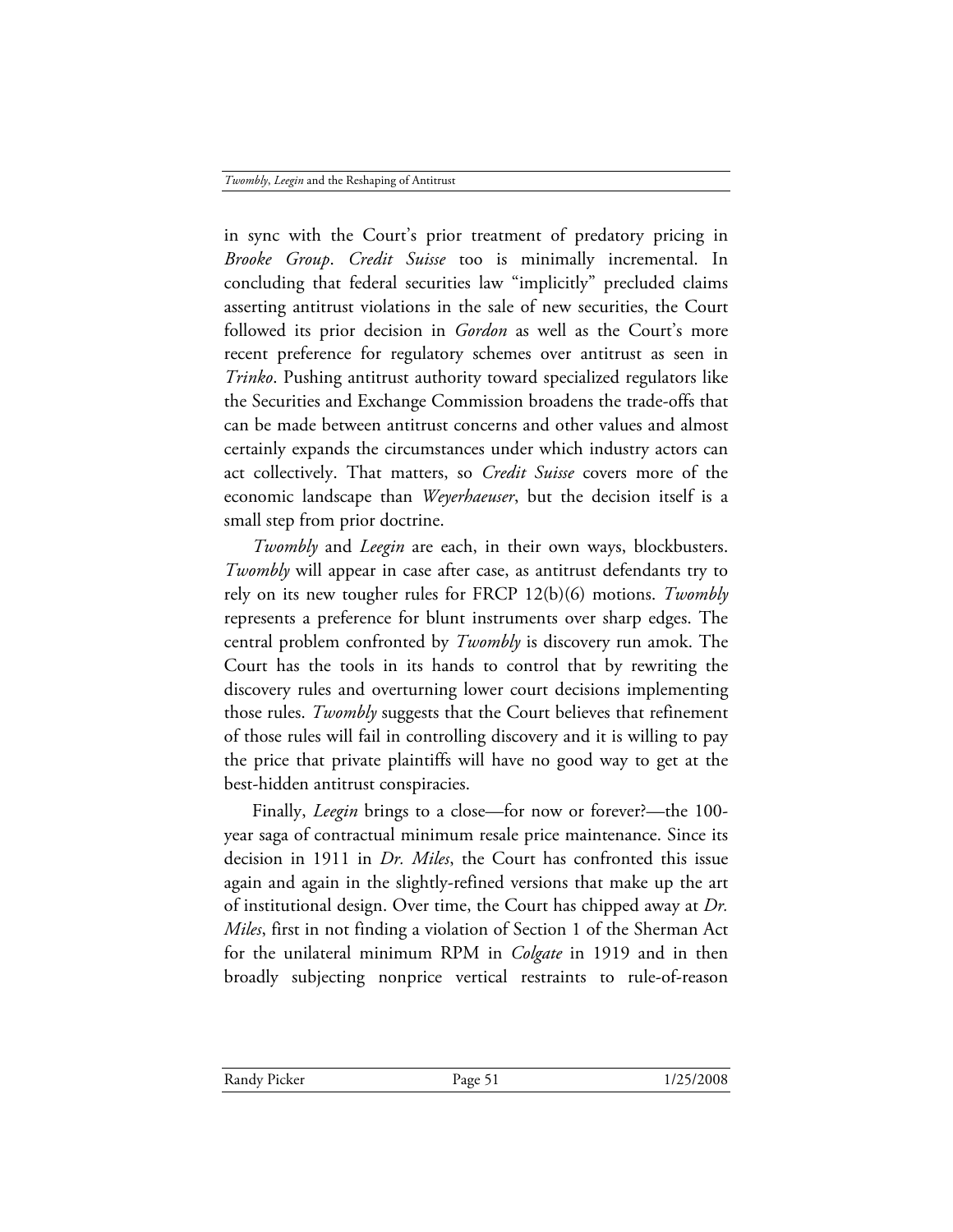treatment in *Sylvania* in 1977. Given that, on what basis would *Dr. Miles* survive?

That is a question of stare decisis and *Leegin* ends up in an all-out fight over stare decisis in antitrust. That is new: the Court has been overturning old decisions in antitrust for some time and has done so with little stare decisis fanfare. That suggests that the dispute over stare decisis in *Leegin* is just a convenient forum for the larger dispute over stare decisis that is percolating through a divided Court. I don't have a full-blown theory of stare decisis but I do suggest why the Court has been mistaken to treat stare decisis in statutory cases differently from that in constitutional cases. The Court has made too little of one of its critical tools in shaping statutes, namely, the power to set a default point for subsequent congressional action. Once we treat the Court's decisions as inputs in subsequent lawmaking, there is greater reason to think that the Court should have a uniform approach to stare decisis across the Constitution and statutes.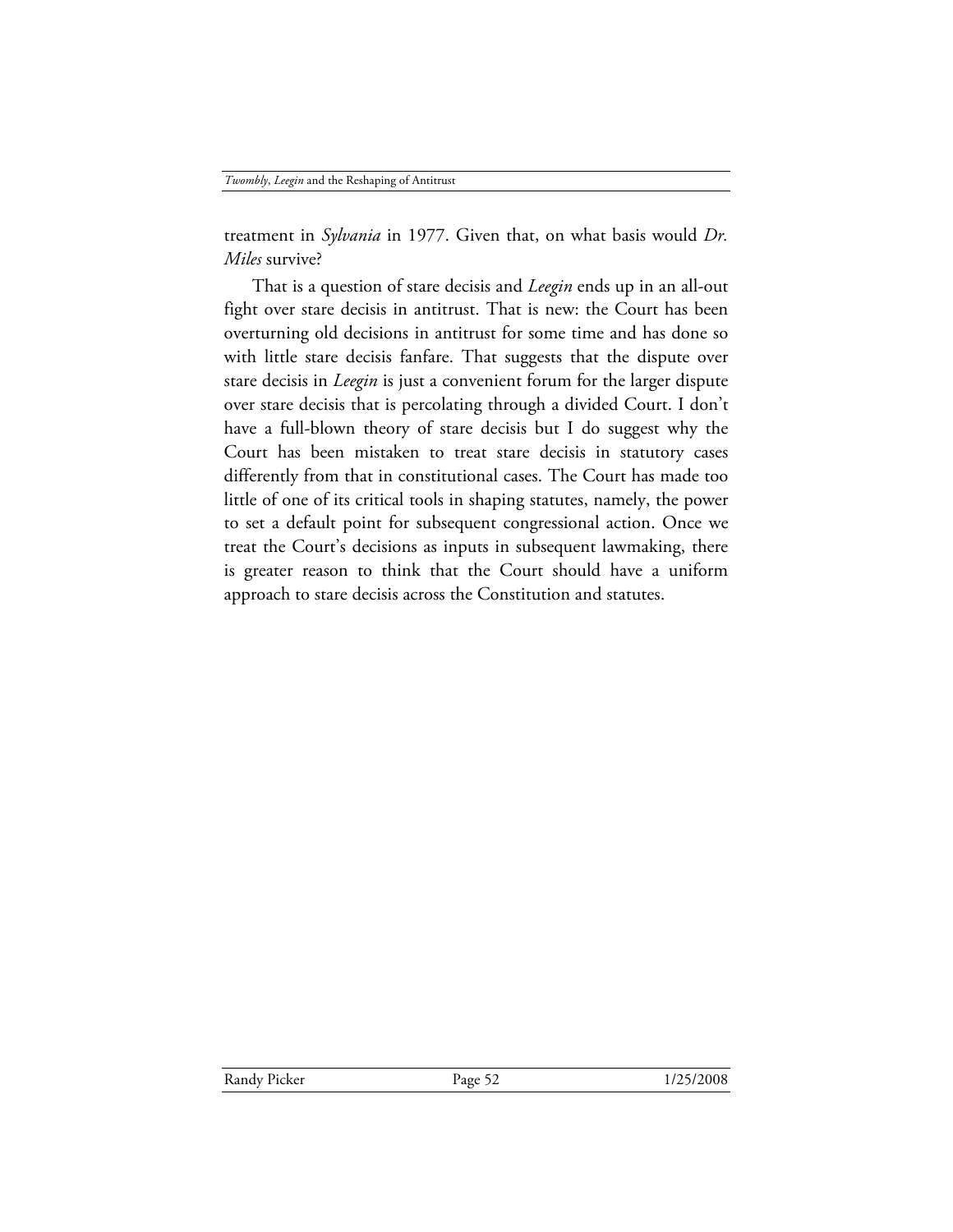Readers with comments should address them to:

Professor Randal C. Picker University of Chicago Law School 1111 East 60th Street Chicago, IL 60637 rpicker@uchicago.edu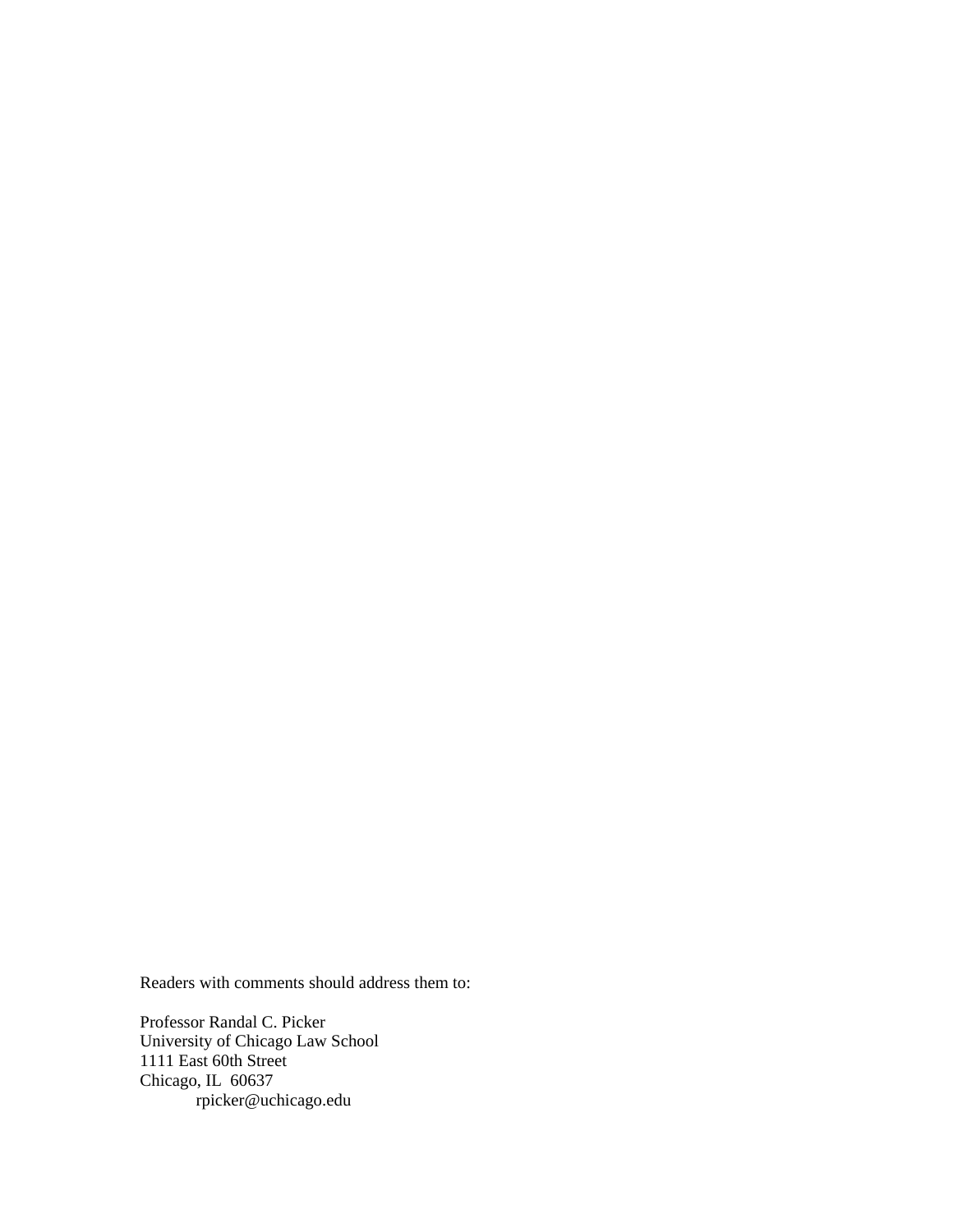#### Chicago Working Papers in Law and Economics (Second Series)

For a listing of papers 1–299 please go to Working Papers at http://www.law.uchicago.edu/Lawecon/index.html

- 300. Adam B. Cox, The Temporal Dimension of Voting Rights (July 2006)
- 301. Adam B. Cox, Designing Redistricting Institutions (July 2006)
- 302. Cass R. Sunstein, Montreal vs. Kyoto: A Tale of Two Protocols (August 2006)
- 303. Kenneth W. Dam, Legal Institutions, Legal Origins, and Governance (August 2006)
- 304. Anup Malani and Eric A. Posner, The Case for For-Profit Charities (September 2006)
- 305. Douglas Lichtman, Irreparable Benefits (September 2006)
- 306. M. Todd Henderson, Paying CEOs in Bankruptcy: Executive Compensation when Agency Costs Are Low (September 2006)
- 307. Michael Abramowicz and M. Todd Henderson, Prediction Markets for Corporate Governance (September 2006)
- 308. Randal C. Picker, Who Should Regulate Entry into IPTV and Municipal Wireless? (September 2006)
- 309. Eric A. Posner and Adrian Vermeule, The Credible Executive (September 2006)
- 310. David Gilo and Ariel Porat, The Unconventional Uses of Transaction Costs (October 2006)
- 311. Randal C. Picker, Review of Hovenkamp, The Antitrust Enterprise: Principle and Execution (October 2006)
- 312. Dennis W. Carlton and Randal C. Picker, Antitrust and Regulation (October 2006)
- 313. Robert Cooter and Ariel Porat, Liability Externalities and Mandatory Choices: Should Doctors Pay Less? (November 2006)
- 314. Adam B. Cox and Eric A. Posner, The Second-Order Structure of Immigration Law (November 2006)
- 315. Lior J. Strahilevitz, Wealth without Markets? (November 2006)
- 316. Ariel Porat, Offsetting Risks (November 2006)
- 317. Bernard E. Harcourt and Jens Ludwig, Reefer Madness: Broken Windows Policing and Misdemeanor Marijuana Arrests in New York City, 1989–2000 (December 2006)
- 318. Bernard E. Harcourt, Embracing Chance: Post-Modern Meditations on Punishment (December 2006)
- 319. Cass R. Sunstein, Second-Order Perfectionism (December 2006)
- 320. William M. Landes and Richard A. Posner, The Economics of Presidential Pardons and Commutations (January 2007)
- 321. Cass R. Sunstein, Deliberating Groups versus Prediction Markets (or Hayek's Challenge to Habermas) (January 2007)
- 322. Cass R. Sunstein, Completely Theorized Agreements in Constitutional Law (January 2007)
- 323. Albert H. Choi and Eric A. Posner, A Critique of the Odious Debt Doctrine (January 2007)
- 324. Wayne Hsiung and Cass R. Sunstein, Climate Change and Animals (January 2007)
- 325. Cass. R. Sunstein, Cost-Benefit Analysis without Analyzing Costs or Benefits: Reasonable Accommodation, Balancing and Stigmatic Harms (January 2007)
- 326. Cass R. Sunstein, Willingness to Pay versus Welfare (January 2007)
- 327. David A. Weisbach, The Irreducible Complexity of Firm-Level Income Taxes: Theory and Doctrine in the Corporate Tax (January 2007)
- 328. Randal C. Picker, Of Pirates and Puffy Shirts: A Comments on "The Piracy Paradox: Innovation and Intellectual Property in Fashion Design" (January 2007)
- 329. Eric A. Posner, Climate Change and International Human Rights Litigation: A Critical Appraisal (January 2007)
- 330. Randal C. Picker, Pulling a Rabbi Out of His Hat: The Bankruptcy Magic of Dick Posner (February 2007)
- 331. Bernard E. Harcourt, Judge Richard Posner on Civil Liberties: Pragmatic (Libertarian) Authoritarian (February 2007)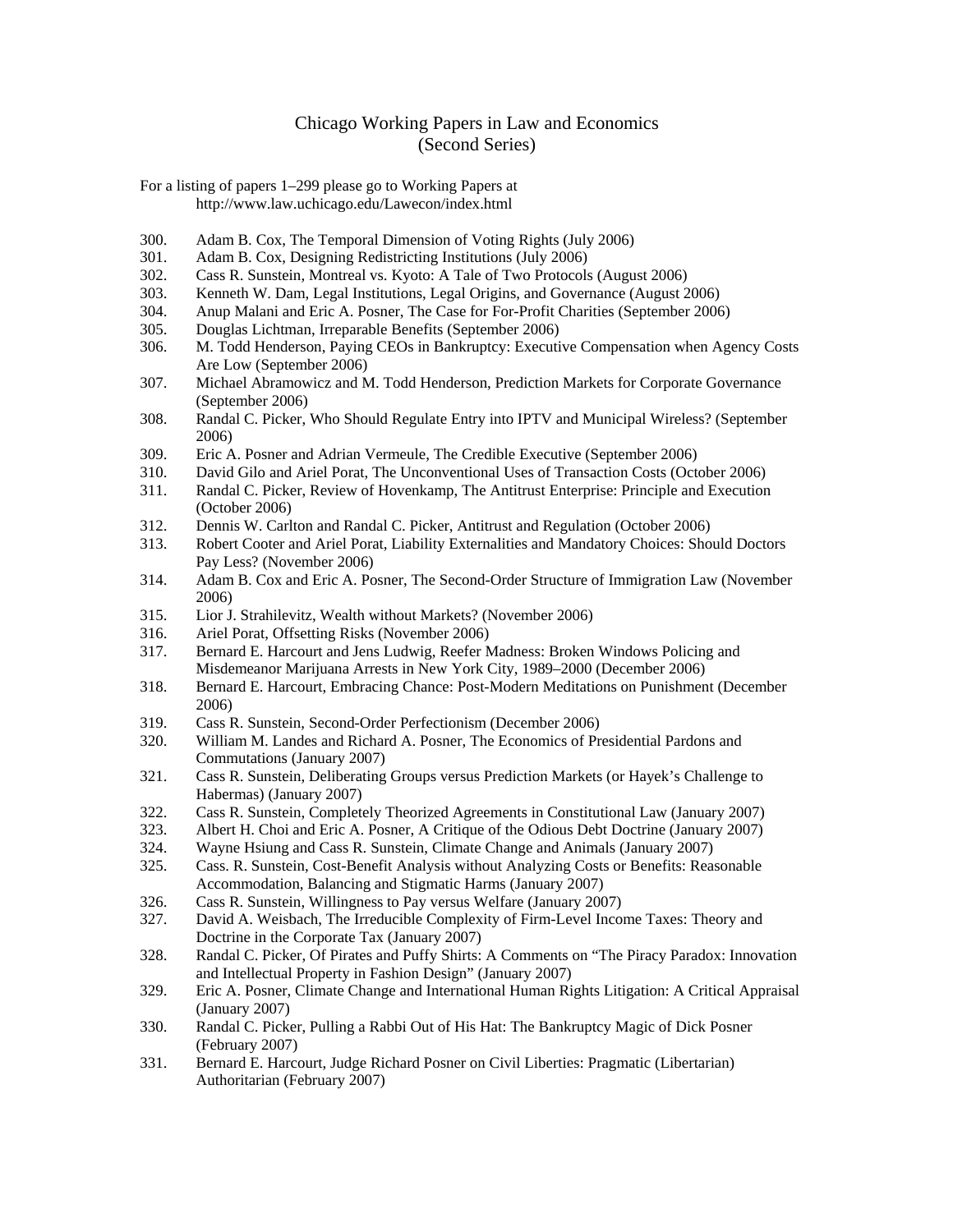- 332. Cass R. Sunstein, If People Would Be Outraged by Their Rulings, Should Judges Care? (February 2007)
- 333. Eugene Kontorovich, What Standing Is Good For (March 2007)
- 334. Eugene Kontorovich, Inefficient Customs in International Law (March 2007)
- 335. Bernard E. Harcourt, From the Asylum to the Prison: Rethinking the Incarceration Revolution. Part II: State Level Analysis (March 2007)
- 336. Cass R. Sunstein, Due Process Traditionalism (March 2007)
- 337. Adam B. Cox and Thomas J. Miles, Judging the Voting Rights Act (March 2007)
- 338. M. Todd Henderson, Deconstructing Duff & Phelps (March 2007)
- 339. Douglas G. Baird and Robert K. Rasmussen, The Prime Directive (April 2007)
- 340. Cass R. Sunstein, Illusory Losses (May 2007)
- 341. Anup Malani, Valuing Laws as Local Amenities (June 2007)
- 342. David A. Weisbach, What Does Happiness Research Tell Us about Taxation? (June 2007)
- 343. David S. Abrams and Chris Rohlfs, Optimal Bail and the Value of Freedom: Evidence from the Philadelphia Bail Experiment (June 2007)
- 344. Christopher R. Berry and Jacob E. Gersen, The Fiscal Consequences of Electoral Institutions (June 2007)
- 345. Matthew Adler and Eric A. Posners, Happiness Research and Cost-Benefit Analysis (July 2007)
- 346. Daniel Kahneman and Cass R. Sunstein, Indignation: Psychology, Politics, Law (July 2007)
- 347. Jacob E. Gersen and Eric A. Posner, Timing Rules and Legal Institutions (July 2007)
- 348. Eric A. Posner and Adrian Vermeule, Constitutional Showdowns (July 2007)
- 349. Lior Jacob Strahilevitz, Privacy versus Antidiscrimination (July 2007)
- 350. Bernard E. Harcourt, A Reader's Companion to Against Prediction: A Reply to Ariela Gross, Yoram Margalioth, and Yoav Sapir on Economic Modeling, Selective Incapacitation, Governmentality, and Race (July 2007)
- 351. Lior Jacob Strahilevitz, "Don't Try This at Home": Posner as Political Economist (July 2007)
- 352. Cass R. Sunstein, The Complex Climate Change Incentives of China and the United States (August 2007)
- 353. David S. Abrams and Marianne Bertrand, Do Judges Vary in Their Treatment of Race? (August 2007)
- 354. Eric A. Posner and Cass R. Sunstein, Climate Change Justice (August 2007)
- 355. David A. Weisbach, A Welfarist Approach to Disabilities (August 2007)
- 356. David S. Abrams, More Time, Less Crime? Estimating the Deterrent Effect of Incarceration using Sentencing Enhancements (August 2007)
- 357. Stephen J. Choi, G. Mitu Gulati and Eric A. Posner, Professionals or Politicians: The Uncertain Empirical Case for an Elected Rather than Appointed Judiciary (August 2007)
- 358. Joseph Bankman and David A. Weisbach, Consumption Taxation Is Still Superior to Income Taxation (September 2007)
- 359. Douglas G. Baird and M. Todd Henderson, Other People's Money (September 2007)
- 360. William Meadow and Cass R. Sunstein, Causation in Tort: General Populations vs. Individual Cases (September 2007)
- 361. Richard McAdams and Janice Nadler, Coordinating in the Shadow of the Law: Two Contextualized Tests of the Focal Point Theory of Legal Compliance (September 2007)
- 362. Richard McAdams, Reforming Entrapment Doctrine in *United States v. Hollingsworth* (September 2007)
- 363. M. Todd Henderson, From *Seriatim* to Consensus and Back Again: A Theory of Dissent (October 2007)
- 364. Timur Kuran and Cass R. Sunstein, Availability Cascades and Risk Regulation (October 2007)
- 365. David A. Weisbach, The Taxation of Carried Interests in Private Equity (October 2007)
- 366. Lee Anne Fennell, Homeownership 2.0 (October 2007)
- 367. Jonathan R. Nash and Rafael I. Pardo, An Empirical Investigation into Appellate Structure and the Perceived Quality of Appellate Review (October 2007)
- 368. Thomas J. Miles and Cass R. Sunstein, The Real World of Arbitrariness Review (November 2007)
- 369. Anup Malani, Maciej F. Boni, Abraham Wickelgren, and Ramanan Laxminarayan, Controlling Avian Influenza in Chickens (November 2007)
- 370. Richard H. McAdams, The Economic Costs of Inequality (November 2007)